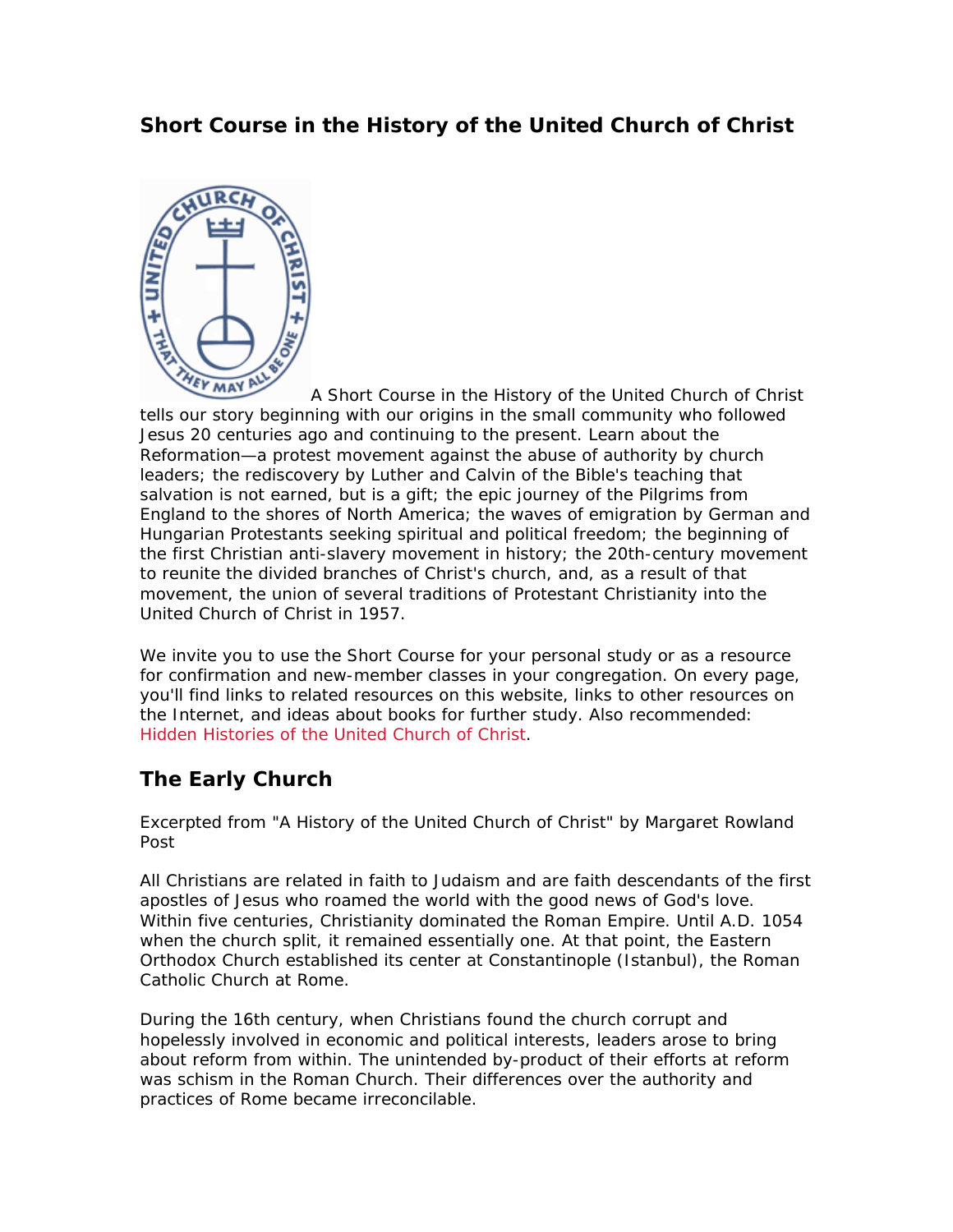Protestant reformers such as Martin Luther, Ulrich Zwingli, and John Calvin held that the Bible, not the Pope, was sufficient authority as the word of God. Paramount was the message of Paul that persons are justified by the grace of God through faith alone. Such faith did not lead to rank individualism or moral indifference, but to good works out of love for God.

Protestantism spread throughout Europe. Lutheran churches were planted in Germany and throughout Scandinavia; the Reformed churches, originating in Switzerland, spread into Germany, France, Transylvania, Hungary, Holland, England, and Scotland. The United Church of Christ traces its roots back to those movements to proclaim the good news based on biblical truths led by the Spirit of God. It presently binds in covenant nearly 6,500 congregations with approximately 1,800,000 members. One of the youngest American denominations, its background also makes it one of the oldest in Protestantism.

The United Church of Christ, a united and uniting church, was born on June 25, 1957 out of a combination of four groups. Two of these were the Congregational Churches of the English Reformation with Puritan New England roots in America, and the Christian Church with American frontier beginnings. These two denominations were concerned for freedom of religious expression and local autonomy and united on June 17, 1931 to become the Congregational Christian Churches.

The other two denominations were the Evangelical Synod of North America, a 19th-century German-American church of the frontier Mississippi Valley, and the Reformed Church in the United States, initially composed of early 18th-century churches in Pennsylvania and neighboring colonies, unified in a Coetus in 1793 to become a Synod. The parent churches were of German and Swiss heritage, conscientious carriers of the Reformed and Lutheran traditions of the Reformation, and united to form the Evangelical and Reformed Church on June 26, 1934.

The Evangelical and Reformed Church and the Congregational Christian Churches shared a strong commitment under Christ to the freedom of religious expression. They combined strong European ties, early colonial roots, and the vitality of the American frontier church. Their union forced accommodation between congregational and presbyterial forms of church government. Both denominations found their authority in the Bible and were more concerned with what unites Christians than with what divides them. In their marriage, a church that valued the free congregational tradition was strengthened by one that remained faithful to the liturgical tradition of Reformed church worship and to catechetical teaching. A tradition that maintained important aspects of European Protestantism was broadened by one that, in mutual covenant with Christ, embraced diversity and freedom.

## **Our Reformation Roots**

There were harbingers of the Reformation before the 15th century. In England, John Wyclif translated the Bible into English in 1382 so that all people could have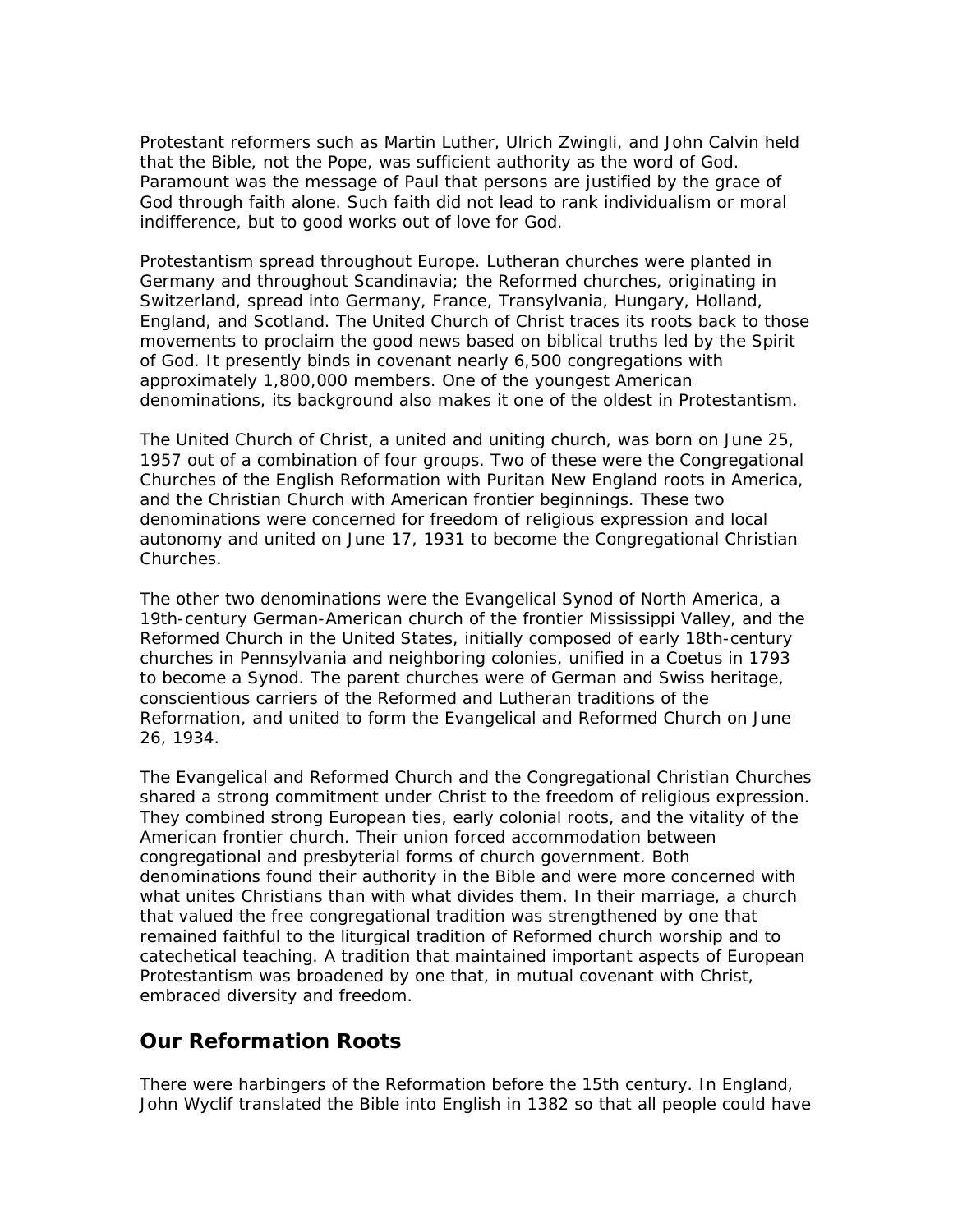access to it. John Hus encountered Wyclifs translation and writings when returning Oxford students brought them to the University of Prague from which he was graduated in 1394. After furthering the cause of biblical access and authority and opposing the Catholic sale of indulgences, Hus was burned in 1415. He claimed that Christ, not the Pope, was the head of the church; the New Testament, not the church, was the final authority; the Christian life was to be lived in poverty, not opulence.

In 1517, the German monk, university teacher, and preacher, Martin Luther nailed 95 theses of protest against certain doctrines and practices (such as the sale of indulgences) of the Roman Church to the door of the Wittenberg cathedral. His subsequent teaching, preaching, and 'writing spread Lutheran reform throughout northern Europe.

Almost simultaneously, Reformation winds blew to France and Switzerland. In Zurich, Ulrich Zwingli (1484-1531) and in Geneva, John Calvin (1509-64) took up the banner of reform. Their powerful ministries impressed leaders from Europe and Britain seeking a better way. From these churches of Switzerland, the German Reformed movement and the English Congregationalists would breathe deeply.

The Reformed churches differed from the Lutheran churches in avoiding the "Catholic use" of imagery and instrumental music. They differed in their interpretation of the Lord's Supper; rather than being the body and blood of Christ, Reformed faith held that the bread and wine were "seals" or remembrances of Christ's spiritual presence.

Luther and Zwingli had other differences besides their interpretations of the elements of Communion. Zwingli was more of a humanist and Luther considered his political activism dangerously radical and theologically unsound. French refugee John Calvin arrived in Geneva, crossroads for exiles and expatriots, in 1536. He rapidly became more influential than Zwingli, second only to Luther. He wrote a popular, systematic presentation of Christian doctrine and life, The Institutes (1536, final edition in 1559). Most important of Calvin's Institutes was obedience to God's will as defined in the scriptures. Salvation, he wrote, came by faith in God's grace, mediated through word and sacrament by the power of the Holy Spirit. Good works were consequences of union with Christ in faith, not the means of salvation. Calvin considered the law an indispensable guide and spur to the Christian life; prayer provided nourishment for faith. He argued that faith was a divine gift resulting from God's unconditional decree of election.

Further, Christian life was maintained by the institutions of the church, the sacraments of Holy Communion and baptism, and discipline. Calvin followed the biblical model in providing pastoral care and church discipline through pastors, teachers, elders, and deacons.

The Reformed faith eventually reached the German Palatinate around Heidelberg. Elector Frederick III (1515-76) was forced to mediate between his own warring Zwinglian and Lutheran chaplains; he dismissed them both. Sympathetic to Calvinism, Frederick entrusted the writing of a new confession to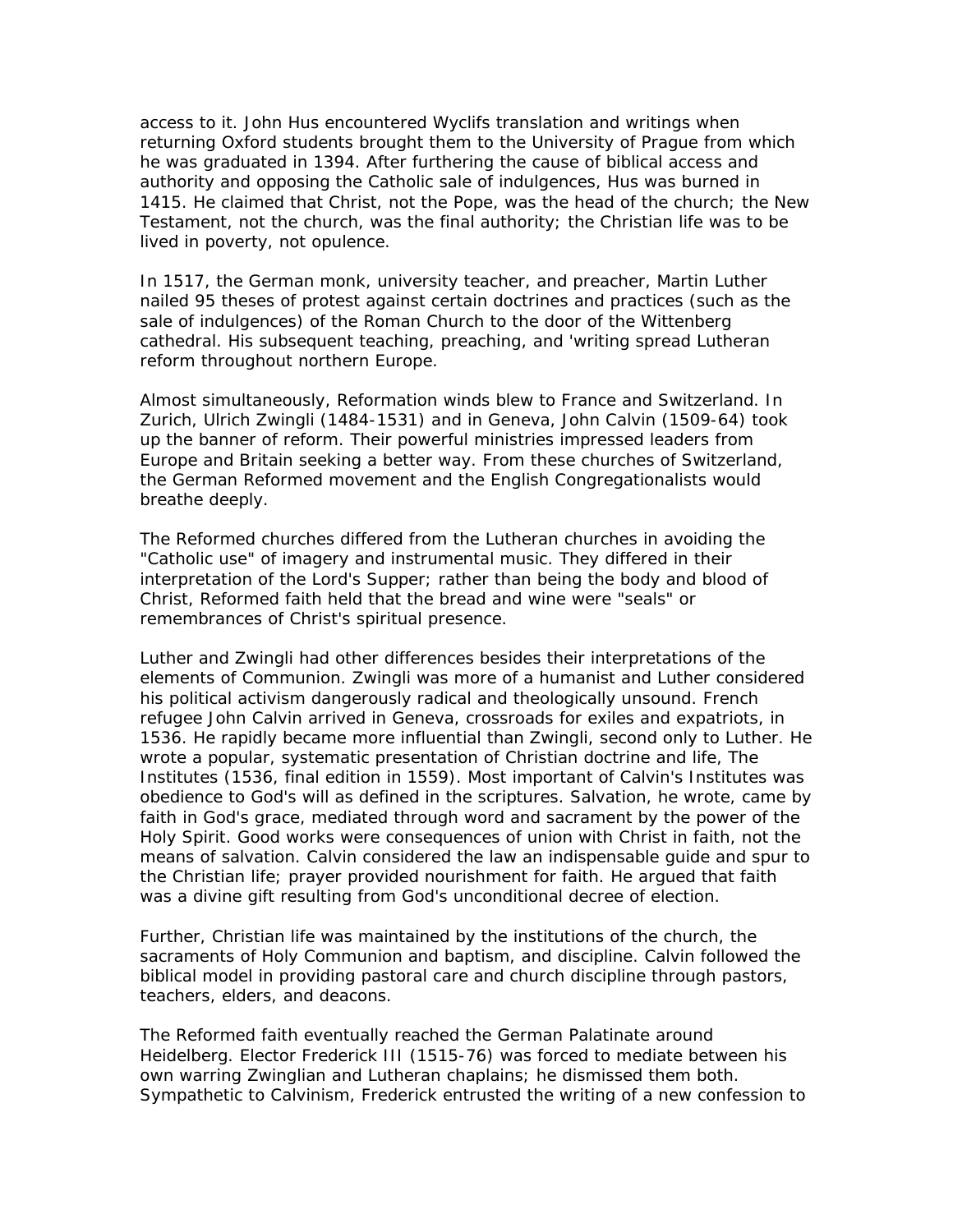two young protégés of Calvin and Melancthon, Casper Olevianus (1536-87) and Zacharias Ursinus (1534-83). The result was the remarkable Heidelberg Catechism, adopted in 1563, that unified the German Reformed Church and became a treasured resource for instructing the young, for preaching, and for theological teaching.

There also was wider social unrest in Europe. From 1618 to 1648, the Thirty Years War ravaged the continent. Before the fighting ceased, most of Germany, and especially the Palatinate where the Reformed Church had been influential, was reduced to a wilderness. Churches were closed; many pastors and people starved or were massacred. The Peace of Westphalia in 1648 divided the spoils. The Roman, Lutheran, and Reformed churches were allowed to reclaim territories that had been theirs in 1624. Calvinist Reformed churches, for a time unrecognized, were honored along with Lutheran churches.

Protestantism in Germany had lost all its eastern territory.

When two thirds of Hungary was regained for Catholicism, Hungarian Reformed Church Christians suffered intolerance. Their descendants immigrated to America and in 1890 began the first Hungarian Reformed Church in Cleveland. As the Magyar Synod, Hungarian churches united with the Reformed Church in the United States in 1921. Forty Hungarian congregations continue in the United Church of Christ as the Calvin Synod.

### **The German Evangelical Movement**

No one liked the Westphalian settlement, but the lines were drawn, the Reformation over. Germany lay devastated, plundered by lawless armies, much of its population decimated. Commerce and industry had disappeared; moral, intellectual, and spiritual life had stagnated. Religion was dispirited and leaderless. A time for mystics and poets, much of German hymnody comes from this early 17th century.

Out of such sensitivities, a new Protestant movement, Pietism, arose. Pietism became the heart of a number of Lutheran-Reformed unions. In 1817, the Evangelical Church of the Prussian Union, by order of Frederick William III (1797-1840) of Prussia, united the Lutheran and Reformed Churches of his kingdom, giving birth to the ancestral church of the Evangelical Synod of North America, a grandparent of the United Church of Christ. The Evangelical Church of the Prussian Union became a model in other German kingdoms for Lutheran and Reformed unions. In 1981, the United Church of Christ recovered these roots when a Kirchengemeinschaft (church communion) with representative leaders of that church from the German Democratic Republic and the Federal Republic of Germany acknowledged with joyous celebration full communion with the United Church of Christ at the 13th General Synod.

The pathetic human condition in war-torn 17th century Germany awakened Pietism, a theology of the heart, balanced by moral stringencies for selfdiscipline. The Pietist movement was initiated by Philip Jacob Spener (1635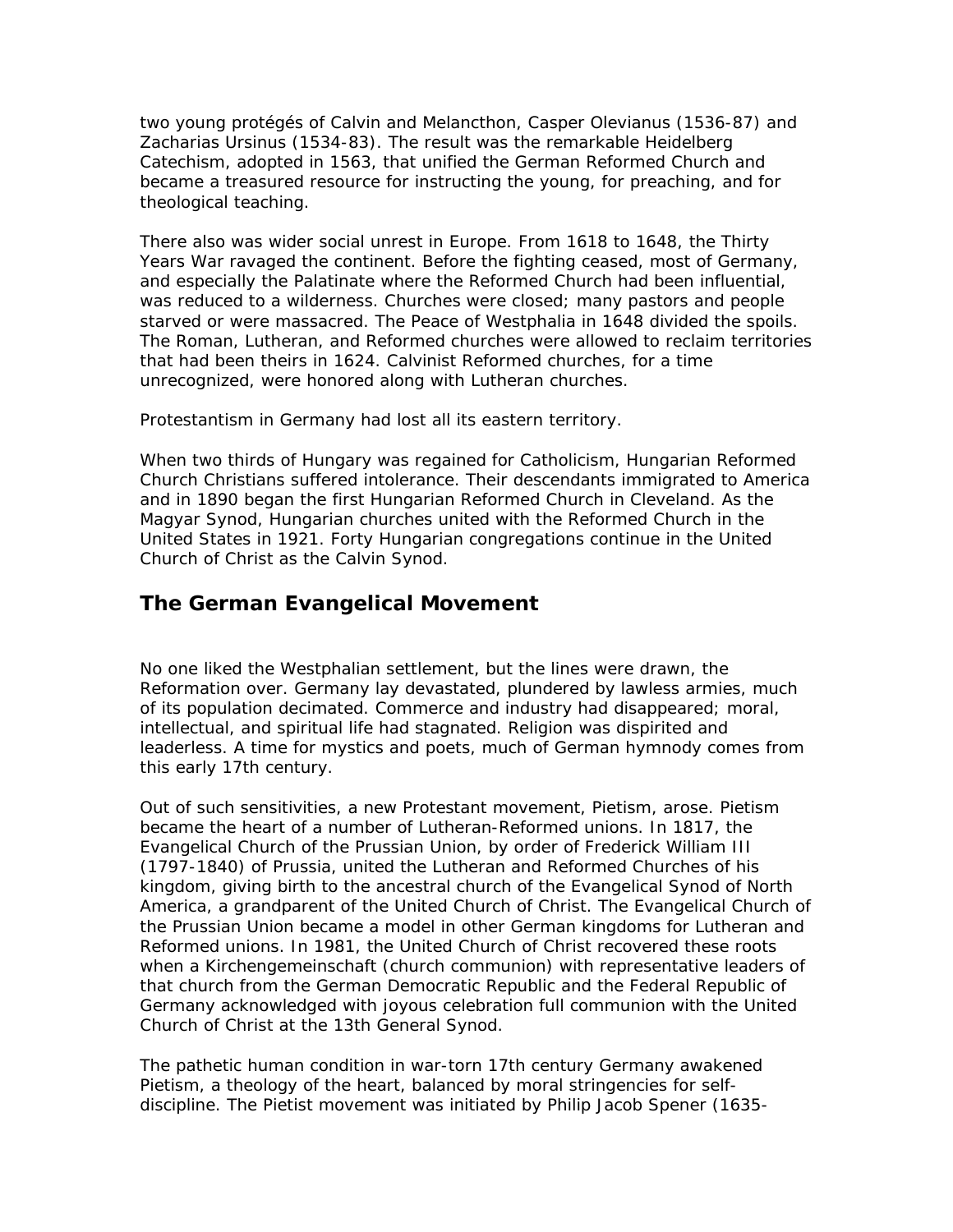1705), a Lutheran pastor sensitive to the needs of his congregation demoralized by war. Drunkenness and immorality were rife, church services sterile. Spener inspired a moral and spiritual reformation, emphasizing personal warmth, Christian experience of everyday living, and the building up of Christian virtues. His "little churches" within the church successfully taught self-discipline, including abstinence from card playing, dancing, the theatre. Similar proscriptions found their ways into Puritan churches of the British Isles.

Despite charges of heresy, Pietism held fast, and the University of Halle became its chief center. The warm heart and social concern of Pietism at Halle inspired the commission of missionaries to India, and at least one, a Lutheran, Henry Melchior Muhlenberg, to Germans in the American colonies.

Although the churches had been protected by the Treaties of Westphalia, they were isolated from one another in a divided Germany. Neither peace treaties nor the warming of hearts to social concern could erase the ravages of war. The population of Germany had been reduced from 16 million to six million. For lack of manpower, a third of German land still lay fallow between 1648 and 1680. Peasants existed on linseed and oilcakes or bread of bran and moss.

The 17th century was marked by greedy rulers bent on a lifestyle of opulent ease and aggressive attacks on neighboring states. German princes coined money and levied taxes on impoverished people to support it all. In small bands, thousands of German Reformed people, free in their faith in God, quietly slipped away in 1709, to find a haven in London. From there, most sought a permanent home among the American colonists in the New World. Having endured such pain and hardship, many found great promise in the ideal of brotherly love and joined William Penn's Pennsylvania Colony. Others, many of them indentured servants, went to New York, Virginia, and the colonies of North and South Carolina.

# **The Reformation in England**

Reformation ferment crossed the English Channel within 15 years of its outbreak in Europe. In 1534, King Henry VIII (1491-1547) of England, for personal reasons, broke with the Church of Rome and established the Church of England, with himself as its secular head. He appointed an Archbishop of Canterbury as its spiritual leader. England moved beyond permanent Catholic control, although much of the Catholic liturgy and governance by bishops was adopted into the tradition of the Anglican Church (Episcopal, in America). Nevertheless, Lutheran and Reformed theology invaded Anglicanism during the short reign of Henry's son, Edward VI (1547-53), through Archbishop Thomas Cranmer's Book of Common Prayer.

Catholic Mary Tudor (1553-58) on becoming Queen of England, persecuted those who refused to abandon Protestantism and burned Anglican bishops, including Cranmer. Over 800 dissenters fled to the Continent and came under the tutelage of more radical reformers, especially John Calvin. Mary's half sister, Queen Elizabeth I (1558-1603) succeeded Mary and reestablished a more inclusive and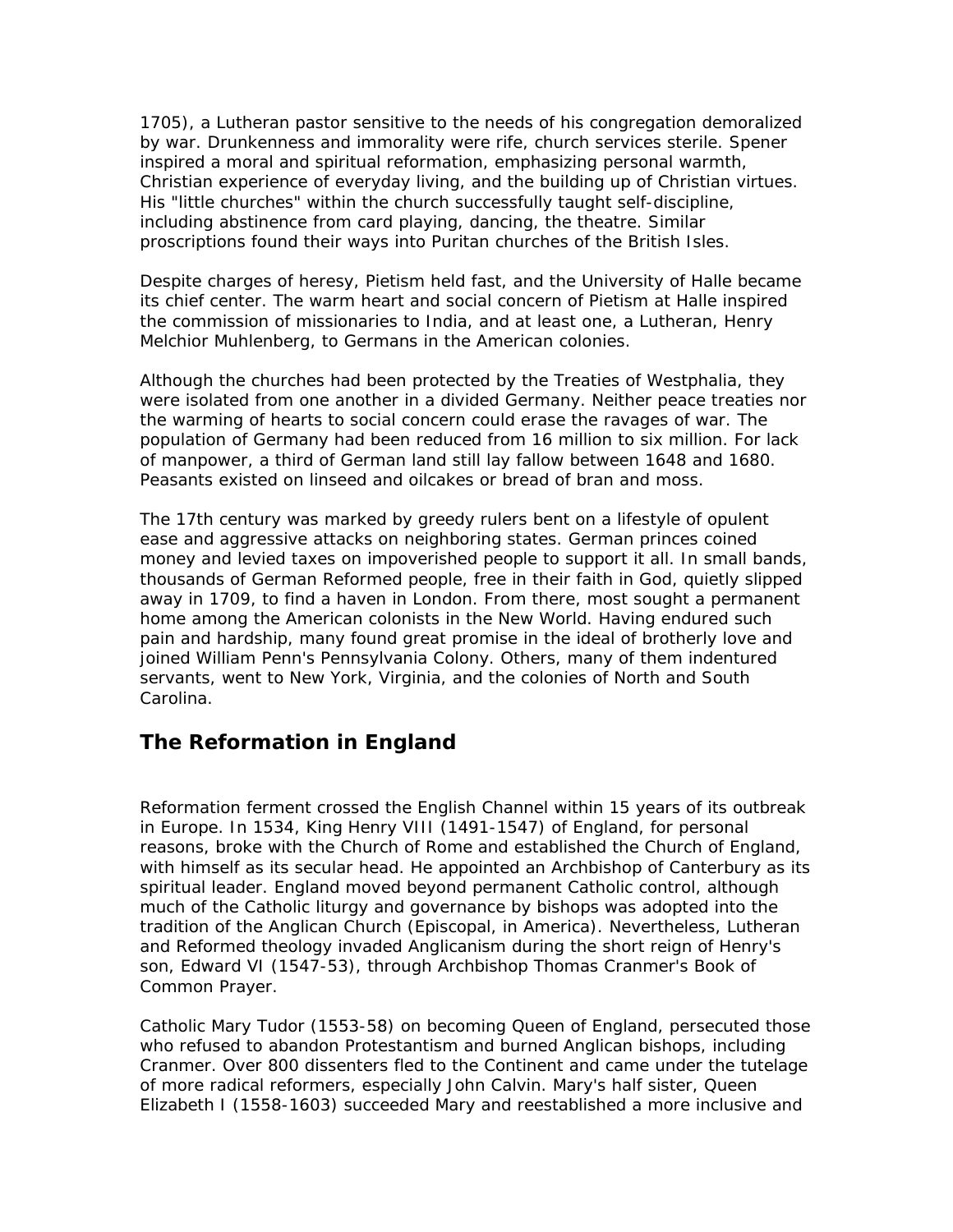tolerant Anglican Church. She warily welcomed from Europe the dissenters, who had become steeped in Reformed theology.

On their return, they joined others who felt that Elizabeth's reformation had not gone far enough. They sought to purify the church. The Puritans, so named in 1563, criticized Anglican liturgy, ceremonies, and lack of discipline, especially of the clergy. Their thrust toward independent thought and church autonomy laid the foundations for Congregationalism. Nevertheless, they remained members of the Church of England.

The Puritans held to Reformed belief in the sovereignty of God, the authority of scripture as the revelation of God's will, and the necessity to bend to the will of God. The Puritans regarded human rituals and institutions as idolatrous impositions upon the word of God. They wanted to rid the church of old remnants of papism. Puritan zeal in spreading their belief about God's confrontation with humanity conflicted sharply with the established church. Nevertheless, the Puritans thought of themselves as members of the church, not founders of new churches.

Elizabeth had no heir, and James I ruled England next (160325) and commissioned a new translation of the Bible, known as the King James Version. James's Church of England did not satisfy the Puritans. Yet, they could not agree among themselves about their differences with the church. They were called variously, Dissenters, Independents, Non-Conformists or Separatists. By this time, many Puritans were unwilling to wait for Parliament to institute ecclesiastical reform and separated themselves from the Church of England. Among them were groups that later were called Quakers, Baptists, and Congregationalists.

A civil war during the reign of Charles I (1625-49) was led by English and Scottish Puritans who beheaded the king and, under Oliver Cromwell as Lord Protector, seized English government (1649-60). For 11 years, Puritan radicals ruled England with excessive zeal and the monarchy was restored in 1660. The "Congregational Way" probably was born in 1567 when a group of Separatists, calling themselves "The Privye Church," worshiped in London's Plumbers' Hall. They were persecuted severely and their leader killed. Clandestine meetings of Congregationalists continued for simple worship in fields and unexpected rooms, dangerously subject to surveillance by spies for the government, who brought persecution upon the worshipers.

Robert Browne, an Anglican priest, was the first conspicuous advocate of Congregationalism in England. By gathering, in 1581, a congregation in Norwich, Brown expressed his conviction that the only true church was a local body of believers who experienced together the Christian life, united to Christ and to one another by a voluntary covenant. Christ, not the king or queen, was the head of such a church; the people were its governors, and would elect a pastor, teacher, elders, and deacons, according to the authority of the New Testament. Furthermore, each autonomous church owed communal helpfulness to every other church. Browne was imprisoned 32 times and fled to the Netherlands. Browne retained his beliefs but did not remain a Congregationalist; he returned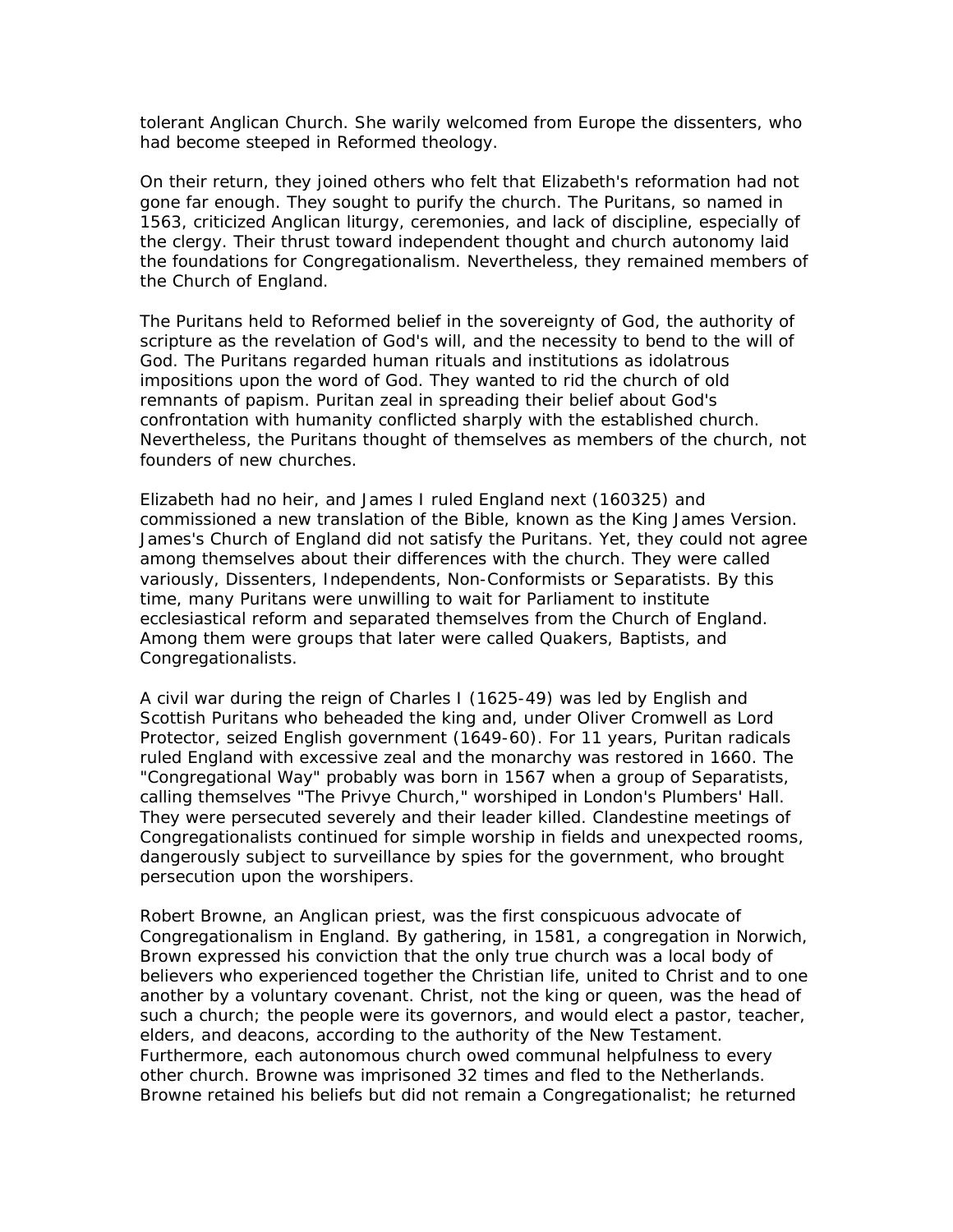from exile in Holland to pastor a small Anglican parish in England.

Among the early Separatists were John Smyth, founder of the Baptist Church, and John Robinson (1573-1625). The lives of both men became entangled with that of William Brewster, who became a leader of the Plymouth Colony in America. Brewster lent his home at Scrooby Manor as a Separatist meeting place. Richard Clyfton became pastor and John Robinson, teacher. Brewster was ruling elder. In 1607 the Separatist Church was discovered and its members imprisoned, placed under surveillance, or forced to flee. They went first to Amsterdam and then to Leyden, Holland.

Concerned in Leyden that their children were losing touch with English language and culture, and beset by economic problems and threats of war, 102 of the Holland exiles became the Pilgrims who, under John Carver and William Brewster, migrated to the New World, arriving aboard the Mayflower in 1620. As the company left, John Robinson, beloved pastor and teacher who stayed with a majority in Holland, warned the adventurers not to stick fast where Luther and Calvin left them, for he was confident "the Lord has more truth and light yet to break forth out of his Holy Word." Arriving at Plymouth, their leaders realized that the Pilgrims' survival in an unknown, primitive wilderness rested on their remaining loyally together. The Pilgrims drew up and signed the Association and Agreement, the Mayflower Compact, thereby forming of the small colony a "Civil Body Politic" for laws and regulations.

In 1630, John Cotton, a brilliant young minister of Boston, Lincolnshire, England, preached a farewell sermon to John Winthrop and his Puritan followers. Cotton reassured them of their clear call from God to follow Congregational principles, but insisted that they need not separate themselves from the Anglican Church. These Puritan emigrants set sail for Massachusetts Bay. At about the same time, a covenanting Puritan colony arrived in America from England under John Endecott to establish its church in Salem, across Massachusetts Bay, north of Boston. They sent a letter to the Separatist Church at Plymouth to ask for guidance. Commissioned delegates from Plymouth extended to the Salem Church "the right hand of fellowship" and so added fellowship in Christ to English Congregationalism's freedom in Christ.

Concerned that there be educated leaders, the Massachusetts Bay Colony voted in 1636 to give £400 to establish a college in Newtowne (Cambridge). Colonist John Harvard contributed his library and two years later left the institution half his fortune. The college was, and is, called by his name.

#### **Congregationalism**

Congregations determined the politics and social organization of communities. Only church members could vote at town meetings, and until 1630, one could become a church member only by the minister's endorsement. Most colonists were not church members. The majority of immigrants came for social, political, and economic reasons, not to found a more perfect Christian society. Nevertheless, Puritanism was dominant. Biblical injunctions were specific guides for spiritual life and church organization; biblical law was common law. Puritans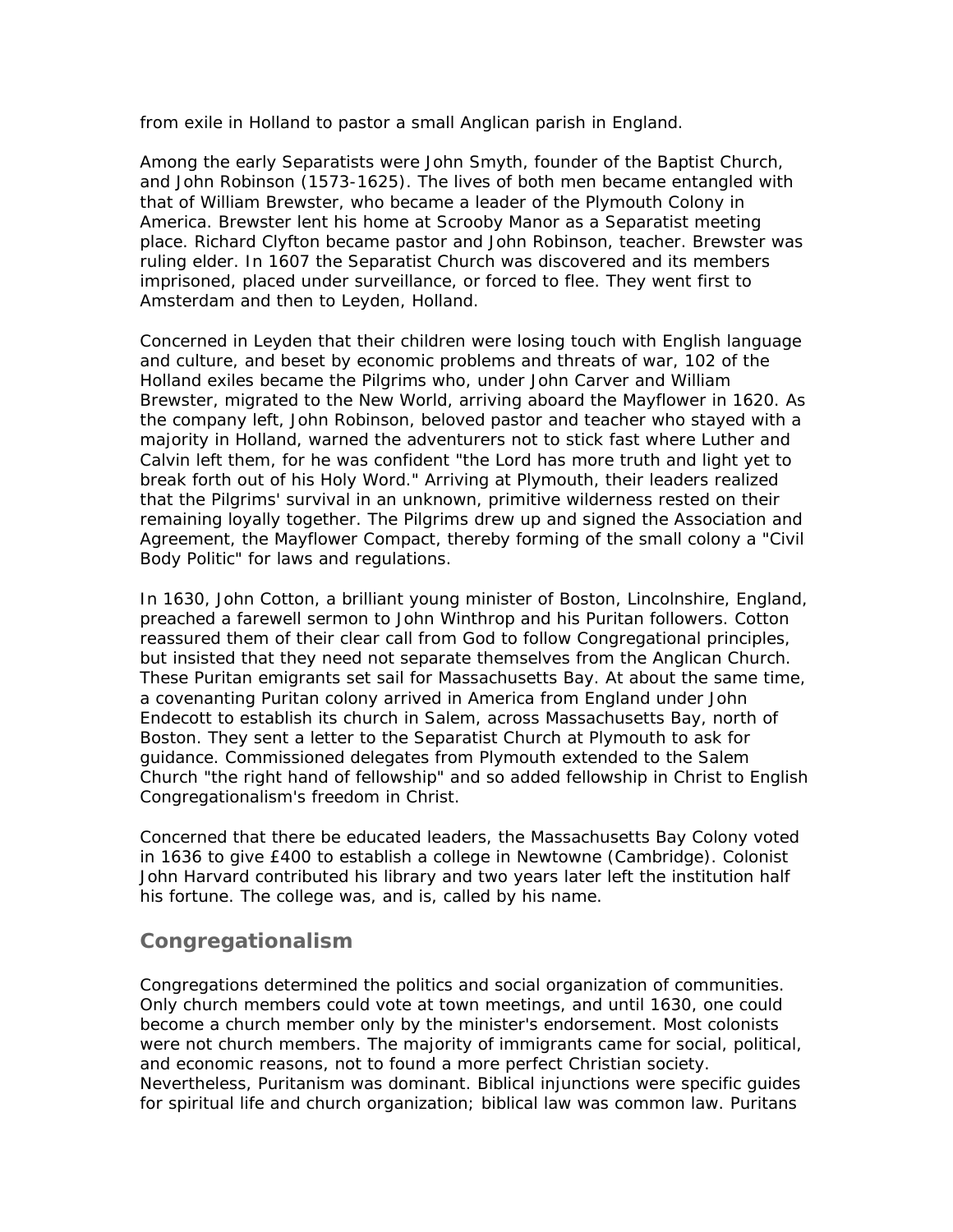undertook a holy mission to demonstrate the "right way" to order church and society.

John Cotton (1584-1652), considered the leading Puritan pastor in England, joined the Massachusetts Bay Colony in 1633. His True Constitution of a Particular Visible Church, describing Congregational life and polity (organization and government), was read widely in England and influenced John Owen, chaplain to Oliver Cromwell, to embrace Congregationalism. As a result of reading Cotton's work, five members of the Presbyterian Westminster Assembly, "the Dissenting Brethren," would sign, in 1643, what was to become the manifesto of all Congregationalism, An Apologeticall Narration. Thus, through Cotton's writing, New England affected the growth of Congregationalism in England. Quite the opposite of the vigorous and variable Puritans of England, many of the American Puritans become intolerant of alien ideas.

In 1634, Anne Hutchinson, daughter of a nonconformist minister from north of London, arrived. Described by critics as a "woman of haughty and fierce carriage ... of voluble tongue," she would influence Congregational practice and theological thought, such that the rigidly righteous shell of Massachusetts Puritanism, already damaged by Roger Williams (soon banished to Rhode Island), would be irreparably cracked. Opposing a doctrine of the elect, she held that anyone might receive the truth by direct revelation from God, and that the Bible was not its sole source. These ideas were greatly feared by the church because they easily could lead to irresponsible excesses. This "woman of ready wit and bold spirit," wife of gentle William Hutchinson, the mother of fifteen children, interrupted preachers with whom she disagreed. She gathered women regularly in her own home, where she preached to as many as 50 people at a time, often including men.

Hutchinson's criticism of Puritan sermons stirred up a frenzy of concern in Massachusetts Bay Colony. John Cotton, sent to stop her, merely warned her; but by that time, men of stature had taken her side, and the town of Boston was divided. John Winthrop believed that if Anne Hutchinson could not be reformed, she must be exiled.

Winthrop called a Synod of the Bay Colony churches in 1637, that once and for all "the breeder and nourisher of all these distempers, one Mistress Hutchinson," be silenced. She was charged with joining a seditious faction, holding conspiracies in her house, seducing honest people from their work and families and, worst of all, breaking the fifth commandment. Hutchinson exclaimed that Winthrop was neither her father nor her mother, to which Winthrop replied that "father and mother" meant anyone in authority. In the spring, John Cotton betrayed her trust by banishing her from the Colony. Mary Dyer was a friend who walked beside her through it all. She was later hanged for her Quaker faith on Boston Common. Anne Hutchinson settled with her children and husband in the Rhode Island Colony of Roger Williams, where laws were passed to ensure jury trials, to end class discrimination, and to extend universal suffrage and religious tolerance. This democracy was short lived, for Rhode Island was soon annexed to the Bay Colony.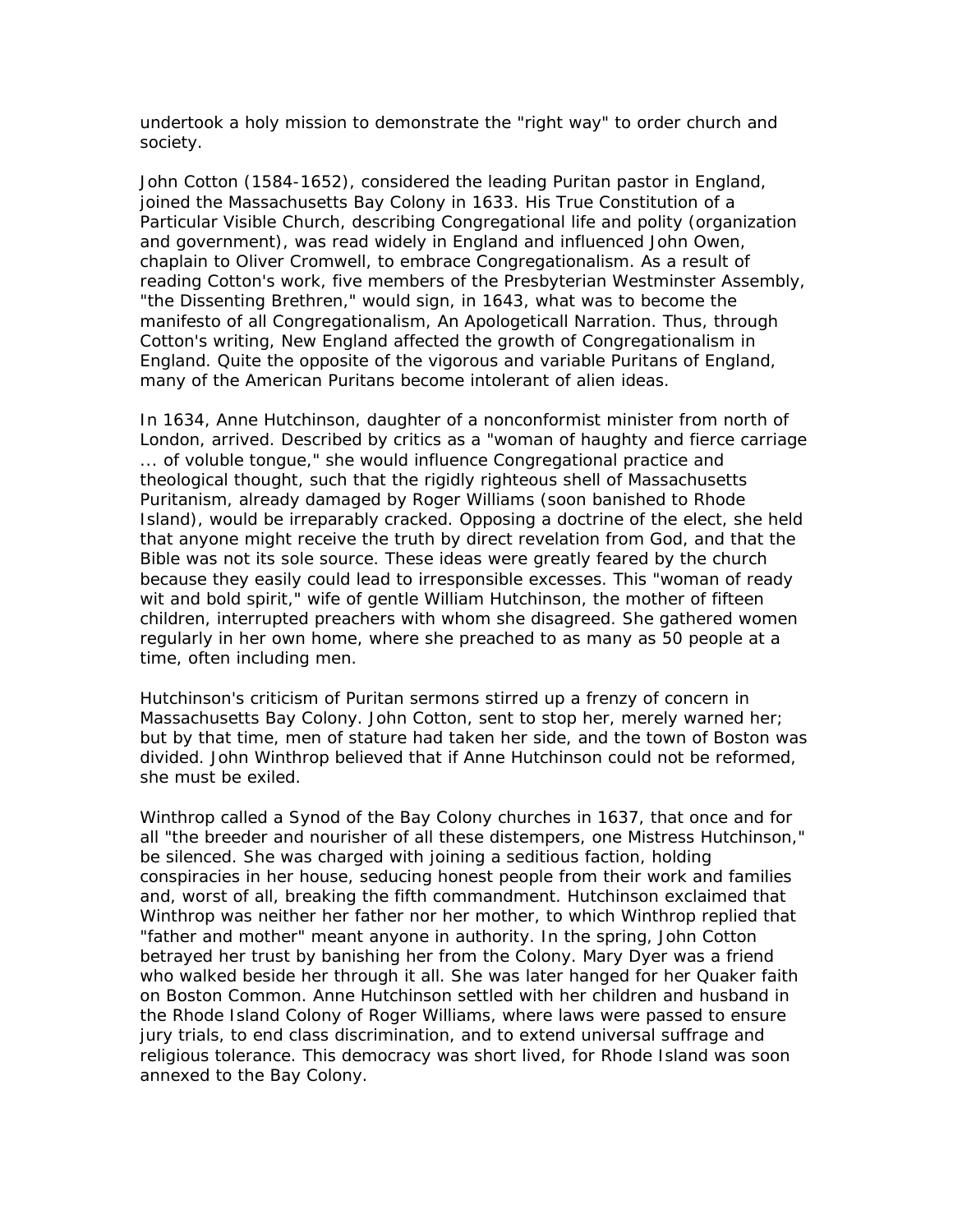The colonists displaced Native Americans and invaded their ancestral territories. At first, because of their nature and because land was abundant, many Indians received the newcomers with charity and shared with them land and survival skills. Later, the proprietary aggression of some settlers kindled fear in the hearts of Indians.

The colonists brought not only their religion, government, and social patterns, but also diseases against which Indians had little or no immunity. During the 17th century, New England Indians were plagued by a smallpox epidemic. There followed further decimation of their numbers in wars and skirmishes for possession of land. Distressed by wanton disregard for human beings, convinced that their mission was peacefully to carry the good news of Christ to their Indian neighbors, there were others like John Eliot, who was ordained as a pastor so that he might pastor and teach Indians. His concern for Indian neighbors was not only for their conversion to Christianity, but to raise their standard of living to a level enjoyed by the settlers. For 30 years, Job Nesutan, a Massachusetts Indian, was employed by Eliot as a language tutor and chief assistant in the ministry to Indians. With his help, the Bible was translated into the Indian language and Indians were taught to read.

By 1646, John Eliot drew increasingly large congregations each time he spoke. Churches in the colony were encouraged to support Eliot's work and Oliver Cromwell urged Parliament to help the movement financially. The "Corporation for the Promoting and Propagating of the Gospel of Jesus Christ in New England" was the result. A sum of £5,000 was sent to the colonies, much of this given to John Eliot for his work. Many Indian converts returned to the practices of their indigenous faiths, but others were filled with Christian missionary zeal and prepared the way for Eliot with the New England tribes. The chiefs and councils tried to discourage the spread of the gospel, and his aides used underhanded tactics to retain "converts." As a result, Eliot's work suffered. Finally, the Massachusetts General Court passed a law prohibiting the use of threats or force to ensure Indians' conversion to Christianity, but at the same time, required all Indians living within the colony to refrain from worshiping "false gods" and from conducting native religious services. Roger Williams became the advocate of Indian freedom to worship as they saw fit.

Thomas Mayhew and his clergyman son, Thomas, Jr., were instrumental in leading the eastern Cape Cod Indians to Christianity. By 1652, Mayhew had opened a school for Indian children.

Christian theology induced ferment and continued to challenge the essentially closed social patterns and purposes of the Puritans. There were blacks in Boston as soon as there were whites, and slavery was legal in New England until after the Revolutionary War. A certain number of blacks were admitted to membership in the churches when they were able to meet all the conditions for full communion, tests which did not include skin color, wealth, or social status. While slavery in New England had been dying out in the years prior to the Revolution, blacks felt keenly the reservations to their acceptance in the churches by the Puritans, who treated them as slaves outside the church, while within, members were called upon to regard one another as equal under the covenant of grace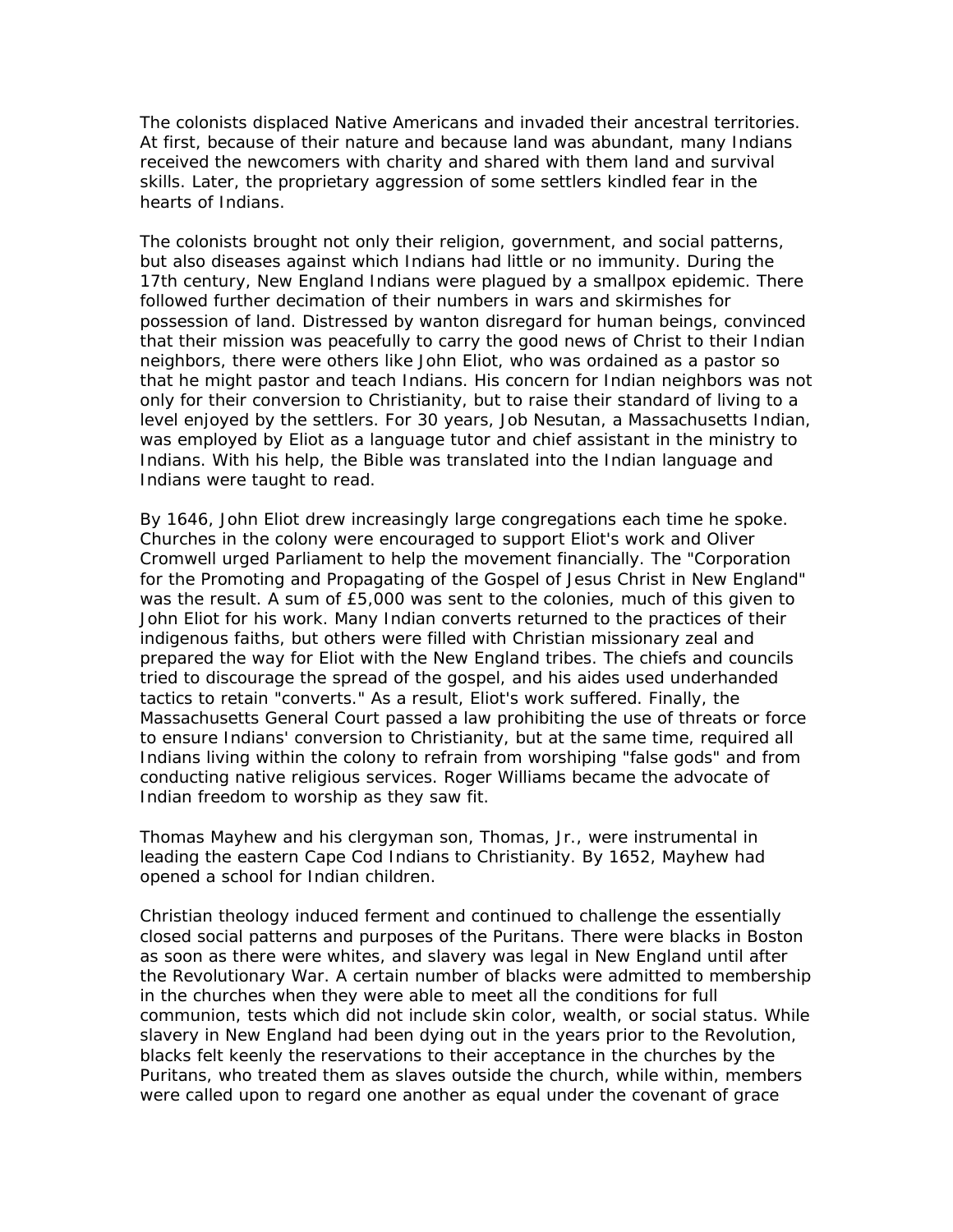and united by God to one another. Under such ambivalence, many blacks withdrew from the churches in the late 18th century to form their own congregations for separate worship.

By 1789, the Boston selectmen allowed blacks to use a school for public worship on Sunday afternoons. Eventually, the black congregation built its own church, called the African Church, on the back slope of Beacon Hill and worshiped there from 1806 until mid-century when it became a center for abolitionist meetings for blacks and whites. Harriet Tubman, Frederick Douglass and Sojourner Truth were among the speakers at the church.

Religious exclusion was not confined to blacks or Catholics; Presbyterians had felt unwelcome as well. The Westminster Confession of 1646, the design for Presbyterian church government and an expression of Reformed faith and doctrine, was revised for church polity and discipline at the Cambridge Synod of 1648. Called the Cambridge Platform, it enabled a reconciliation between Presbyterians and Congregationalists and was highly venerated into the 19th century.

The Platform interpreted the church catholic as all those who are elected and called to salvation. A "militant visible church on earth" was understood to exist in particular congregations as "a company of saints by calling, united into one body, by a holy covenant for the public worship of God and the mutual edification of one another." Christ was head of the church; the congregation, independent of outside interference, had the right to choose its own officials. The office of the civil magistrate was subject to recognition by the church. Churches were to preserve communion with one another in mutual covenant with Christ. Such covenants stabilized churches establishing themselves under disparate leadership.

A remarkable succession of educated clergy provided strong leadership. Despite the circumstances that cast him in the role of villain in the excommunication and banishment of Anne Hutchinson, no Puritan teacher was more respected in England and in America than the gentle intellectual, John Cotton, minister of First Church, Boston. His colleague from days in England was the plainspoken master of rhythmic rhetoric and the effective metaphor, Thomas Hooker (1586- 1647). Hooker, committed to democracy and constitutional free government, was minister across the Charles River at Newtowne (Cambridge).

Concerned for human rights, Hooker became disenchanted with the elitism of the Boston hierarchy. He led over 100 followers to migrate on foot to Hartford in 1636. There, buoyed by his Christian conviction and liberating ideas of democracy, he established a colony. Conservative puritan minister, John Davenport, founder of the New Haven Colony, was so offended by Hooker's willingness to secularize, even to a limited extent, civil government, that he went to Boston when New Haven was gathered into the Connecticut Colony.

All these men were well educated, had high standards for church membership, and were clergy of the English establishment. Except for Cotton, their Reformed covenant theology had been nurtured on the continent. Hooker, who had been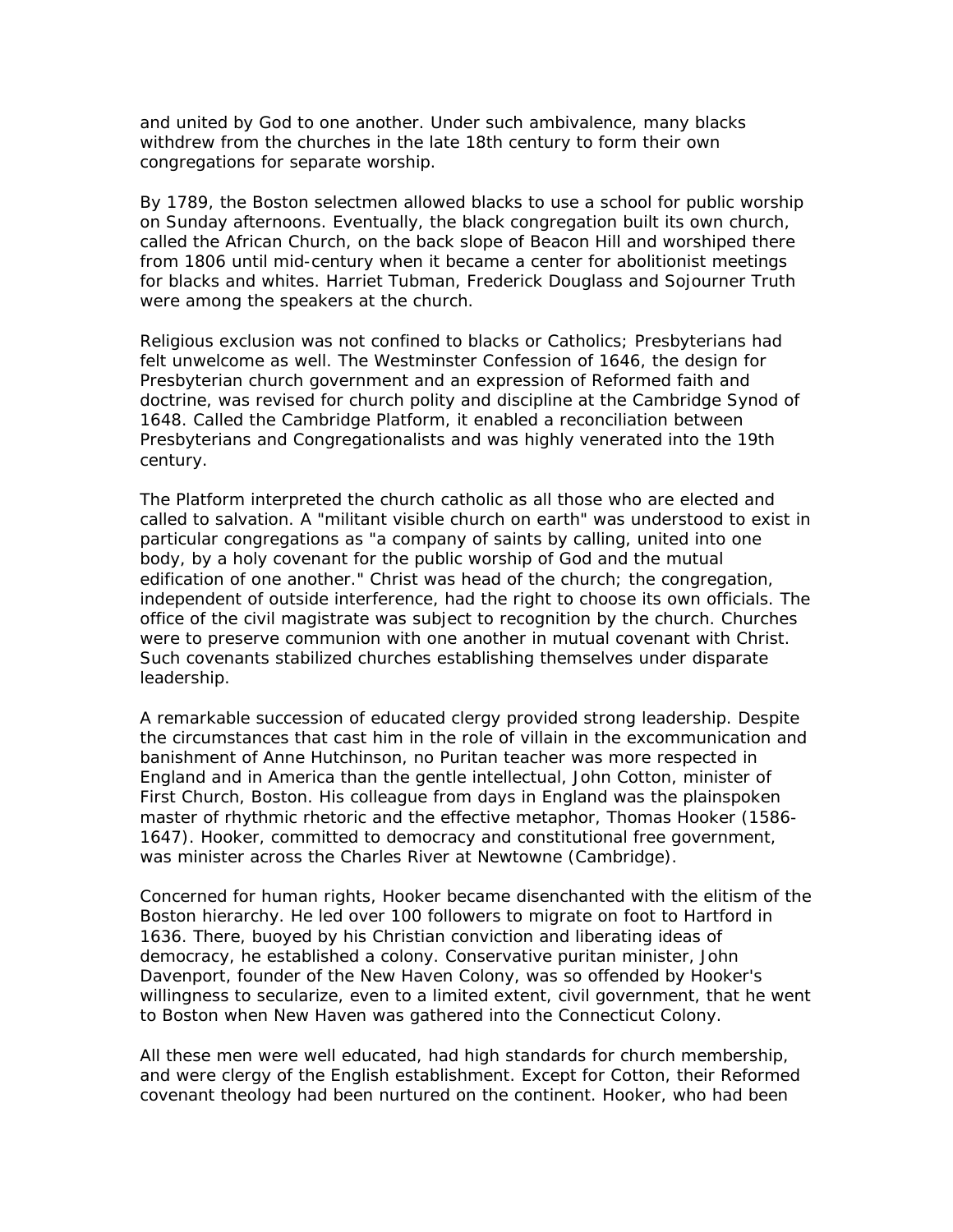with the dissenters in Holland, diverged from the orthodox Puritan view that voting rights should be conferred only with church membership. He saw no justice in disenfranchising nine-tenths of the population, a proportion that included women, children, servants and apprentices, the unchurched who had migrated from England as non-land owners, as well as the sons of "the elect" who could not pretend to such a claim.

Under Hooker's leadership, the Connecticut Colony gave up the religious qualification for the franchise. New requirements were still restrictive. They gave the town meeting vote to "admitted inhabitants," "men" who could prove capable of "an honest conversation" and could swear that they were not "a Jew, a Quaker or an Atheist," and to "free men who were Trinitarians, land owners and of godly deportment." Nevertheless, Hooker is regarded by many as the father of democracy in America, for many of his ideas were embodied in the United States Constitution.

Later, Massachusetts adopted the controversial Half-Way Covenant of 1662, permitting children to be baptized whose grandparents had been members of the church, but whose parents were not. Males baptized under the Covenant could vote at town meeting when they came of age, but were not admitted to the Lord's Supper or allowed to vote for a pastor. Full church membership came with confession of faith. Its requirement to sit in judgment upon a person's Christian credentials would go to the extreme of the witchcraft delusion in Salem Village b) 1692.

Later, Cotton Mather (1663-1728), John Cotton's grandson sought to bring some authority to bear upon the waywardness of Congregational independence. He proposed that minister in association with one another examine and license candidate for the ministry, and that a consociation of ministers and la) men have judicatory standing over the churches. A minister unpopular among his peers, Mather's proposal was at first unacceptable. In 1705-6, Massachusetts finally adopted his plan for the examination of ministers. Connecticut issued the Saybrook Platform in 1708, making both of Mather's proposals binding colonywide. The establishment in 1701 of Yale College assured high educational standards for ministers and leaders alike.

Until the Saybrook Platform of 1708, upheld by the Connecticut General Court, imposed upon the independent, voluntary fellowship of the churches an obligation of "consociation," the Congregationalists drifted toward spiritual decline and anomaly. The consociation provided mutual aid and outside assistance in handling disputes. A penalty was provided for churches or pastors refusing consociation, a "sentence of non-communion," with less intent to control than to provide orderly procedures and mutual support. The new shape would enable Congregationalism as a denomination in the centuries to come, to maintain its integrity in the face of the American Revolution, religious revivals, the scandal of slavery, the challenge of cultural pluralism, and a call to mission that would carry the faith westward and world-wide.

The morality of Pietism, and the warm heart of England's Wesleyan revival that gave birth to the Methodist Church, helped to energize the American Great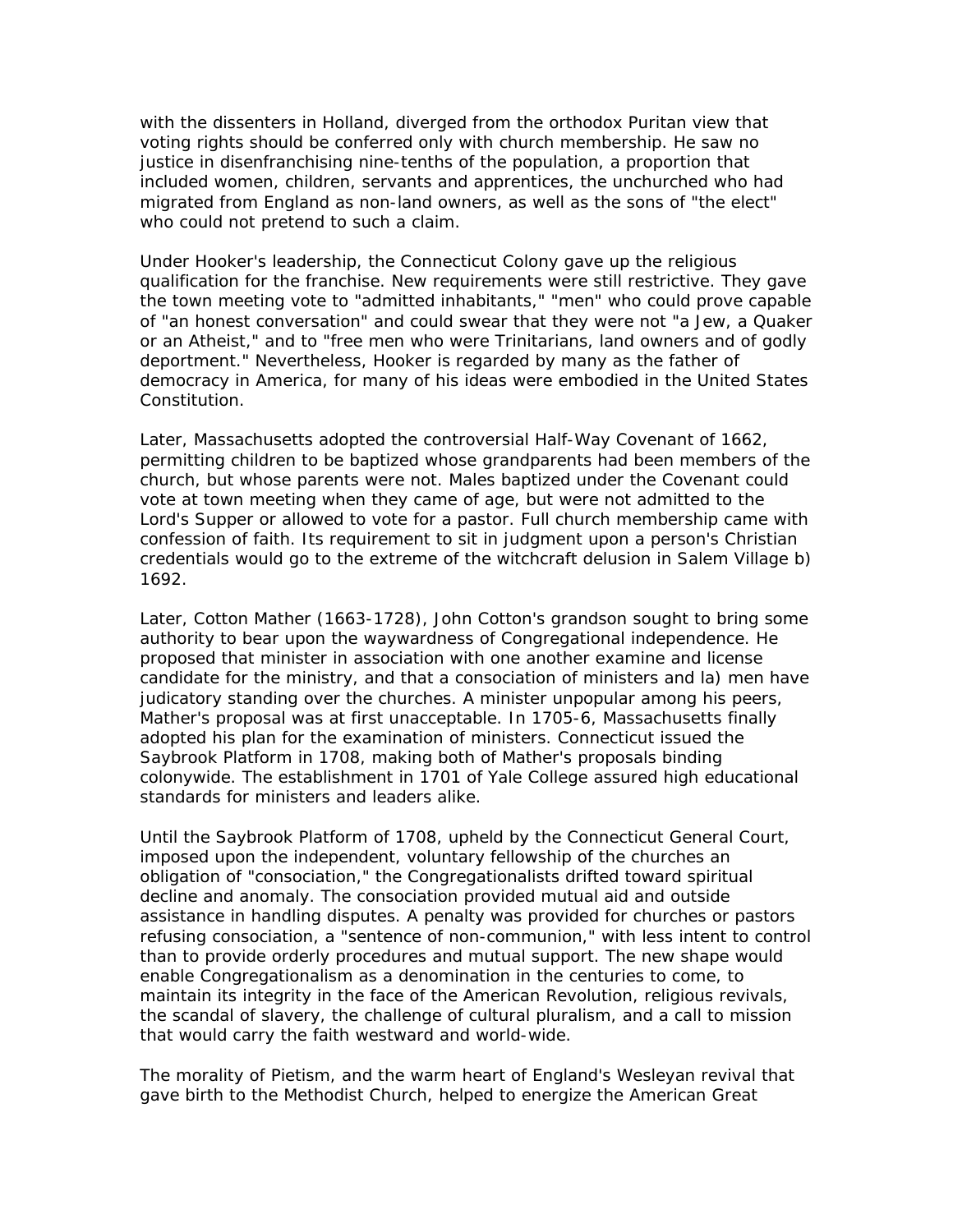Awakening. Itinerant preachers of various denominations swept across religious America during the mid-18th century, winning Christian converts and planting hundreds of new churches. While the Coetus of Pennsylvania was giving nurture and support to a continuing influx of German settlers, over 150 new Congregational churches were formed from 1740 to 1760.

Yale-educated Jonathan Edwards (1703-58) of Northampton, Massachusetts, Congregational minister of keen philosophical intellect, believed that the Awakening was breathing new life into the churches. It replaced a view of the church as a group of people who covenanted together to lead a Christian life, with one that insisted upon individual conversion as the accepted way to the kingdom of God. Emotions ran high, and the spiritual climates, that had in many communities fallen into despair, were transformed.

In 1750, Edwards was dismissed from the Northampton church. He tangled with the congregation on issues of church discipline and tact. For example, he read the names of both the convicted and merely indicted ("bad book controversy") aloud in church as a single list. The final issue surrounded a difference in his interpretation of the Half-Way Covenant (he rejected it as too lax a standard of church membership) from that of his grandfather, Solomon Stoddard, whose associate Edwards had first been at Northampton. Edwards was convinced that admission to communion should include the requirement of a conversion experience. Although a strict Calvinist, Jonathan Edwards had become a "New Light" revivalist puritan sympathizer. He disagreed with the narrow conservatism of the "Old Light" ministers such as Increase Mather and his son, Cotton, and stood firmly against liberal "Arminians," whose moral righteousness he saw as dangerously smug. Nevertheless, he believed that turning to God required a decision, a disavowal of selfishness and the adoption of the life of "disinterested benevolence." Edwards was joined in his position by a large group of New England clergy who supported the Awakening and opposed the more staid, rational, liberal movement in eastern Massachusetts. A group of moderates stood between both extremes. The Boston advocates of free will against Calvinism opposed the revivals, and the path they took would lead in the next century to the Unitarian separation from Congregationalism.

Jonathan Edwards, foremost of American philosophers, was responsible for a far broader synthesis of science, philosophy, and religion in Congregational and Presbyterian theology and practice than had been present in "Old Light" Puritanism. He integrated with Reformed theology the worldview of Isaac Newton, John Locke's emphasis upon human experience, and Augustine's spiritual enlightenment, as well as Plato's idealism and the Neo-Platonic idea of emanation from the Divine Intellect to the soul. His ideas would cohere in his followers to give life to a "New England Theology." They would check the antiintellectual tendencies of the revivalists and the decline of religious vitality during the Revolutionary period. They would give a theological framework to the recovery of intellectual leadership and a new morality in post-Revolutionary America. Edwards' writings inspired and informed the missionary movement of the 19th century as America expanded westward and looked once again to the lands across the sea. His influence rivaled Hooker's in developing the separation of church and state.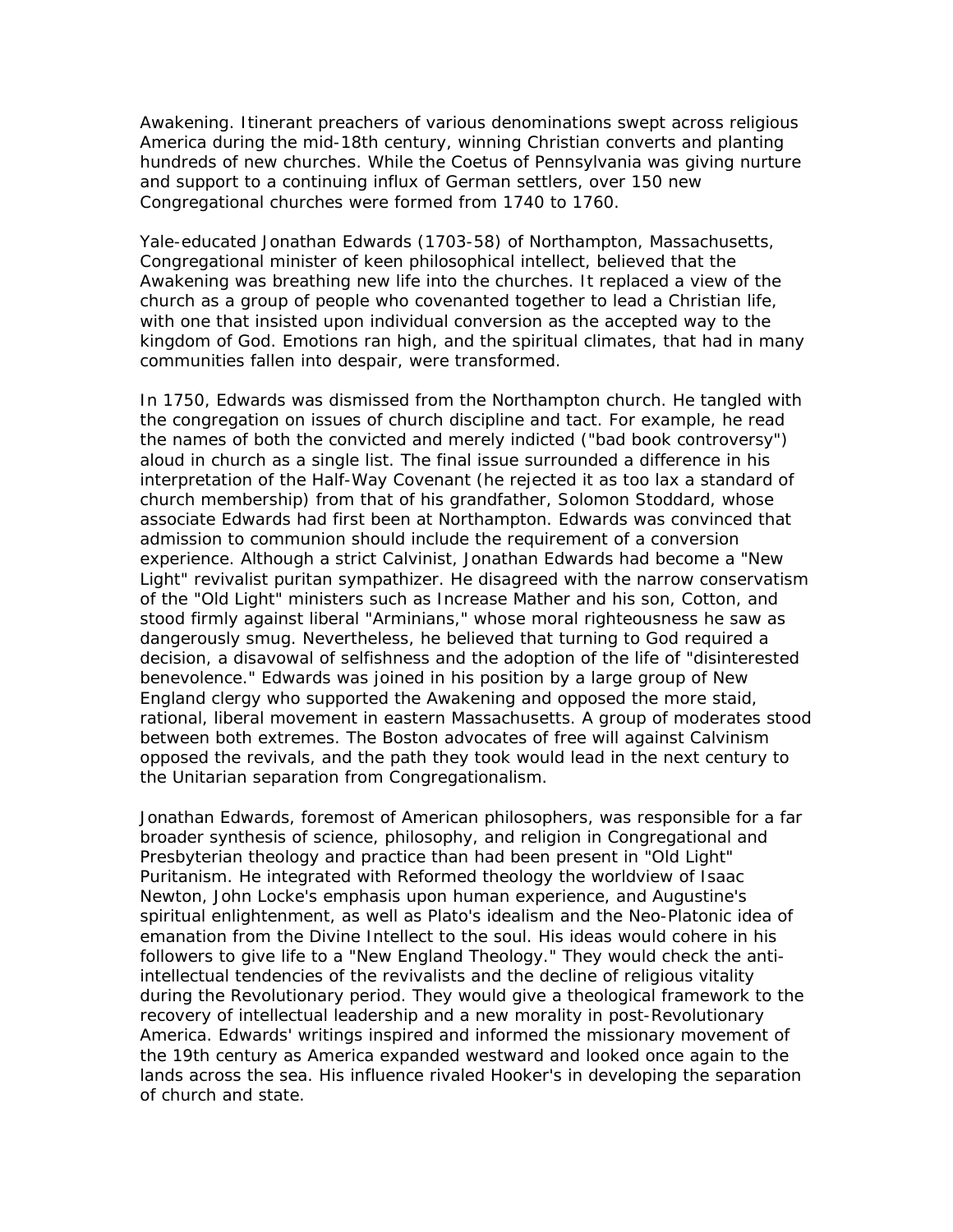## **The German Reformed Church**

While the independent Congregationalists had been struggling in New England to recover and maintain biblical faithful ness, a stream of German and German-Swiss settlers-farmers laborers, trade and craftpersons, many "redemptioners" who had sold their future time and services to pay for passage, flowed into Pennsylvania and the Middle Atlantic region. Refugees from the waste of European wars, their concerns were pragmatic. They did not bring pastors with them. People of Reformed biblical faith, at first sustained only by family worship at home, they were informed by the Bible and the Heidelberg Catechism.

Strong relationships developed between Lutheran and Reformed congregations; many union churches shared buildings. At first, there were no buildings and laymen often led worship. In 1710, a Dutch Reformed minister, Paul Van Vlecq, assisted a German congregation gathered at Skippack, Pennsylvania. At nearby White Marsh, Van Vlecq established a congregation in the house of elder William Dewees, who held the congregation together until the church was reestablished in 1725.

Another layman, tailor Conrad Templeman, conducted services in Lancaster county, ministering to seven congregations during the 1720s. Schoolmaster John Philip Boehm had maintained a ministry for five years without compensation. Responsible for the regular organization of 12 German Reformed congregations in Pennsylvania, although not regularly ordained, he reluctantly was persuaded to celebrate the sacraments for the first time on October 15, 1725, at Falkner Swamp, with 40 members present. Boehm -- orderly, well educated, devout - spent the ensuing years traveling the country on horseback, 25,000 miles in all, preparing Reformed Church constitutions.

Meanwhile, the Heidelberg-educated and regularly ordained pastor George Michael Weiss arrived from Germany in 1727 to minister to the Philadelphia church founded by Boehm. He carried the Word and the Lord's Supper to communities surrounding Philadelphia. Weiss' strong objections to Boehm's irregular ministry caused Boehm to seek and receive ordination by the Dutch Reformed Church by 1729. Funds for American churches were still coming from Europe, and Weiss went abroad to Holland in pursuit of support for his congregations. Successful, he returned in 1731 to minister among German Reformed people in New York. Before 1746, when Michael Schlatter, a Swissborn and Dutch-educated young pastor from Heidelberg, arrived in America, congregations of German settlers were scattered throughout Pennsylvania and New York. German immigrants had followed natural routes along rivers and mountain valleys, and Reformed congregations had emerged in Maryland, Virginia, and North Carolina. The spiritual and financial health of these 40 congregations were watched over by the Dutch Reformed Church in Holland, assisted by the German Reformed center at Heidelberg, Germany.

Support came from the Classis ("association") of Amsterdam that sent Michael Schlatter to America to "organize the ministers and congregations into a Coetus (synod)." Schlatter did this within a year of his arrival in Pennsylvania. With the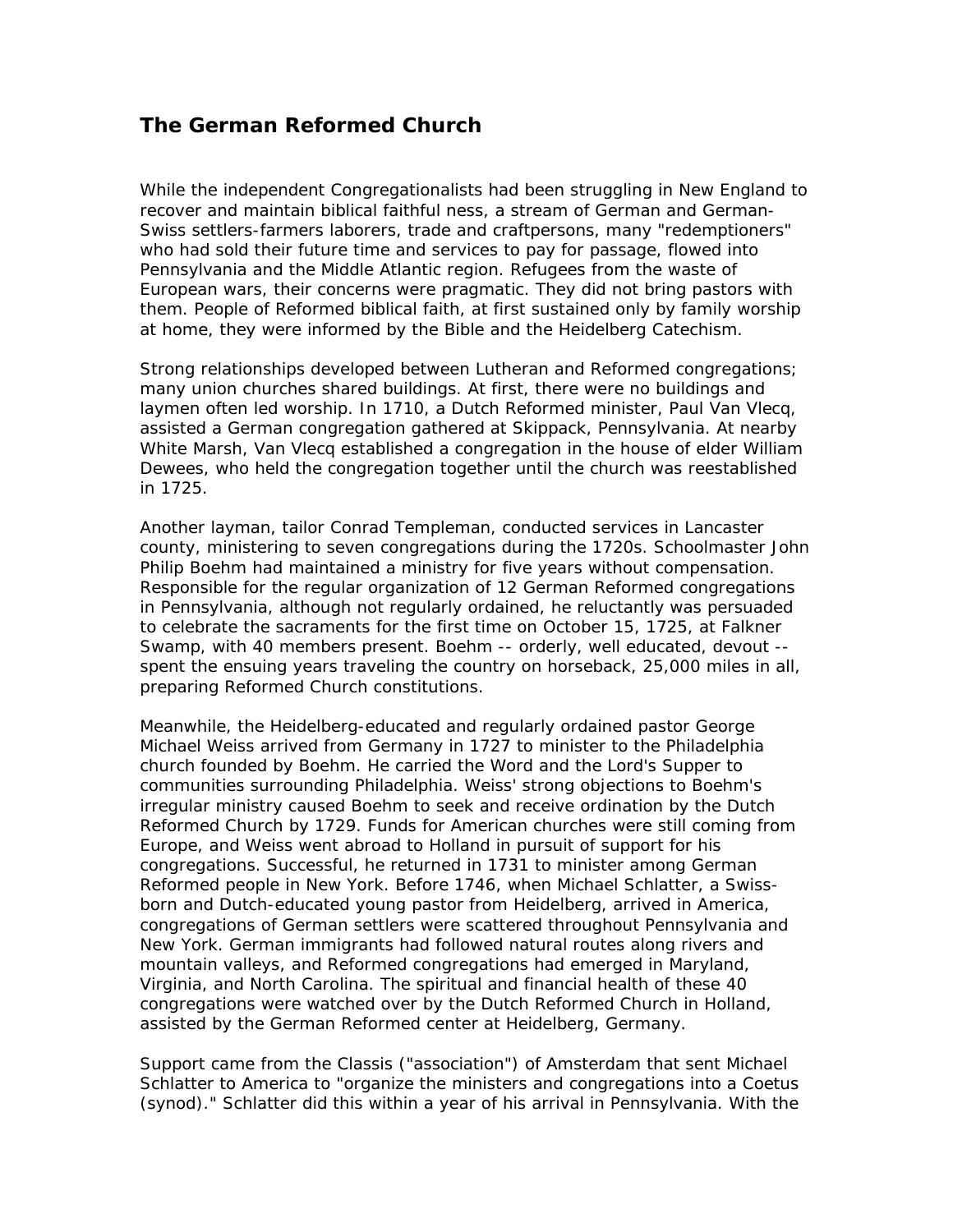cooperation of Boehm, Weiss, John Bartholomew Rieger, and 28 elders, the Coetus of the Reformed Ministerium of the Congregations in Pennsylvania came to life on September 24, 1747 and the Coetus adopted in 1748 the Kirchen-Ordnung that Boehm had prepared in 1725. The Kirchen-Ordnung placed discipline and care of the local church in the hands of a consistory of elders, deacons, and the minister, elected by the congregation. Members were charged with "fraternal correction and mutual edification." The minister was to preach "the pure doctrine of the Reformed Church according to the Word of God and to administer the holy seals of the Covenant ... : always to adhere to the Heidelberg Catechism ... to hold catechetical instruction ... [and] give special attention to church discipline, together with those who have oversight of the congregation."

In light of the multiplicity of German sects, such as Moravians, Mennonites and Dunkards, who competed for the attention and allegiance of German immigrants, the authority of the Coetus, organized according to the same structure and discipline as the local church, was welcome. The German Reformed Churches felt protected from "unscrupulous proselytizers. They achieved a mutual identity and respect, and established authority for faith and practice. Among pastor and people, shared responsibility was carried out within a community faith, under the Lordship of Christ. The leadership of Micha Schlatter and his colleagues prepared the congregations to endure the upheaval of the American Revolution and to maintain their identity in the ethnic and religious pluralism that characterized William Penn's colony.

Many German Reformed settlers served in the Revolutionary armies, 20 percent of Reformed pastors as chaplains, though Continental Congress Chaplain John Joachim Zu1 was labeled a Tory for his anti-war stand. During the Brit siege of Philadelphia in 1777, farmers wrapped the Liberty Bell and the bells of Christ Church in potato sacks and hauled them to Allentown, Pennsylvania, where pastor Abraham Blumer hid them under the floor of Zion Reformed Church for safekeeping. Friedrich Wilhelm von Steuben, a Reformed layman, disciplined Washington's troops during the bitter Valley Forge winter.

The Coetus strengthened the churches and prepared t] for self-government in the early years of the United States 1793, European ties were broken. A Reformed Church Constitution was adopted, a Synodal Ordnung; an official name taken, The Synod of the German Reformed Church in United States of America, and a hymnbook committee appointed. There were in that year, 178 Germanspeaking congregations and 15,000 communicant members.

Revival theology was antithetical to the German Reformed tradition. However, pietistic influences within the German Reformed Church responded to the warmhearted moral virtue of the revival. On the frontier, people found its emphasis on the individual compatible with their needs. The newly independent German Reformed Church, short of pastors and threatened by a revivalist gospel, established a seminary in 1825, at Carlisle, Pennsylvania, that moved in 1829 to York, in 1837 to Mercersburg and finally to Lancaster in 1871, where it became Lancaster Theological Seminary. Franklin College (1787) of Lancaster, jointly supported by the Lutherans and the Reformed, in 1853 merged with German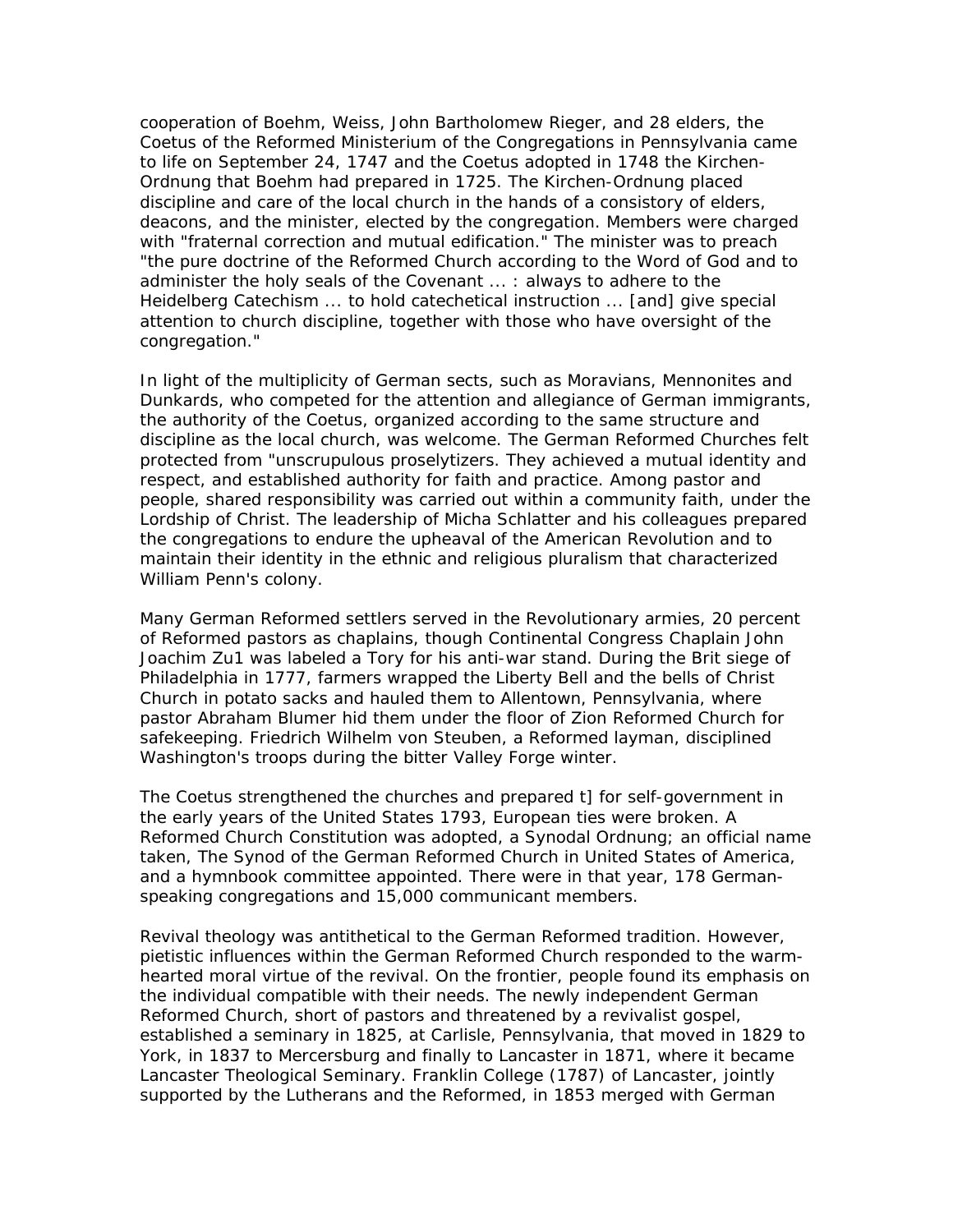Reformed Marshall College to form Franklin and Marshall College.

As ministers arrived in America from the pietist centers in Europe, pietistic rather than confessional patterns appeared in Reformed congregations, and the guiding light of the catechism was dimmed. Missionary zeal abounded. People were highly susceptible to the leadership of charismatic frontier preachers. Church leaders were concerned that young and old be instructed in Reformed Christian doctrine. In 1806, the first German Reformed Sunday schools appeared. In the midst of it all, and in reaction to revivalist sectarianism, a controversial movement at the seminary at Mercersburg set off a re-examination of the doctrines of Christ and of the church -- not just in the German Reformed Church, but among all American Protestants.

First, however, there would be years of ferment when the Synod would endure turmoil and defection that would test and eventually strengthen its essential stability. Pietist minister Philip William Otterbein, a Reformed Church pastor, later founded the United Brethren Church, today a part of the United Methodist Church. Harrisburg's pastor, John Winebrenner, locked out of his church by the consistory, met with his followers in private homes to form a new denomination, The Churches of God.

As the Reformed Church grew, continuing use of the German language became an issue. Although German congregations were divided between the use of German or English, the Synod itself conducted meetings and issued minutes in German until 1825. By 1824, the Ohio Synod separated from the parent synod in order to ordain its own ministers and in 1850 organized Heidelberg College and Seminary in Tiffin.

The controversial Mercersburg movement would shake the church. With the arrival at the Mercersburg seminary of John W. Nevin and Swiss-German professor of historical and exegetical theology, Philip Schaff, Mercersburg became a center of concern that the revivalism of the Awakening was inauthentic. Schaff was the most outstanding church historian in 19thcentury America and the primary mediator of German theology to America.

The Mercersburg movement, counter to the sectarian trend of the time, called for a "true revival" centered in the life of the church, guided by the catechetical system, and in particular, the Heidelberg Catechism. The movement's leaders called for a recognition of the church as one, catholic, and holy. They acknowledged the error to which the church in all ages had been subject, urged an end to sectarianism and pretensions to the one true church and called for cessation of anti-Catholicism which had been pervasive for some time. Schaff's charitable attitude was seen by some in the Philadelphia Classis, the "Old Reformed" and loyal to Zwingli's Reformation, as heresy. Nevin, Schaff, and their followers sought to go back to the creeds and to make the mystical presence of Christ, mediated by word and sacrament, the essence of the church. Reverence for the creeds, catechism, and liturgy, they believed, would unify the church and combat sectarianism. In liturgy, the Mercersburg people favored an altar as the center for worship with formal litanies, chants, prayers and clerical garb, while "Old Reformed" pastors preferred a central pulpit, free prayer and informal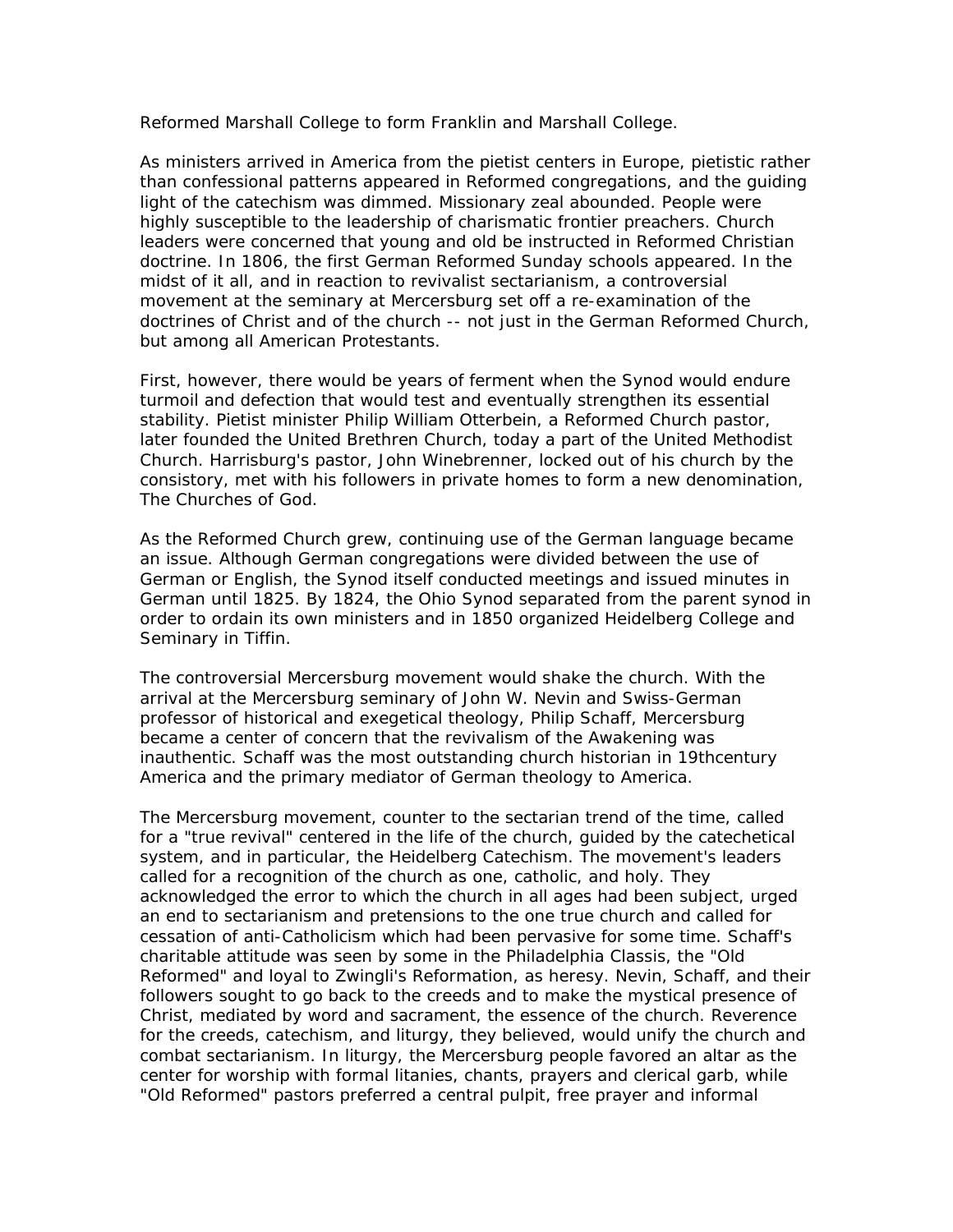#### worship.

The "Old Reformed" were caught up in the American revival and clung to their German sectarian identities. Schaff maintained that Reformed theology's contribution to the New World lay in the supremacy of the scriptures, absolute sovereignty of divine grace, and radical moral reform on the basis of both. A former member of The Evangelical Church of The Prussian Union, Schaff later cultivated warm relationships with Evangelicals in the West.

The Mercersburg Review, the movement's chief literary medium, which began publication at Marshall College in 1848, was greatly responsible for effecting changed attitudes. Its challenge would call other denominations to selfexamination as well. It was the German Reformed Church's initial contribution to the movement toward unity and ecumenism that would take shape in the next century.

The low church "Old Reformed" minority in the East, after a long struggle against a revised liturgy, called a convention in Myerstown, Pennsylvania, in 1867 to prevent its use. In January 1868, the Reformed Church Quarterly began and in 1870, Ursinus College opened its doors, supported by the "Old Reformed."

## **Education and Mission**

The rise of denominationalism in the 19th century was a phenomenon for which Congregational churches, independent although loosely associated, were ill prepared. Rejecting anything that smacked of centralized authority, the churches contained no efficient mechanism for corporate action or cohesive principle around which to organize corporately. They were churches, not Church.

No single event was responsible for the movement toward state and national levels of organization and communion. Rather, a positive and vigorous reappraisal of Congregational history provided a powerful emotional undergirding for a newly articulated American denomination. In the democratic tendencies of their polity, Congregationalists discovered a remarkable affinity with the emergent American nationalism. The polity that allowed for diversity appeared to be an ecclesiastical counterpart to the democratic polity of the nation itself. They rediscovered Cotton Mather's unity in diversity and by 1871 a new, corporate identity was asserted. Their unity lay in a commitment to the diversity produced and embraced by the polity itself-a commitment continued in the United Church of Christ.

An atmosphere of political and religious liberty spawned American denominationalism. Each denomination began new educational institutions. Before William Ellery Channing, Congregational minister in Boston, had proclaimed his leadership of the Unitarian movement by preaching in 1819 his famous sermon, "Unitarian Christianity," the liberal professor of divinity at Harvard, Henry Ware, set off a controversy that sparked the establishment of the Congregational Andover Theological Seminary in 1808, a bulwark of Calvinist orthodoxy.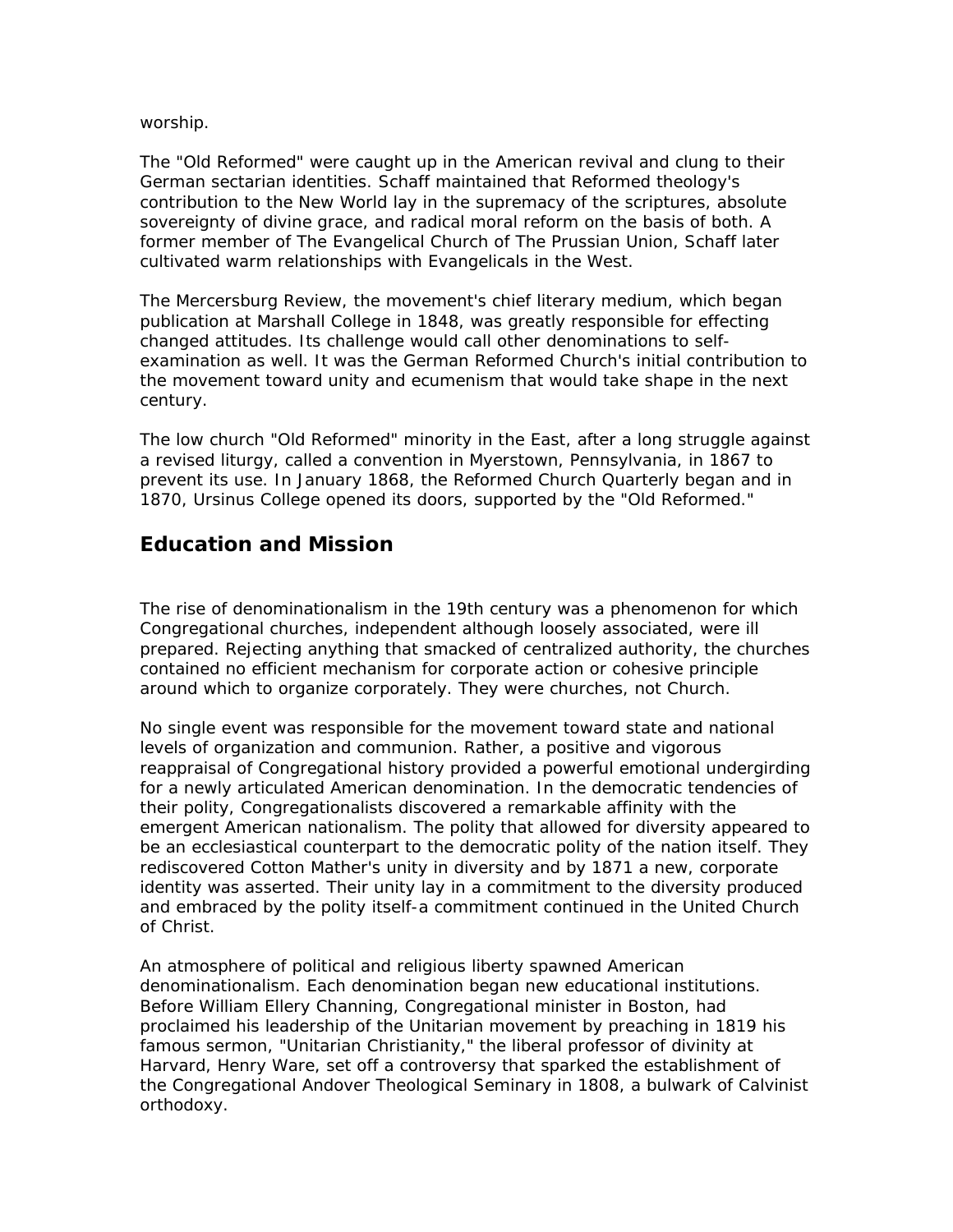Andover was instrumental in preparing the first Congregational missionaries for overseas mission. The churches already had sent missionaries to frontier America. The American overseas missionary movement had its informal beginning in 1806 when Samuel J. Mills met with four fellow students at Williams College in Massachusetts for a Sunday afternoon prayer meeting in a maple grove. A sudden thunderstorm drove them to the shelter of a haystack where amidst the thunderclaps and flashes of lightning, Mills proposed sending the gospel to Asia. His zeal ignited the four others with the intent "to evangelize the world," and they went on to study theology at Andover Seminary. Together, they confirmed their purpose and maintained their association throughout their theological studies.

One of them, Adoniram Judson, who later became a Baptist, had appealed to the London Missionary Society for support and had been rejected. Feeling that it was time for American Congregationalism to support its own missionaries, the Andover faculty and leaders of the Massachusetts General Association authorized a joint missionary venture by the churches of Massachusetts and Connecticut. On September 5, 1810, the American Board of Commissioners for Foreign Missions was born. On February 8, 1812, at a moving service of worship in a crowded Salem Tabernacle Church, the Haystack "Brethren" were ordained. Within two weeks, they set sail for India.

In the same year, New England Congregational clergy brought nearly unanimous condemnation on the War of 1812 as "unnecessary, unjust, and inexpedient." Their regular antiwar sermons and constituency organizing in opposition to government policy were unprecedented as a united ministerial action. Nevertheless, on June 20, 1812, a charter was granted the American Board of Commissioners for Foreign Missions to serve the Congregational churches as their agent for foreign mission, the first foreign missionary society in America.

The German Reformed Church Synod in 1826 voted to establish an American Missionary Society of the Reformed Church "to promote the interests of the church within the United States and elsewhere." The German Reformed Church recognized that a single board could best serve all abroad, and John W. Nevin was appointed to represent the church on the American Board. By 1866, when the German Reformed Church withdrew to manage its own mission, all other denominations represented on the board had done the same.

The American Board of Commissioners for Foreign Missions had intended to establish missions not only in the Orient and Burma, but also "in the West among the Iroquois." Subsequently, throughout the 1820s and 1830s missions were established among the Creek, Choctaw, Chickasaw and Cherokee, Osage, Maumee and Iroquois. In an interdenominational effort, members of the American Board supported and aided Indian resistance to government removal from their lands.

In a celebrated case, the American Board backed Samuel A. Worcester, missionary to the Cherokee, in his United States Supreme Court suit against the state of Georgia in 1830, to sustain Cherokee sovereignty over their land.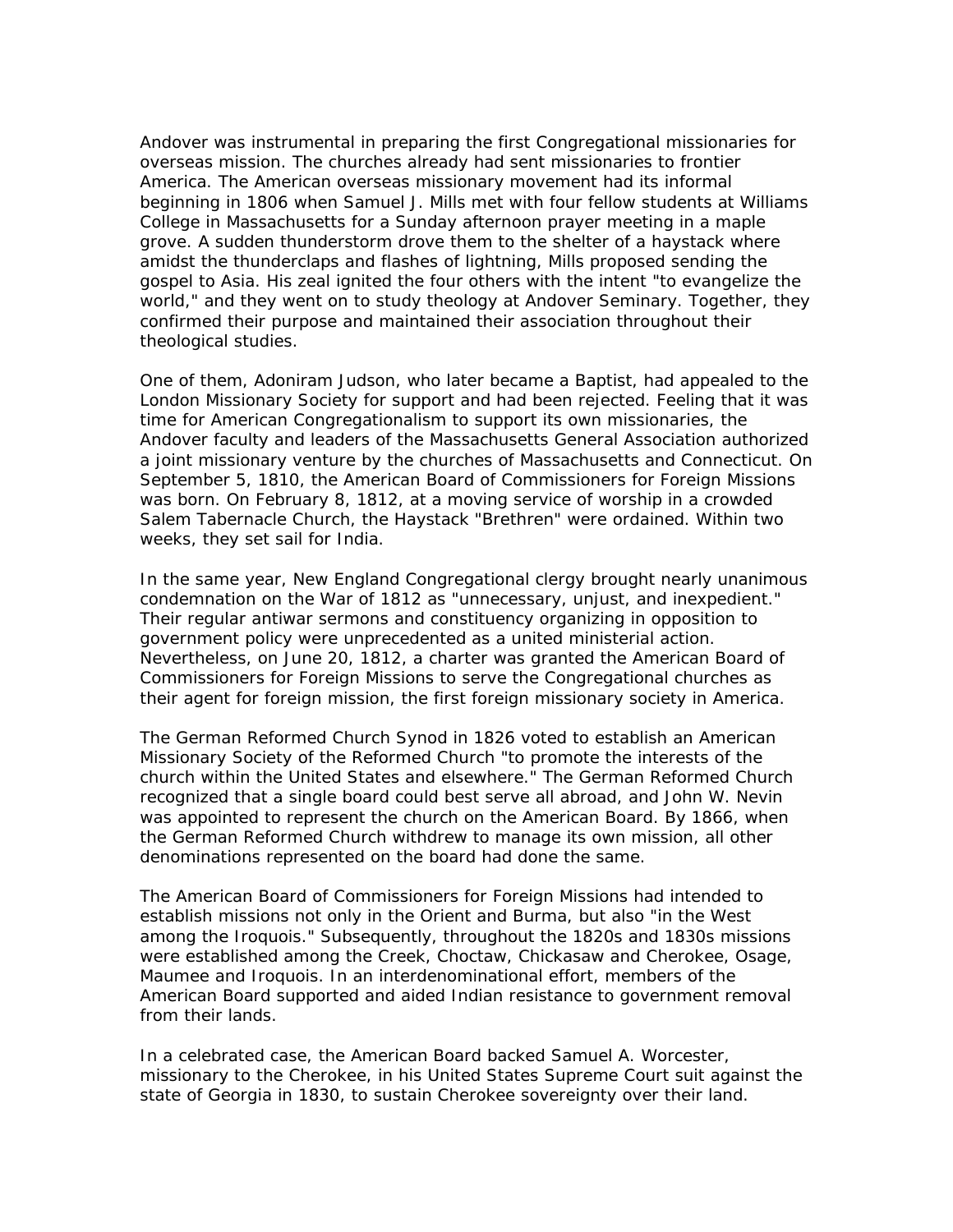Although the court ruled that the Cherokee nation was under United States protection and could not be removed by Georgia, President Andrew Jackson had the tribes removed anyway. Outrage at injustice toward Native Americans called out and dispersed many missionaries to tribes throughout the United States.

Later in the 19th century, the German Reformed Church initiated missions to new German settlers and nearby Indian settlements. More than 300 churches were constructed.

Swiss and German students at Mercersburg Theological Seminary aided Germans on the western frontier. With the initial purpose of training local men as ministers and teachers, the Sheboygan Classis of the Wisconsin Synod established Mission House in 1862. Started as an academy, it soon became a college (1879) and seminary (1880). In 1957, Mission House College became Lakeland College and Mission House Seminary merged with the Congregational Christian Yankton School of Theology in 1962 to become the United Theological Seminary of the Twin Cities at New Brighton, Minnesota.

Mission House initiated an Indian ministry in the 1870s by an act of providence. Professor H. Kurtz, overtaken by a snowstorm, succumbed to fatigue on a 12 mile return walk from a Sunday preaching mission. Some Winnebagos, finding him asleep and in danger of freezing, took him home to Mission House. Naturally, Kurtz promoted help for Indians of the area, and in 1876, the Class is declared, "As soon as we have the money to find a missionary, we will send him to the Indians who live nearest us." Jacob Hauser was sent in 1878 and was warily received, but concern for their children's education and the basic affirmation that all shared one God, the Earthmaker, allowed the Winnebago to accept the basic ministry of the Hausers. Twenty years later a church was started. In 1917, a boarding school opened that became the Winnebago Indian School at Neillsville, Wisconsin. The school provided Christian ministers, teachers, nurses, and leaders for the tribe, among them Mitchell Whiterabbit, a pastor who became a national leader in the United Church of Christ.

The 18th-century Great Awakening had been unconcerned with sectarian labels. Under the Plan of Union (1801) and the Accommodation Plan (1808), the theologically compatible Congregational and Presbyterian churches cooperated in their missionary efforts in the West. A minister of either denomination might be chosen by a congregation that was functioning under the polity of its founding denomination. Under the Accommodation Plan, Congregational Associations were received by Presbyterian Synods until 1837, when self-conscious denominationalism caused Presbyterians to withdraw. Congregationalists followed suit in 1852 when the Congregational churches were united into a national organization for the first time.

The first New England Congregational colony in the Northwest Territory was established at Marietta, Ohio, in 1788. Education a primary value, Muskingum Academy was soon opened and in 1835 became Marietta College. Congregationalists and Presbyterians planted colleges along the way. Most of the early colleges, including Harvard, Yale, and Princeton long ago declared independence of a denominational connection. Thirteen frontier colleges have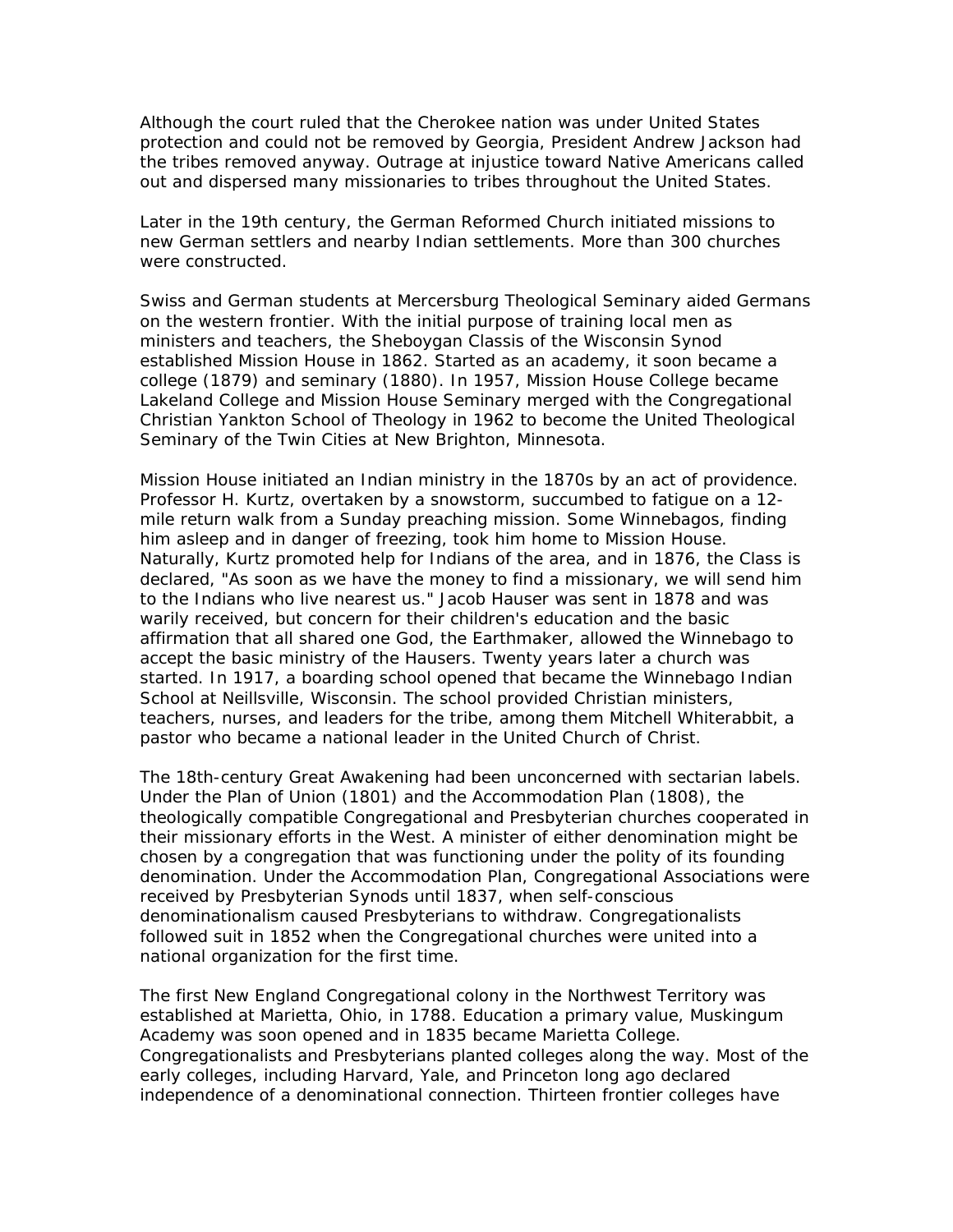affirmed their diverse historical denominational ties with the United Church of Christ. Beloit (1846) received its roots from the Presbyterian and Congregational Churches. The others are Illinois (1829), Olivet (1844), Grinnell (1846), Pacific (1849), Ripon (1851), Carleton (1866), Doane (1872), Drury (1873), Westminster (1875), Yankton (1881), Rocky Mountain (1883) and Northland (1892). Those with Evangelical, Reformed, and Christian roots that continue to relate through the Board for Homeland Ministries to the United Church of Christ are Franklin and Marshall (1787), Heidelberg (1850), Defiance (1850), Cedar Crest (1867), Ursinus (1869), Elmhurst (1871), Elon (1889), Hood (1893), Lakeland (1893), Hawaii Loa College (1963), and six colleges established in the South after the Civil War, mentioned later in more detail.

The need to train ministers called forth, in addition to Andover, the Congregational seminaries at Bangor (1814), Hartford (1834), Chicago (1855) and the Pacific School of Religion in Berkeley (1866). United Church of Christ seminaries, each of whose roots rests in one of the parent denominations, are Harvard Divinity School (1811), Lancaster (1825), Andover Newton Theological School, Eden (1850), Interdenominational Theological Center in Atlanta (1958) and United Theological Seminary (1962).

In a more open society, women emerged in greater numbers, often at great risk, from the confines of their homes and families to respond to a Christian calling. Congregational educators such as Emma Willard, Catherine Beecher, Sarah Porter, and Mary Lyon, and a writer appalled by the injustice of slavery, Harriet Beecher Stowe, were characterized by persistence. Betsy Stockton, a freed slave, sailed in 1822 from Connecticut with 13 others to aid the first contingent of missionaries to Hawaii, sent by the American Board of Commissioners for Foreign Missions, the Congregational forerunner of the United Church Board for World Ministries. A gifted and versatile Christian woman, Betsy Stockton taught school, lent her homemaking skills for the use of all, nursed and cared for the Islands' sick.

Although her family discouraged her and Oberlin Theological School denied her the degree she had earned, Antoinette Brown sought for three years a call to pastor a church. A call finally came from the Congregational Church in Butler, New York. There she was ordained in 1853, an ordination recognized only by the local church. Her pastorate was short, for she would soon marry Samuel Blackwell and later give birth to seven daughters. Antoinette Brown's activist stand persisted for the abolition of slavery, for the promotion of temperance, and for the establishment of biblical support for equality between women and men. She wrote nine books and in 1920, at age 95, cast her first vote. By 1921, the year of her death, there were 3,000 women ministers in the United States. Her ordination itself had major implications. Her life and ministry are memorialized at each General Synod of the United Church of Christ when the Antoinette Brown Award is presented to two ordained women whose ministries exemplify her dedication and leadership.

Elvira Yockey, a German Reformed pastor's wife in 1887 founded and became the first president of the Women's Missionary Society of the General Synod. She wrote of her experience at Xenia, Ohio: "Here, as all over the Reformed Church,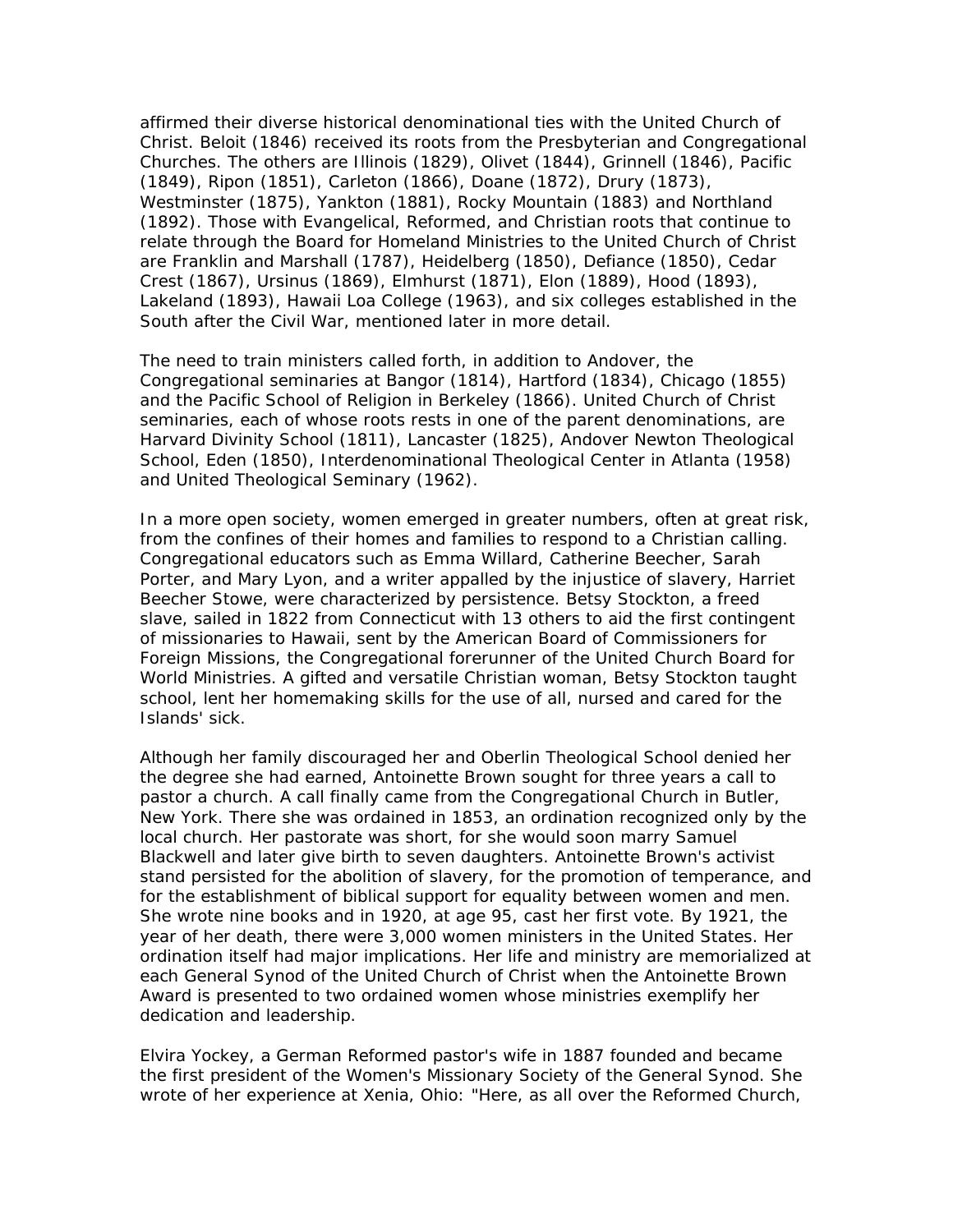the women were expected to 'keep silence in the churches.' Their voices were never heard even in public prayer, and to this day, in most of the prayer meetings of the church the number of audible prayers is limited to the number of men present. How much the church owes to the number of silent prayers that ascend heavenward from feminine hearts can never be known" (E.S. Yockey, Historical Sketch of the Origin and Growth of the Woman's Missionary Societies of the Reformed Church, Alliance, OH: The Woman's Journal, 1898, p. 7).

Few women could at first take advantage of higher education, but during the 19th century evangelical reform movement, missionary societies became ways for more women to relate to the public sphere. Still demeaned by female role enforcement, women were permitted only to form auxiliary fundraising units, well out of range of policy making. The Female Cent Society, New England forerunner of the Woman's Society of the Congregational Christian Churches, was such an organization. The Evangelical Synod's deaconess movement provided an acceptable vehicle for women's active involvement in evangelism and social service. Through periodicals, study circles, and organizations, women shared moral issues of the time. Countless volunteer hours were given by women to the alleviation of social ills as the earliest Sunday school teachers, as abolitionists, preachers, teachers, nurses, missionaries, and activists for their own liberation as children of God.

The end of the Civil War freed the hearts and imaginations of Protestants to again envision a Christian America. Congregational minister Horace Bushnell led with a vision of a virtuous, joyous, worshiping Christian America that would set the pace for others in the world. Other Congregationalists also were prominent. Bushnell's disciple Josiah Strong sought to rally concerned social action for the urban blight of growing industrialization. Columbus, Ohio minister Washington Gladden, father of the social gospel, defended the right of labor to organize. Jane Addams saw the urgency of the urban poor and began Hull House, the Chicago settlement house, in 1889.

The many voluntary church societies responded to humanitarian concerns aroused by the religious awakenings. The American Home Missionary Society (1826) touched fingertips with the German churches by providing funds for the religious and educational needs of settlers in the West. In 1927, the Iowa-born General Conference of German Congregational Churches was recognized by the General Council along with other Congregational Churches.

The American Missionary Association believed in the transforming power of the gospel to right social evils, particularly inhumanity to other races and the injustice of slavery. The AMA was, by charter, committed to "an elimination of caste." Black and white Americans were active supporters and workers. Engaged from its inception in abolitionist activity, the affirmation of Indian rights, and work among the Eskimo, the AMA responded immediately following the Civil War to the educational and religious needs of freed blacks in the South and of Native Americans. A shortage of educators turned the Association to the education of teachers, and the black colleges were born. A relationship with the United Church of Christ would continue to be maintained by Fisk (1866), Talladega (1867), LeMoyne-Owen (1871), Huston-Tillotson (1876), Dillard (1869) and Tougaloo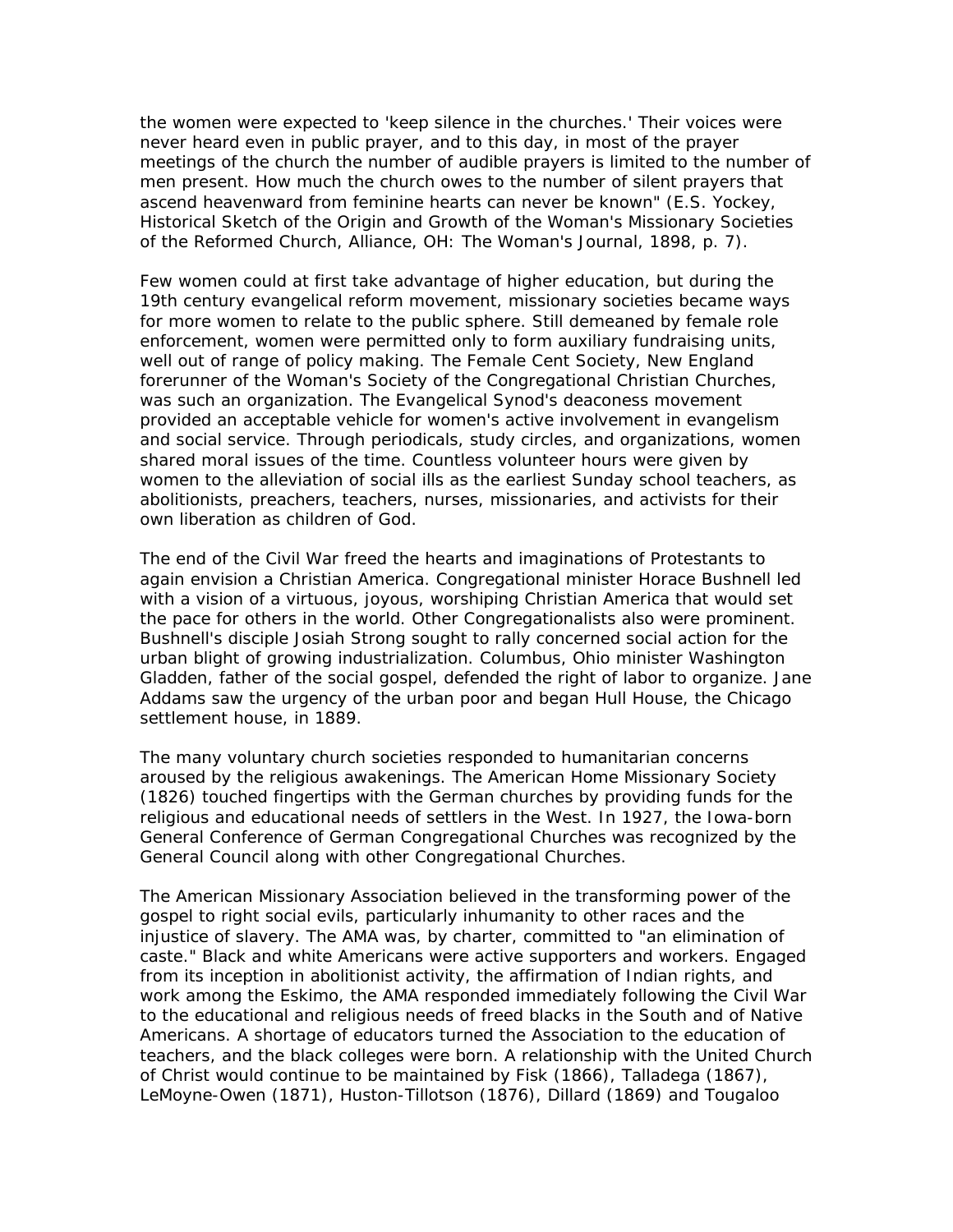#### (1869).

The legal autonomy of the voluntary missionary societies left the Congregational churches and the legislative General Council without administrative authority over the direction of their own mission. The relationship bred long periods of unease. A partial solution came in 1917 when representative voting members of the Council were made voting members of the societies. Corporate law gave final control to boards and directors. Gradually, the home mission and education societies found it expedient to unite under the Board of Home Missions.

The Synod of the German Reformed Church had responded to needs of the people on the frontier by establishing, in 1819, a missionary committee that in 1865 became the Board of Home Missions. In 1866, the German Reformed Church decided not to unite with the Dutch Reformed Church. Dropping the "German" from its name, the church became in 1867, the Reformed Church in the United States.

Responsibility for home mission in the Reformed Church fell to the regional Synods. They were reluctant to comply when the 1878 General Synod resolved that "all home missions of the church should be brought under direct control of the General Synod's board as speedily as possible." When synods finally relinquished control of their mission programs, centralization allowed for productive overall planning and projects such as homes for children and the aged, assistance to Hungarian congregations, new church development, and (after the merger with the Evangelical Synod) work during World War II among Japanese-Americans placed in American concentration camps. Henry Tani, first director of youth ministry in the United Church of Christ, was a layman reached by the last ministry.

# **The Christian Churches**

Of all the United Church of Christ traditions, the Christian Churches were most uniquely American in origin and character. In Virginia, Vermont, and Kentucky, the Second Great Awakening in the early 1800s stirred the hearts of quite disparate leaders and their followers with the impulse to return to the simplicity of early Christianity. The first group was gathered in 1794 in Virginia by a Revolutionary soldier, James O'Kelley. He, with many other Methodists left the church over their objection to bishops. Methodism, they felt, was too autocratical. They wanted the frontier churches to be freed to deal with the needs and concerns that were different from those of the more established churches. They declared that the Bible was their only guide and adopted as their new name, the Christian Church.

A few years later, at Lyndon, Vermont, Abner Jones and his followers objected to Calvinist Baptist views. In 1801, they organized the First Free Christian Church, in which Christian character would be the only requirement for membership, and in which all who could do so in faith, were welcome to partake of the Lord's Supper. Christ was seen to be more generous than to withhold Communion from all but those who had been baptized by immersion. Jones was later joined by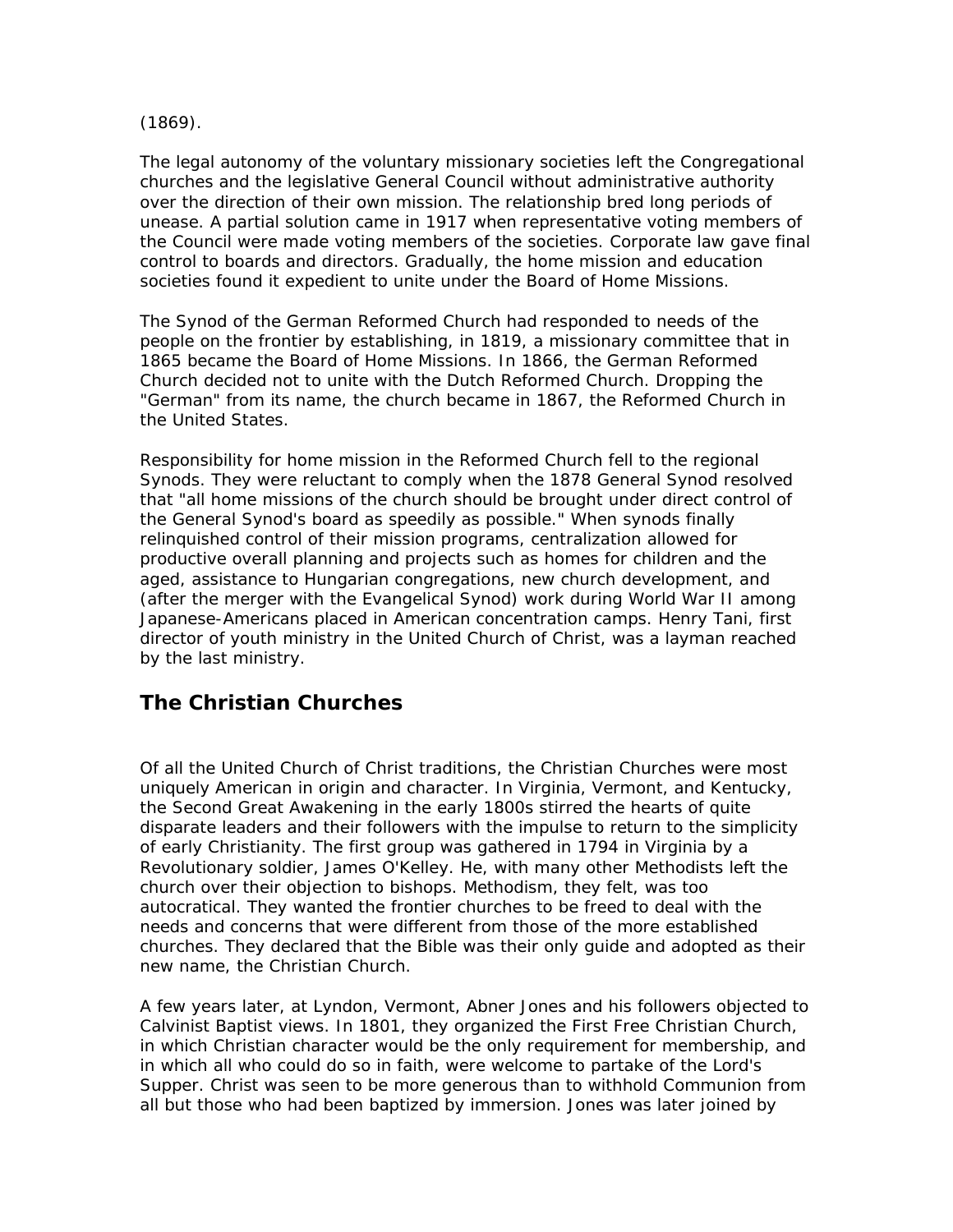Baptist Elias Smith, who helped to organize a Christian church in Portsmouth, New Hampshire, and began publishing, in 1808, the Herald of Gospel Liberty. Smith's paper became a means of drawing the separate Christian movements together.

With a minimum of organization, other churches of like mind were established and the movement became known as the "Christian Connection." The "Connection" had been organized in 1820 at the first United General Conference of Christians, during which six principles were unanimously affirmed:

- Christ, the only head of the Church.
- The Bible, sufficient rule of faith and practice.
- Christian character, the only measurement for membership.
- The right of private judgment, interpretation of scripture, and liberty of conscience.
- The name "Christian," worthy for Christ's followers.
- Unity of all Christ's followers in behalf of the world.

By 1845, a regional New England Convention began.

A third group, under Barton W. Stone, withdrew in 1803 from the Presbyterian Synod of Kentucky in opposition to Calvinist theology. Stone's followers eventually numbered 8,000 and they, too, took the name Christian. Followers of Stone spread into Ohio, Indiana, and Illinois. Some of this group united with followers of Alexander Campbell at Lexington, Kentucky, in 1832 to found the Christian Church (Disciples of Christ), which became the largest indigenous body of Protestants in America. (In the 1970s, the Christian Church [Disciples of Christ] and the United Church of Christ began conversations to consider possible union.) Christians who refused to follow Stone and unite with the Disciples, gradually identified with the Christian Churches led by O'Kelley in Virginia and by Jones and Smith in New England.

From 1844, when the New England Convention passed a strong resolution condemning slavery, until long after the Civil War was over, the Christian Churches of the North and the South suspended fellowship with each other. As a result, whites controlled the newly-formed Southern Christian Association. In the North, the first Christian General Convention was held in 1850, and for the first time, Christians began to behave as a denomination.

Christians valued education since their first leaders came from well-educated New England families that had exhibited a humanitarian spirit. In 1844, Christians helped to establish Meadville Seminary with the Unitarians. In 1850, Defiance College in Ohio was born and two years later the coeducational Antioch College, Horace Mann its president, came into being in Ohio. Elon College was founded in North Carolina in 1889, and a year later, the suspended fellowship between northern and southern churches was restored. Christian colleges were recognized as holding the key to an educated clergy and an enlightened church membership.

There was a leveling influence in the frontier church that promoted a democratic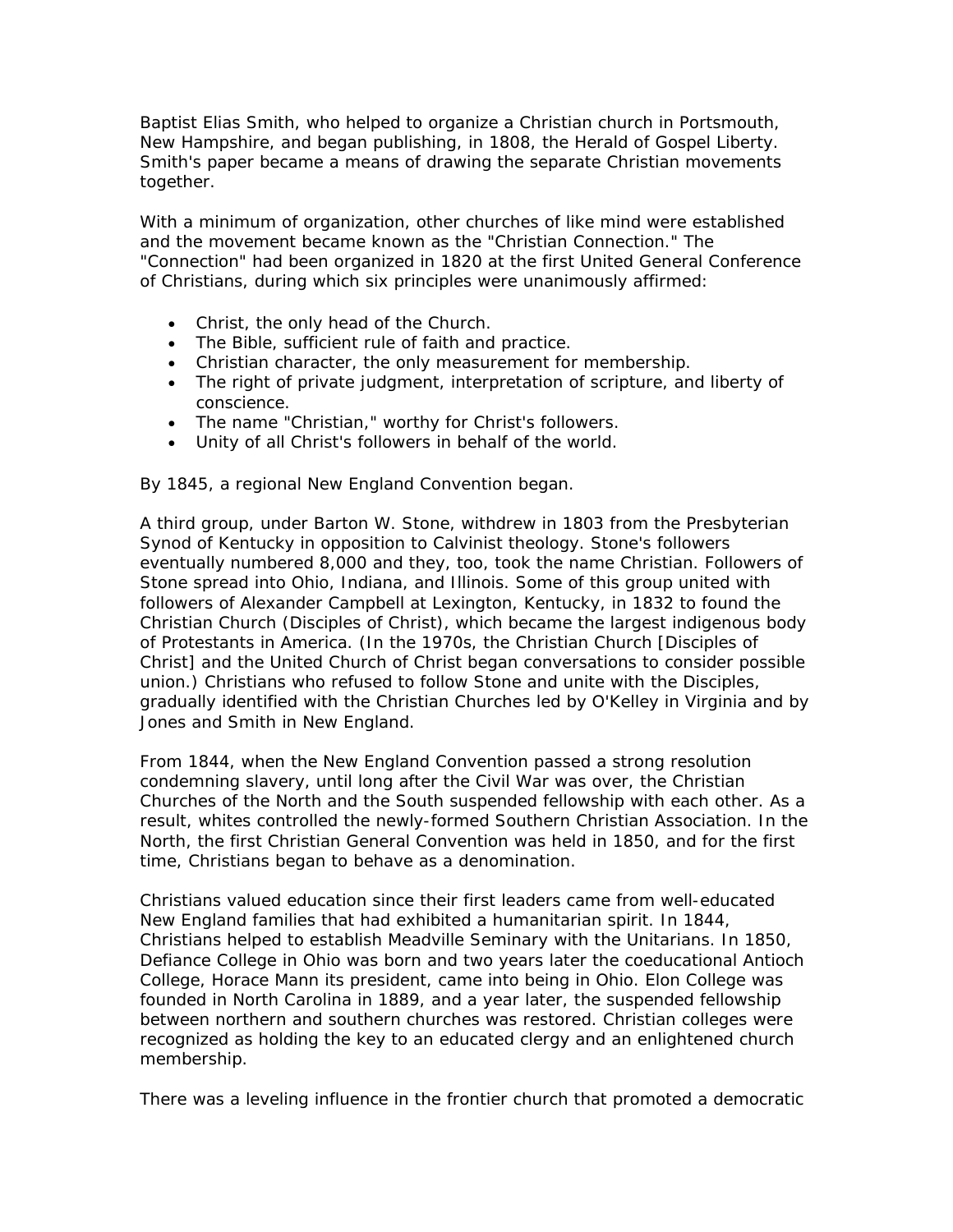spirit. The Great Awakening on the frontier promoted an anti-creedal religion, independent personal judgment, and freedom of conscience. Quite different from the rough nature of frontier life itself, educated leadership brought refined sensibilities, compassion, and concern for humanitarian causes to the churches.

James O'Kelley's denunciation of slavery in 1789 had attracted many blacks to join Christian churches in the South. They were further attracted by the revival style and the zeal for humanitarian reform. Neither race nor gender was a stumbling block to Christian fellowship in the South. Black churches were not organized before the Civil War and in 1852, Isaac Scott, a black man from North Carolina, was ordained by the Christian Church and sent to Liberia as the first overseas missionary from that denomination. The democratic social structure in the Christian Church proved more hospitable to women's sense of "calling" than had been true in Puritan New England churches. In 1839, the Virginia Christian Conference recognized an Ohio minister's wife, the former Rebecca L. Chaney, as her husband's official associate in preaching. The Christian Church exercised its independence under God when it became the first denomination to recognize the ordination of a woman. In 1867, at Ebenezer Church in Clark County, Ohio, Melissa Terrel was ordained to the Christian ministry. Following the Civil War, black members of the Christian Church tended to cut themselves off from whites to form churches of their own. The black church became the only social structure totally supported by the black community. Elevated to a high status in a climate that denigrated black males, black ministers were close to a peer relationship with white community leaders. Black church ministers were not only pastors and preachers to their congregations, but were social workers and organizers for human rights as well. Black ministers and their churches were often targets of reaction, sometimes violent, during repeated periods of local political battle over issues such as freedom from oppression, the achievement of voting rights, opportunity for land ownership, equality of educational and vocational opportunity, the right to participate in the same amenities offered others in American communities.

Women in many black Christian churches became, to an even greater degree than in white churches, the backbone of church life; many became preachers. Black women so reared, upon joining integrated churches, found it difficult to accept less crucial tasks where men dominated.

The Reconstruction Era after the Civil War was slow and painful. During the time of estrangement, Christian churches of both North and South had increasingly assumed characteristics of a denomination. During the first post-war decade, the Southern Convention adopted a manual for standardized worship and Christian Church rites, as well as for defining "Principles" for Christians. During this period, a group of freed slaves established, in 1866-67, the North Carolina Colored Christian Conference. This group maintained close ties with white Christians and shared in the General Convention of the Christian Church. In 1874, the Eastern Atlantic Colored Christian Conference was formed and in 1873, the Virginia Colored Christian Conference. As numbers of black Christian churches increased, the churches organized themselves further into conferences. In 1892, the Afro-American Convention met for the first time representing five conferences with a total membership of 6,000.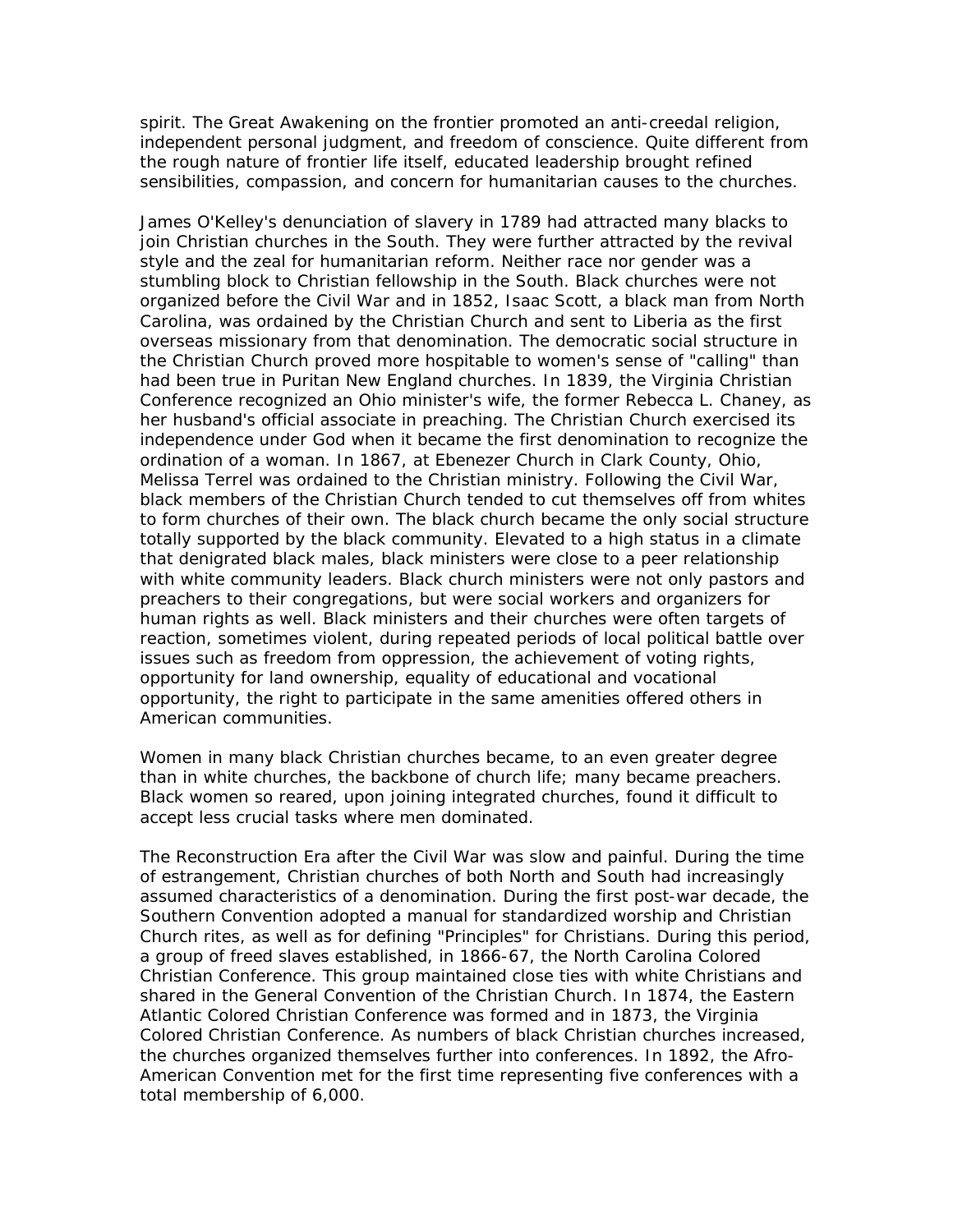The General Convention of 1874 adopted a Manifesto, defining for the Christian Church movement true unity as based not on doctrine or polity, but on Christian spirit and character. The Manifesto stated: "We are ready to form a corporate union with any body of Christians upon the basis of those great doctrines which underlie the religion of Christ ... We are ready to submit all minor matters to ... the individual conscience."

Not until 1890 was the division between the North and the South sufficiently overcome to adopt a Plan of Union that formed a new General Convention.

## **The German Evangelical Synod**

Different from their compatriots who had arrived in America a century earlier, German immigrants between 1830 and 1845 were likely to have lived through the strife inflicted by the Napoleonic wars and a long history of religious coercion by the state. Yet, many Germans were enlightened by rationalist doctrine, art, music, and science. Frederick William III had united the Lutheran and Reformed Churches in 1817 into the Evangelical Church of the Prussian Union. Objections from both church groups would not be countenanced.

Suppression and persecution caused some Lutherans to leave Germany. Traveling by ship and covered wagon, they arrived in Missouri to become the nucleus of the Missouri Synod Lutheran denomination. These conservative people remain "separatist" until the present, still wary of the forced compromises of a coerced union.

Others, both Lutheran and Reformed, embodied the inward and irenic spirit of Pietism as well as its moral missionary zeal. While their leaders were well educated and biblically grounded, they were not attuned to rationalist doctrine or ecclesiastical organization. Enlightened evangelical societies from Basel and Barmen, caring little for confessional distinctions, cooperated with the London Missionary Society and the Church of England to send missionaries abroad.

Between 1830 and 1845, 40,000 people left Germany annually for America where they joined the westward movement. Most settled in Missouri, Illinois, Indiana, Michigan, Iowa and Wisconsin. The German Evangelical Church Society of the West (Der Deutsche Evangelische Kirchenverein des Westens), founded in 1840 at Gravois Settlement, St. Louis, Missouri, was a transplanted Evangelical Church of the Prussian Union.

As with the early Reformed congregations, the Evangelical immigrants were at first pas to red by lay people. Although Presbyterians and Congregationalists had tried to welcome them, language was a problem. One of the first lay pastors, Hermann Garlichs, later returned to Germany for ordination after gathering the first Missouri Evangelical congregations at Femme Osage and St. Charles in 1833. Basel and Barmen missionary societies responded quickly to the need for missionaries to serve the congregations as ministers. They were unconcerned about differing confessional affiliations. Cooperation with the Congregational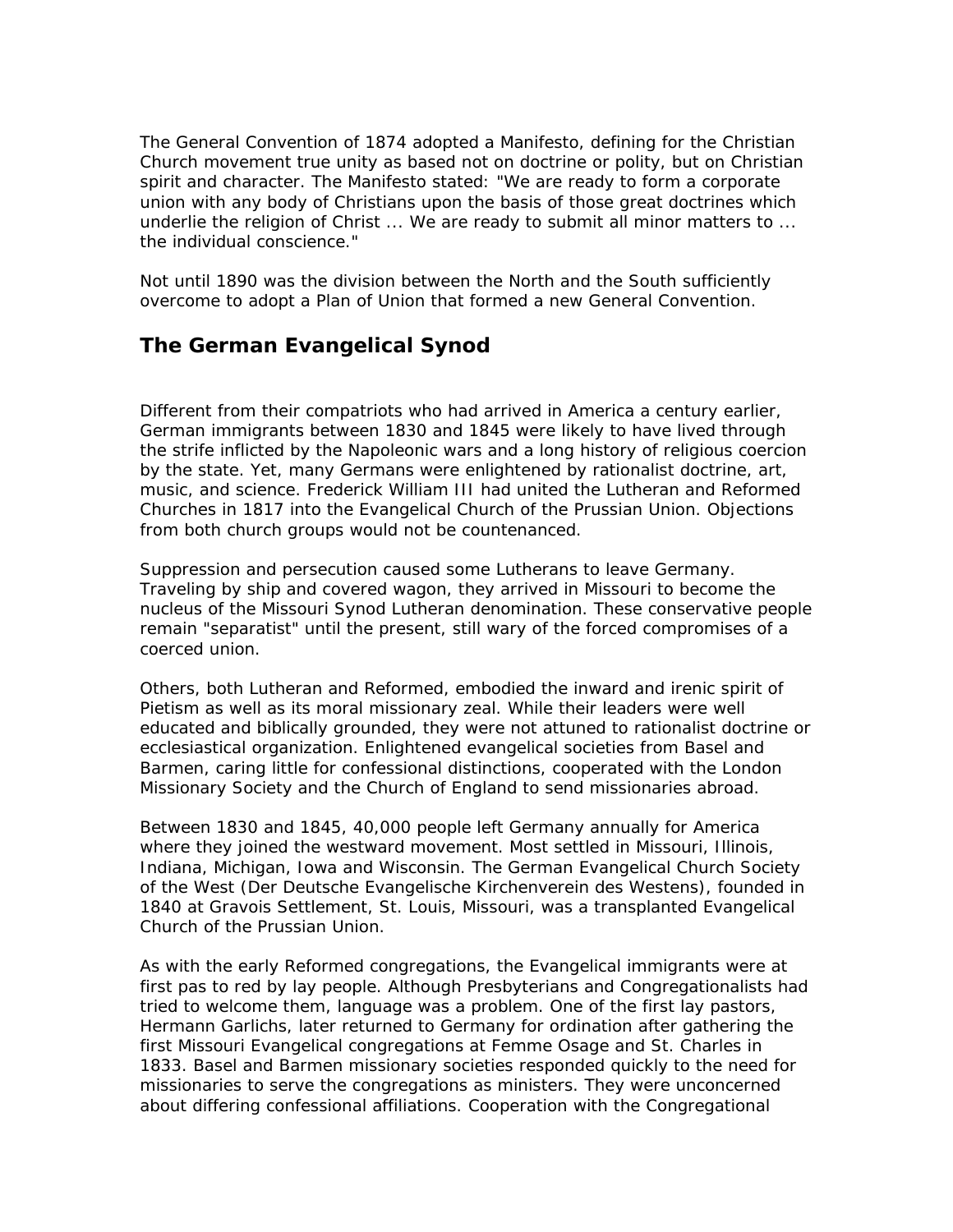Home Missionary Society and the American Board of Commissioners for Foreign Missions was initiated in 1836 after Basel pastors George W. Wall and Joseph A. Rieger had spent several months among Congregationalists in Hartford, Connecticut. Traveling to New York, Philadelphia, and points west, their plea for aid yielded funds for Evangelical missions. The pietistic Wall served the incompatible rationalistic Holy Ghost Church, the first German Church in St. Louis. Abolitionist sympathizer Rieger lived with abolition martyr Elijah Lovejoy in Alton, Illinois and, in 1837, became the first secretary of the Illinois Anti-Slavery Society, while teaching school and serving as an itinerant preacher.

In 1840 the fellowship of pastors and people was organized.

In 1849, the first church, St. Paul's in St. Louis, joined the pastoral conference, the Kirchenverein. In 1847, the Kirchenverein produced its own Evangelical Catechism, abbreviated in 1862 by Andreas Irion. In 1848, a common confession to the Holy Scriptures as the basis of faith and life, and harmony with the Augsburg Confession, Luther's Small Catechism and the Heidelberg Confession were acknowledged. The intent was not to coerce Christian conscience at points of disagreement, but to provide symbols for the word of God, behind which was the reality of God's redeeming love through Jesus Christ. By 1857, an Agenda (Worship Order) was adopted and in 1862, an Evangelical Hymnal.

Among the German immigrants were free-thinking rationalists, who placed their hope in science, education, and culture. Many of them Deists, they clung to their emancipation from the church and, feeling enlightened, instead joined lodges, clubs, and singing societies. Many were disdainful of pastors and churches, contributing needlessly to hardship on the frontier. They were unimpressed by the occasional revivalist who visited their frontier communities. However, when their own children showed signs of illiteracy and irreligion, many were sufficiently disturbed to extend hospitality to a well-trained pastor of true faith, who often had to serve several communities at once.

Parochial schools were for a time more prevalent than Sunday schools, until concern for children's segregation from the community would cause many to close. During the Civil War years, to provide curriculum materials for the parochial schools and Sunday schools, the General Conference authorized the publication of readers, textbooks, a Christian Children's Paper and many books, among them, Biblische Geschichten (Bible Stories) and a Sunday School Hymnal full of chorales, folk melodies and spiritual lieder.

Social and political instability of the 19th-century American frontier aborted several starts to colleges and seminaries needed to train ministers and teachers for the Synods of the West. A college at Washington, Missouri, begun by the Society (Kirchenverein) in 1854, opened in 1858 and died during the Civil War (along with 26 others in the United States), when parents refused to allow their sons to go to the "guerilla-infested" region along the Missouri. Eden Theological Seminary (1850) and Elmhurst College (1871) have endured with distinction.

To assure authenticity and high standards of ministry on the frontier, pastors not yet ordained who sought admission to membership in the Kirchenverein were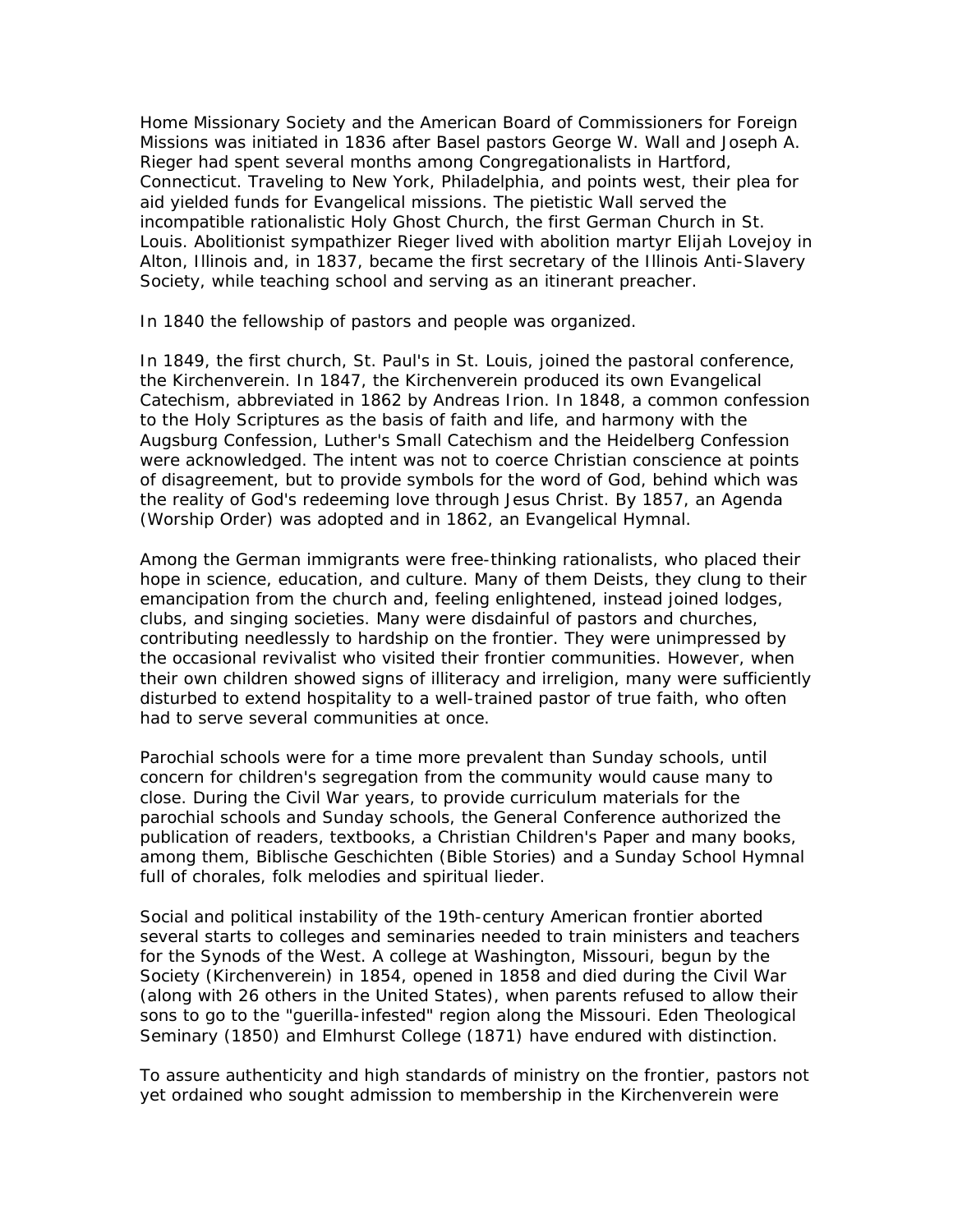examined as to their character and their affirmation of the writings of" our Evangelical mother Church in Germany." By 1850, total dependence upon men of German theological training had been relieved by the establishment of a seminary in Marthasville, Missouri, later to become Eden Theological Seminary, a school of distinctive Lutheran and Reformed union-oriented piety. The seminary received financial support from other denominations, from Germany and from friendly benefactors. The new journal, Der Friedensbote (Messenger of Peace) helped to unify the church.

Naturally harsh frontier conditions, remnants of Lutheran-Reformed controversies, the arrogance (often cruelty) of the rationalists, and geographical isolation made communications, association, and mutual support urgent. Such difficulties also contributed to the establishment of free, unassociated churches and to the defection of some pastors to join established American denominations. Pietistic Evangelicals, facing some of the same conditions that New England settlers experienced and sharing with the Puritans an ascetic tendency, felt drawn to the Congregationalists and Presbyterians. Congregational leaders such as Horace Bushnell were instrumental in aiding establishment of German Evangelical churches in the West and providing them with ministers from Basel and Barmen. Presbyterians sent teachers and preachers as well.

The primary thrust of Evangelical mission was to establish churches in countryside and city and to serve the needs of the German population in areas west of Ohio. The Board of Home Missions, created in 1870, was called on to assist German-Russian immigrants to Colorado, descendants of Germans who had been asked by the Empress Catherine (the Great) to settle the lower Volga area. They had been promised that their language and culture would be respected and preserved. Abridgement of agreed-upon rights under Nicholas II sent the German-Russian settlers in search of freedom. They came in such numbers that the Board of Home Missions, in 1914, established an academy at Fort Collins to train German-Russian ministers and lay workers. It was closed when World War I cut off the flow of immigrants.

Evangelical churches were grateful recipients of mission society aid. Between 1840 and 1860 they responded with funds, gifts out of proportion to the church population, for the societies at Barmen and Basel that had provided pastors. At home, Evangelical Society missions would focus on needs arising among the German settlements on the frontier. Led by Louis Nollau, an Evangelical hospital was established in St. Louis, and in 1858 200 patients were rejected for lack of space. With community support, the Good Samaritan Hospital opened in 1861. Nollau also reached out to the plight of orphaned and victimized children by taking many into his own home until a proper shelter was provided for their growing number. Parochial school children would contribute pennies to their support through "orphan societies." Nollau and others went on to enlarge the mission to the young, the sick, and the aged.

A General Conference was held at Indianapolis in 1866, at which the name Evangelical Synod of the West replaced the term Kirchenverein. A disciplined and committed natural church leader, Adolph Baltzer, was elected its first president. Two years later, instead of a meeting of the full membership, as in the Old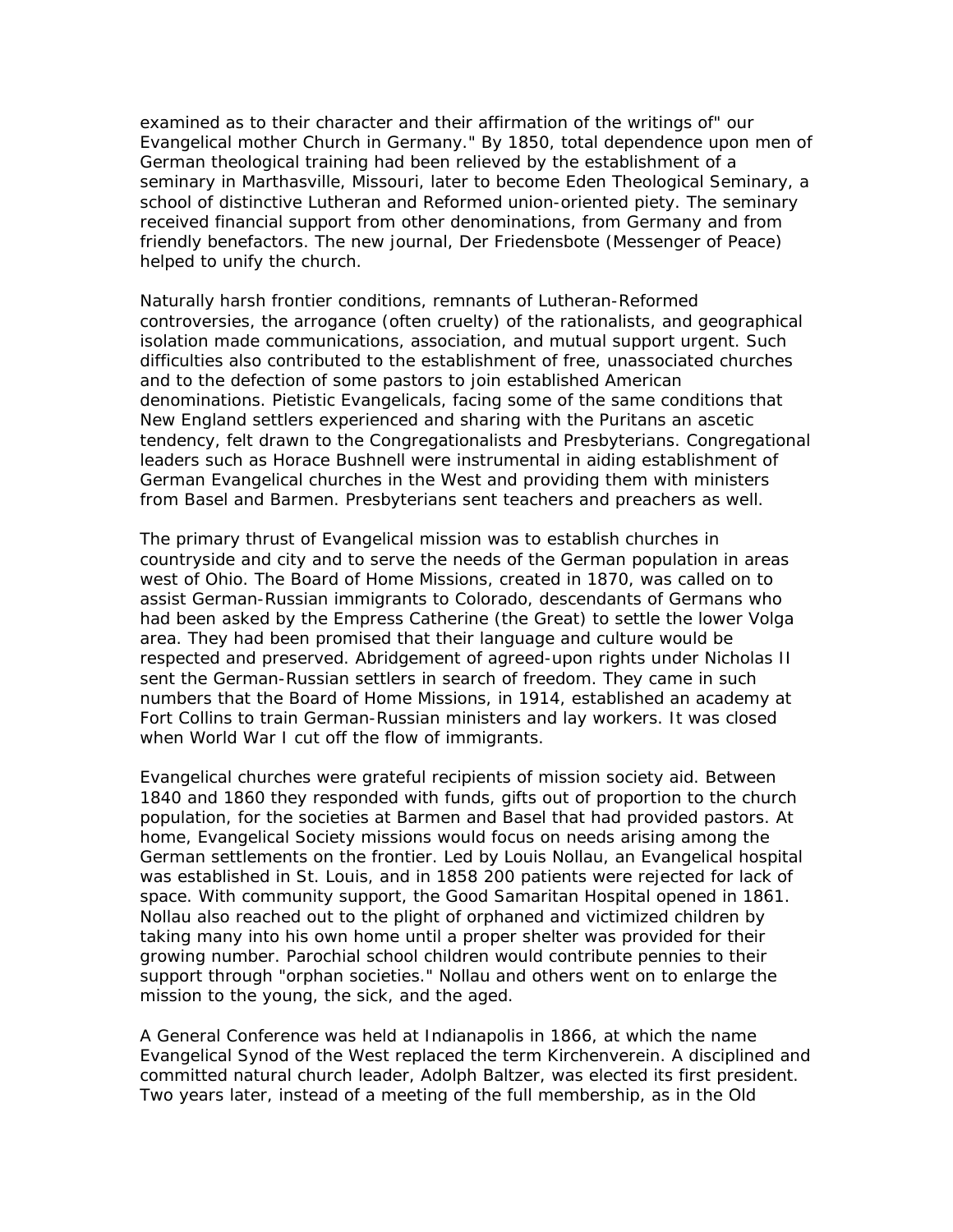Kirchenverein, a system of delegates, elected by district, was instituted.

As stated by Baltzer, faithfulness, obedience, discipline, and the affirmation, "Christ alone! Faith alone! The Bible alone!" would be the guiding principles and articles of faith of the Evangelical Synod. Baltzer would recognize the ephemeral nature of organizations and institutions, even denominations, but emphasized the enduring and fruitful nature of "work done in the name of the Lord and in his spirit." Baltzer traveled thousands of miles by railroad, steamboat, horse and foot, to visit all the churches and would report, after two years, a 20 percent increase in churches and pastors, an incredible transformation in the land from frontier conditions to prosperous farms abundant with fruit and grain, and an increasing need to attend to the education of children. In 1884, the Evangelical Synod began its foreign missions in India.

Between 1857 and 1872, four unions took place between the Missouri Evangelicals and other church associations. In 1872, the major Synod of the West, the Synod of the East (western New York and Ohio), and the Synod of the Northwest (Illinois, Michigan and Indiana) united. By 1877 the denomination included 324 pastors and became the German Evangelical Synod of North America. By 1934, when the Synod merged with the Reformed Church in the United States, Evangelicals totaled 281,598, pastored by 1,227 clergy.

Two theologians of the 20th century of great influence and acclaim throughout Protestant America were nurtured in the Evangelical Church. Helmut Richard Niebuhr, called a "theologian's theologian," wrote and taught Christian ethics at Yale Divinity School. Educated at Elmhurst College and Eden Seminary as well as Yale Divinity School, his older brother Reinhold Niebuhr became the most influential American theologian since Jonathan Edwards. Pastor of a Detroit church during the difficult anti-German years of World War I, he guided the Evangelical War Welfare Commission to support 25,000 young people from Evangelical churches serving in the American armed forces. While a Union Theological Seminary professor, he wrote books of ethics and theology, among them Moral Man and Immoral Society and The Nature and Destiny of Man. He became the American exponent of neoorthodoxy, a theology that attempted amidst the declining morality of the 20th century, to reapply biblical teachings and truths to areas of contemporary social and political concern. The Niebuhrs helped to determine the theological orientation of thousands of religious and secular leaders and thereby to help crumble the sectarian walls of division of the Christian world.

By 1929, deep in negotiations on union with the Reformed Church, the German Evangelical Synod dropped from its name, if not its consciousness, the national designation and became the Evangelical Synod of North America.

# **An Ecumenical Age**

God has moved throughout the 20th century to impel a worldwide movement toward Christian unity, of which the United Church of Christ is but a part. Understood deeply as obedience, the movement is seen more expediently as an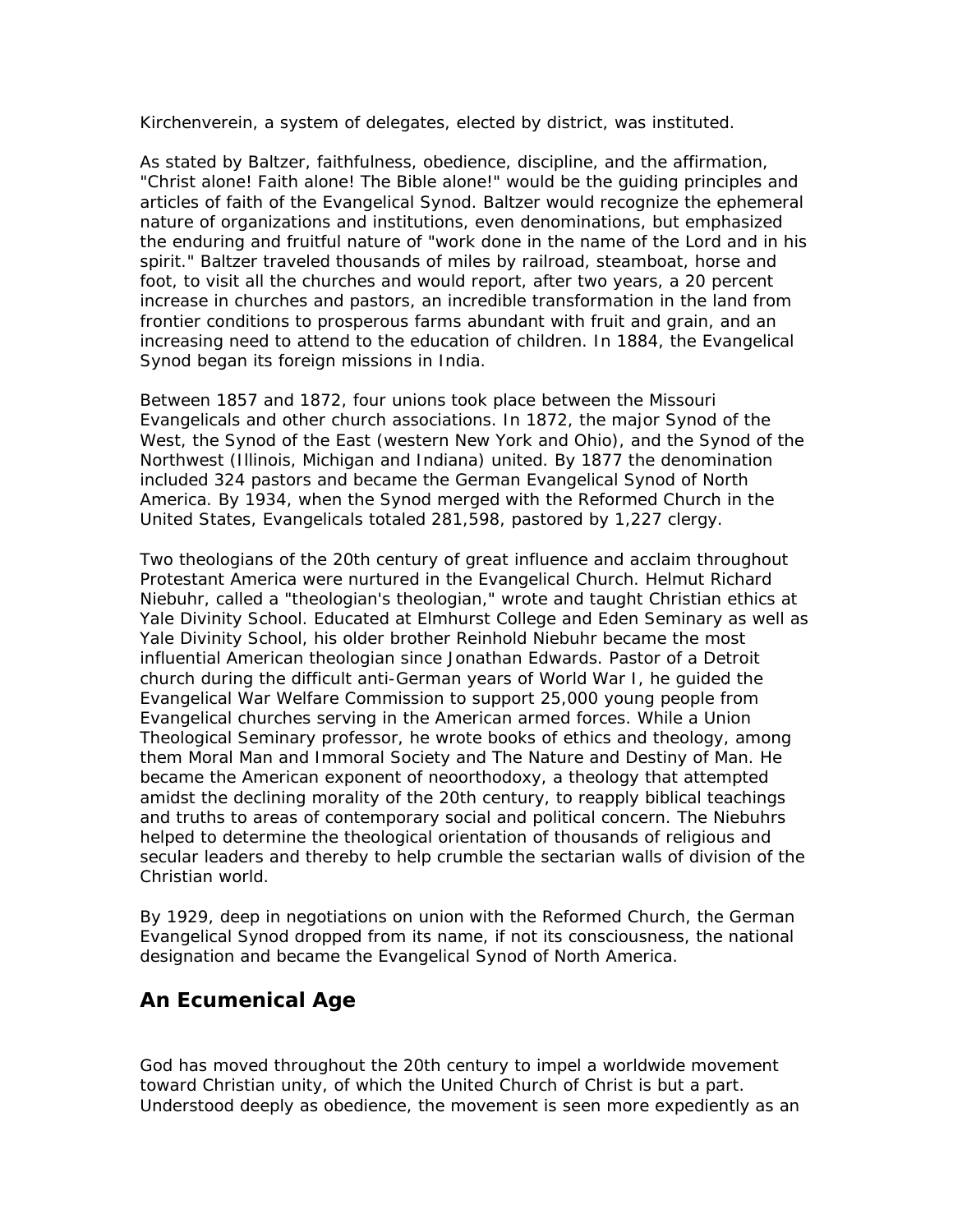antidote to the rising forces of paganism. The ecumenical movement calls the churches to restore their oneness in Christ by union. A divided church is unlikely to convince the world.

Two world wars and religious sectarianism had made clear a need for the church to take seriously its responsibility as agents of God's healing, and in repentance, to acknowledge in its divisions a mutual need for Christ's redemption. The World Council of Churches, Protestant and Orthodox, met at Amsterdam in 1948 under the theme "Man's Disorder and God's Design." In 1961, it merged with the International Missionary Council. The Second Vatican Council at Rome, called by Pope John XXIII, met between 1962 and 1965, with a primary purpose of "peace and unity." Ending with a reemphasis on ecumenicity, the Pope participated in a joint religious service with non-Catholic Christian observers, and resolved to "remove from memory" the events of A.D. 1054 that first split the Christian church "in two great halves," Catholic and Orthodox.

The United Church movement overseas had an early beginning in the South Indian United Church (1908), later to be the Church of South India and the Church of North India. The Church of Christ in China (1927) followed and, much later, in Japan the Kyodan (1941), The United Church of Christ of the Philippines (1948) and the National Christian Council of Indonesia (1950). Common historic missionary roots were celebrated during a 1976 ecumenical visit to four of the United Churches by a delegation from the United Church of Christ, U.S.A., led by its distinguished ecumenist president, Robert V. Moss, recognized as a world church leader.

Between 1900 and 1950, Congregational churches of ten nations united with other denominations, many losing the name "Congregational." Others followed as the United Church movement proliferated. In the United States, the Congregational Churches had, since 1890, been making overtures of unity toward other church bodies. German "union" (Lutheran Reformed) churches in western Pennsylvania and in Iowa, recognized and received as German Congregational Churches in 1927, were absorbed and integrated.

Congregational associations during and following World War I received into fellowship Armenian Evangelicals, a refugee remnant of the 19th-century reform movement in the Armenian Apostolic Church in Turkey. During a period of Turkish genocidal persecution of Armenians, thousands escaped to America, many Evangelicals. In the 1980s there are 16 Armenian Evangelical churches holding membership in the United Church of Christ. Locally, the association relationship among churches made it easy to extend congregational fellowship across denominational lines.

Although it frequently stated convictions of unity, the Christian Church (perhaps because of its long travail over its own North-South division and its disinterest in organizational structure) had remained separatist. Correspondence with the Congregationalists led to a meeting in 1926, when a decision to pursue union was taken. On June 27, 1931, at Seattle, Washington, the Christian Church, with a membership of 100,000, including 30,000 members of the 65 churches in its Afro-American Convention, joined with the Congregational Churches of nearly a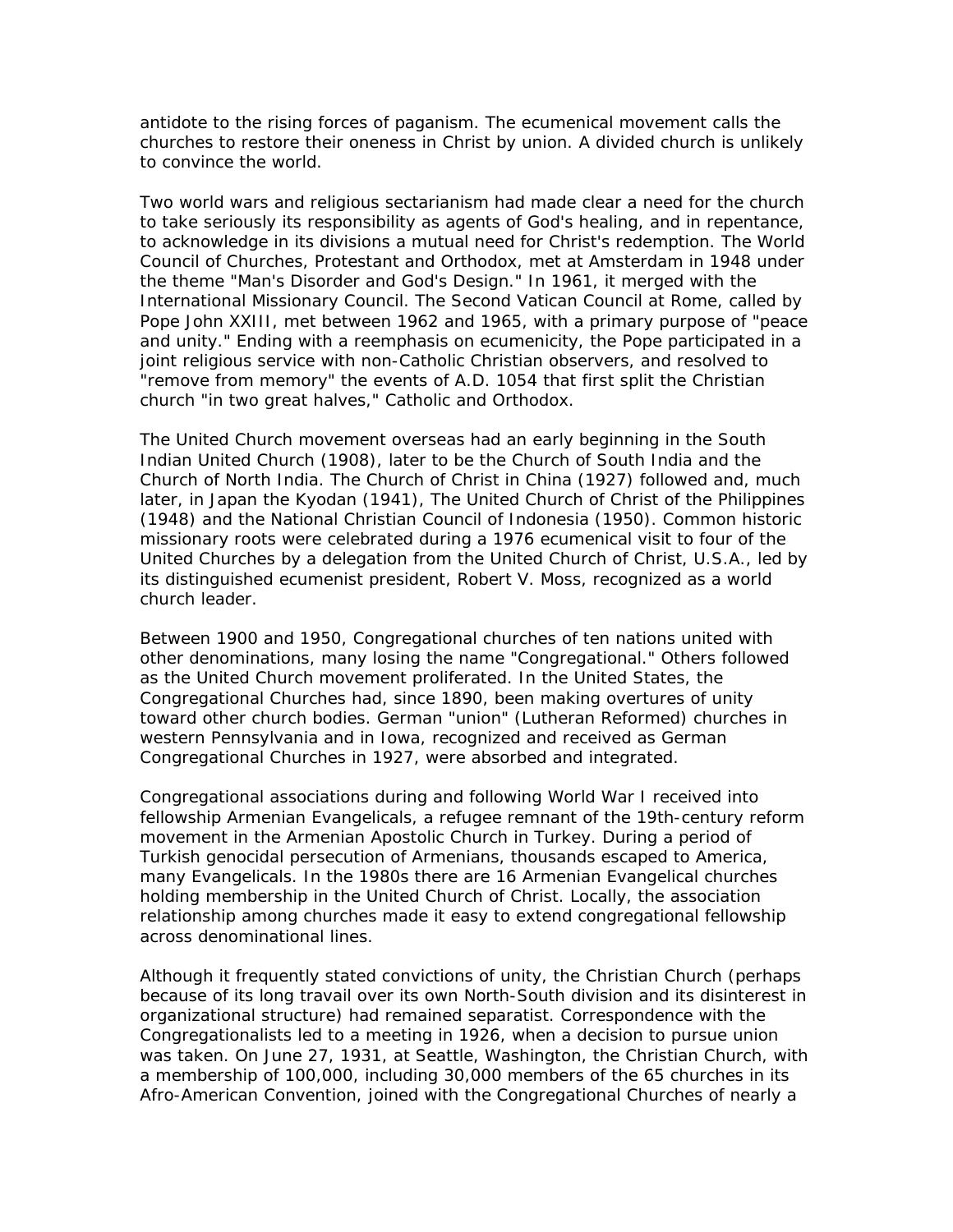million members. They saw their temporal organization of Christian believers as one manifestation of the church universal, a denomination that they intended would remain adaptable, so as to enable a faithful response to the biblical Word of God in any time, in any place, among any people.

Such an understanding of the church had also matured in the Evangelical and the Reformed churches from seeds planted centuries before in Switzerland and Germany and replanted in America by the Mercersburg movement. With resolve strengthened by the great ecumenical assemblies, the Reformed Church in the United States, led by George W. Richards, in 1918, produced a Plan of Federal Union in hope of uniting churches of the Reformed heritage. Similarly inspired, Samuel Press, supported by the local churches represented at the 1925 General Conference, led the Evangelical Synod of North America to undertake negotiations looking toward organic union. While other communions of shared tradition had become involved, by 1930, only the Reformed Church and the Evangelical Synod pursued their long-hoped-for union.

After six years of negotiation, a Plan of Union evolved, approved in 1932 by the General Synod of the Reformed Church, ratified by the Evangelical Synod at its General Convention of 1933. Significant and unprecedented was the decision to unite and then to work out a constitution and other structures for implementation, surely an act of Christian obedience and faith in the power of the Holy Spirit to sustain trust in one another. On June 26,1934, the Evangelical and Reformed Church was born at Cleveland, Ohio.

# **The Evangelical and Reformed Church**

A blend of autonomy and authority, the Evangelical and Reformed Church retained a Calvinist doctrine of the church as "the reality of a kingdom of grace," and the importance of order and discipline in its witness to the reign of God in the world. The Heidelberg Catechism still at its heart, the new church would embody -a synthesis of Calvin's inward sense of God's "calling" and Luther's experiential approach to faith. George W. Richards, ecumenist first president, had expressed the insights of all Reformation streams by saying, "Without the Christlike spirit, no constitution will ever be effective; with the spirit, one will need only a minimum of law for the administration of the affairs of the fellowship of men and women." In such a spirit the union proceeded without a constitution until one was adopted in 1938, implemented in 1940.

The second president, Louis W. Goebel, a trusted Christian statesman and exponent of the church's freedom in Christ, guided the organization and ecumenical relationships of the 655,000-member Evangelical and Reformed Church for 15 years. Its membership was mainly in New York, New Jersey, Pennsylvania, Maryland, North Carolina, Ohio, Michigan, Indiana, Illinois, Iowa, Wisconsin, Minnesota, Texas, Kentucky, Nebraska, Kansas, and Missouri. James E. Wagner, true to the Reformed tradition, yet responsive to the rapid changes of an era, as third president, led the church into a further fulfillment of its unitive intention.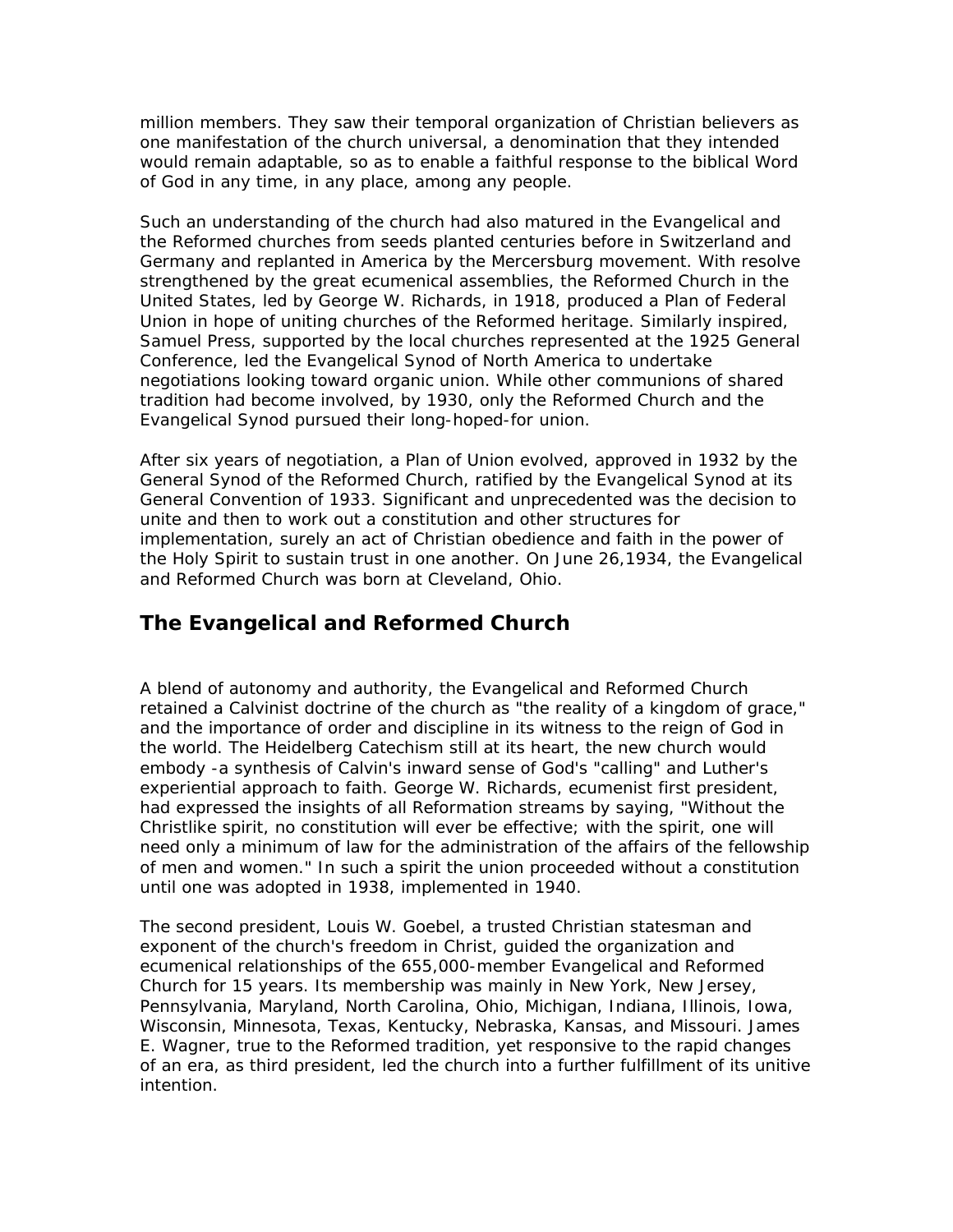Meanwhile, the practical act of consolidating Reformed and Evangelical programs, boards, organizations, and publications and coordinating the multiple institutions went forward. The church addressed worldwide suffering during World War II with the War Emergency Relief Commission. The Hymnal (1941) and Book of Worship (1942) were published. Reformed missions in Japan, China, and Iraq were united under the Evangelical and Reformed Church Board of International Missions. New missions were undertaken through cooperative efforts in Ecuador, Ghana, and western Africa. The Messenger became the church publication. Christian education resources soon followed. Organizations united. The Woman's Missionary Society united with the Evangelical Women's Union to become the Women's Guild.

A 1937 study group of St. Louis Evangelical and Reformed and Congregational Christian clergy, led by Samuel J. Press, president of Eden, and Truman Douglass, pastor of Pilgrim Congregational Church, had revealed among the participants a sense of "family." Dr. Press acted on the discovery with a June 1938 telegram to the General Council of the Congregational Christian Churches, "What about a rapprochement between our communions looking forward to union?" The affirmative response of Douglas Horton, minister and executive secretary of the General Council, was followed by four years of private conversations before a public proposal in 1942 would be endorsed by the General Synod of the Evangelical and Reformed Church and the General Council of the Congregational Christian Churches. After ten drafts of a Basis of Union were prepared between 1943 and 1949, a special General Synod was called in 1949 to approve the Interpretations of the Basis. Approval (249-41) was followed by successful ratification by the 34 synods, by vote of 33-1. A uniting General Synod for the United Church, first set for June 26, 1950, was postponed for seven more years. Under Congregational Christian Church autonomy, some local churches brought a legal injunction, challenging the right of the General Council to participate in a union of the whole church with another. President Richards made clear the Evangelical and Reformed Church's commitment to total unity and wholeness.

# **The Congregational Christian Churches**



The union by the Congregational and Christian churches seemed the most natural in the world, yet most of their life together from 1931-57 concerned the General Council with matters surrounding church union, first its own and then with the Evangelical and Reformed Church.

Yet the work of the church continued. In 1934, the General Council at Oberlin, "stirred by the deep need of humanity for justice, security, and spiritual freedom and growth, aware of the urgent demand within our churches for action to match our gospel, and clearly persuaded that the gospel of Jesus can be the solvent of social as of all other problems," voted to create the Council for Social Action. The Council reflected the focus of continuing Christian concern for service,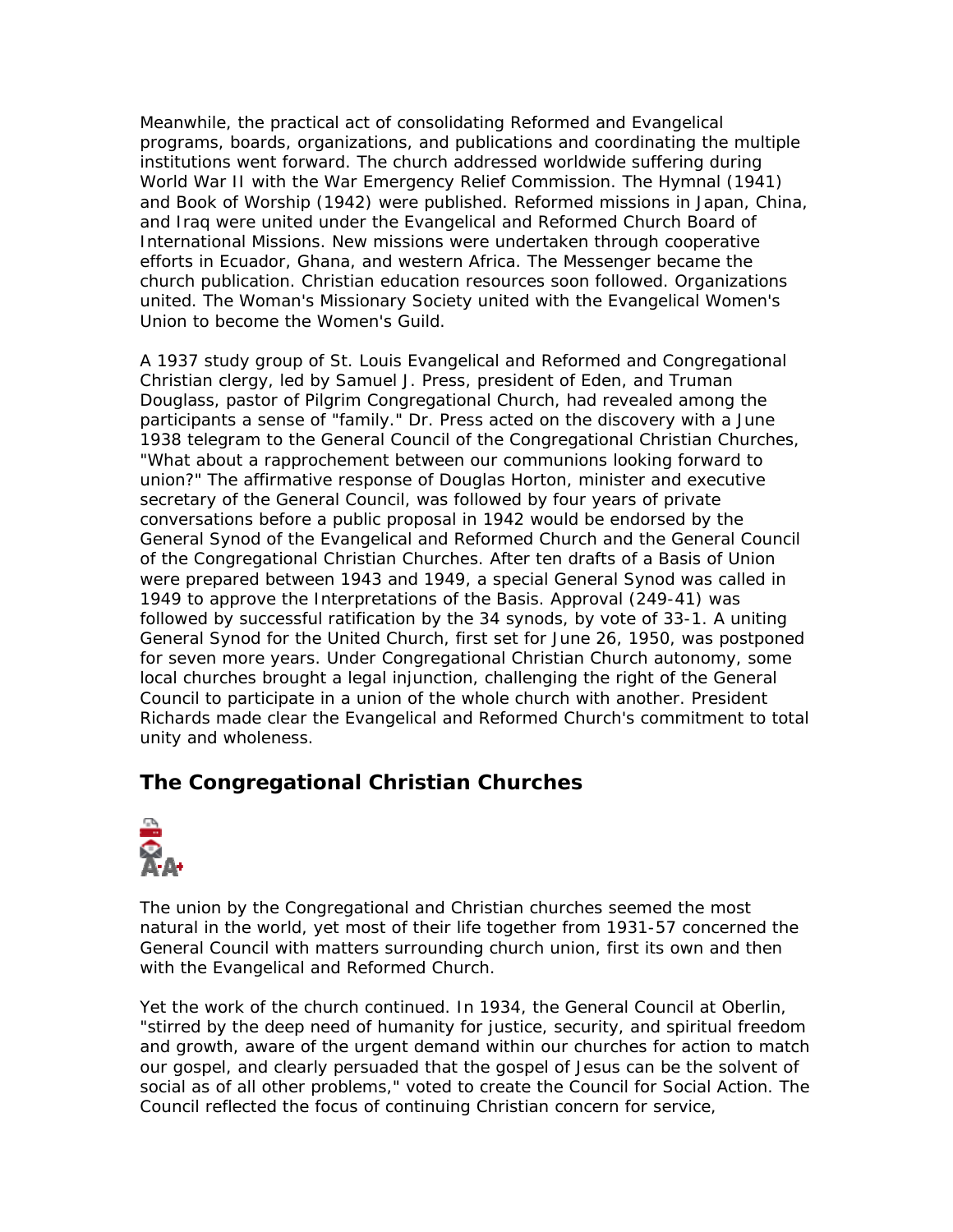international relations, citizenship, Japanese-Americans, rural life, and legislative, industrial and cultural relations. The General Council had acted to simplify and economize at a national level the prolific and redundant independent actions by churches and conferences, while maintaining the inherent liberties of the local churches.

State Conferences, led by Superintendents or Conference Ministers, responded to local church requests for pastors, resources in Christian education, youth and adult conferences, and speakers on mission and social concerns. They received funds for mission, helped new church starts, and maintained ecumenical contacts.

Printed literature and communication continued to be essential. In 1930, the Christian Church's The Herald of Gospel Liberty merged with The Congregationalist, to become Advance. The Pilgrim Press, a division of the Board of Home Missions, continued to publish and distribute books, Christian education curriculum materials, monthly magazines and newspapers, hymnals, worship and devotional material, and resources for education and evangelism. Nationally, the Women's Fellowship connected the work initiated by women in the churches; the Pilgrim Fellowship provided a network of Christian youth. The Laymen's Fellowship enabled men to carry forward a cooperative ministry.

Congregational Christian and Evangelical and Reformed Church leaders already had begun private conversations about union when German Evangelical Church pastor, Martin Niemoeller was incarcerated in Nazi Germany for preaching the Christian gospel from his prominent Berlin pulpit. He boldly opposed the persecution of Jews. On Christmas Eve, 1938, United States Catholics and Protestants, including Congregational Christian and Evangelical and Reformed leaders, sent a message to the German people. A subtle shift in emphasis had gradually crept among the churches from a desire to evangelize the world to a concern for the needs of human society.

The proposed United Church of Christ tried patience and tested persistence. By far the rockier road to union confronted the Congregational Christian Churches. From before the postponed Uniting General Synod of 1950 until 1957, thousands of hours and dollars were spent on court litigation of suits brought against the General Council by autonomous bodies and individuals of the Congregational Christian Churches. Sustained by a court ruling in 1949, the litigants, defining the General Council as "a representative body" accountable to the churches, maintained that the Council had no power to undertake a union involving the churches. Merger leadership defined the General Council as accountable to itself, "a gathering of Christians under the Lordship of Christ." That interpretation persuaded the court to reverse the ruling on appeal, sustained in 1953.

Truman B. Douglass, who would become general secretary of the United Church Board for Homeland Ministries, pointed to the theological principles of the "Headship of Christ" and the Reformed "priesthood of all believers," that sustained autonomy and fellowship, as basic to the Congregational Christian polity. Therefore it was applicable to the "agencies of fellowship." General Council minister Douglas Horton suggested that the General Council was "a kind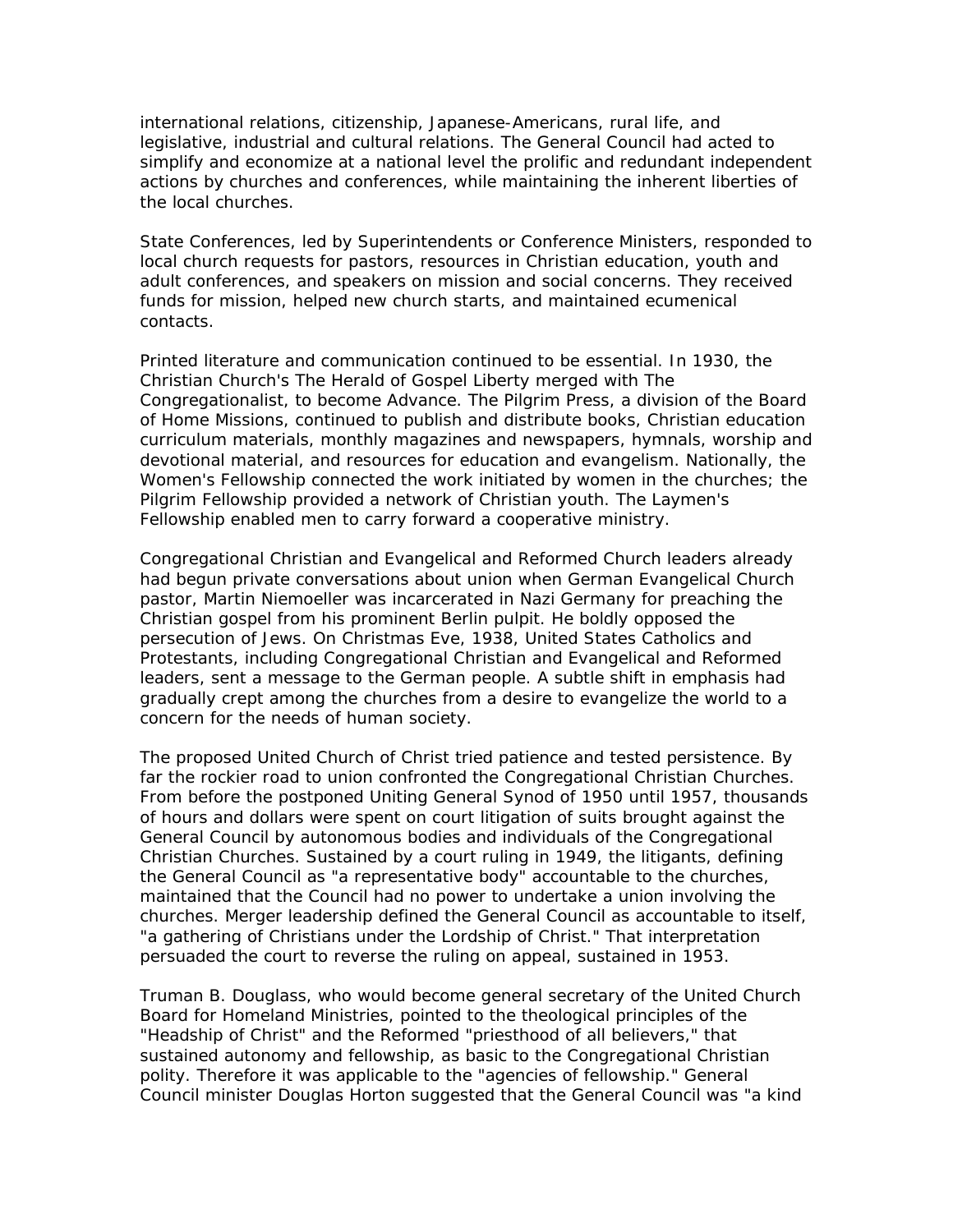of Congregation," and that neither it nor the local church was subordinate to the other.

The most celebrated suit was brought by The Cadman Memorial Congregational Church in Brooklyn on behalf of itselves and other Congregational Christian churches against Helen Kenyon, moderator of the General Council of the Congregational Christian Churches. Helen Kenyon bore the weight of these litigations with strength, patience and valor. Justice Archie O. Dawson, of the United States District Court for the Southern District of New York opined, "It is unfortunate that ministers and church members, who purport to abide by Christian principles should engage in this long, expensive litigation. ... " Then speaking as a "Christian layman ... in all humility" he urged the parties to the controversy to "give prayerful consideration to 1 Corinthians [6:1,5-7] when similar controversies arose to trouble the early Christians" (Fred Hoskins, Congregationalism Betrayed or Fulfilled, Newton, MA: Andover Newton Theological School, 1962. Southworth Lecture [paper], pp. 7-8).

Louis W. Goebel at the 1950 Evangelical and Reformed General Synod had with patience and grace stated, "so long as they continue to extend to us the hand of friendship and fellowship ... we members of a church committed to ... the reunion of Christ's church, are bound to accept that hand" (Louis H. Gunnemann, The Shaping of the United Church of Christ: An Essay in the History of American Christianity, New York: The Pilgrim Press, 1977, p.41).

Ruling against those who would block it, the Court of Appeals issued the assurance that the union "would in no way change the historical and traditional patterns of individual Congregational Christian churches" and that none would be coerced into union. Each member was assured of continuing freedom of faith and manner of worship and no abridgement of congregational usage and practice. The ruling assured the churches that the union would depend on voluntary action taken by independent, autonomous churches (Hoskins, op. cit., p. 41).

In the United Church of Christ, the separate denominational ancestral stories are preserved at the Congregational Library in Boston, Lancaster Theological Seminary, Eden Theological Seminary, and Elon College.

Legally free to proceed with union, uneasiness remained.

Congregational Christians needed to clarify the difference between authority and power; while all autonomous units - individuals, churches, and agencies-were endowed with temporal power, none wielded authority over another except through the biblical authority of God in Jesus Christ. Evangelical and Reformed Christians needed reassurance that there would be one body and not just one head, trusting that the Holy Spirit would make of the Covenant, owned by the parts of the body-individuals, churches, and agencies-a whole United Church of Christ. In trust, a joint 1954 meeting of the Congregational Christian Executive Committee and the Evangelical and Reformed General Council (ad interim for the General Synod) affirmed The Basis of Union with the Interpretations as a foundation for the merger and sufficient for the drafting of a Constitution.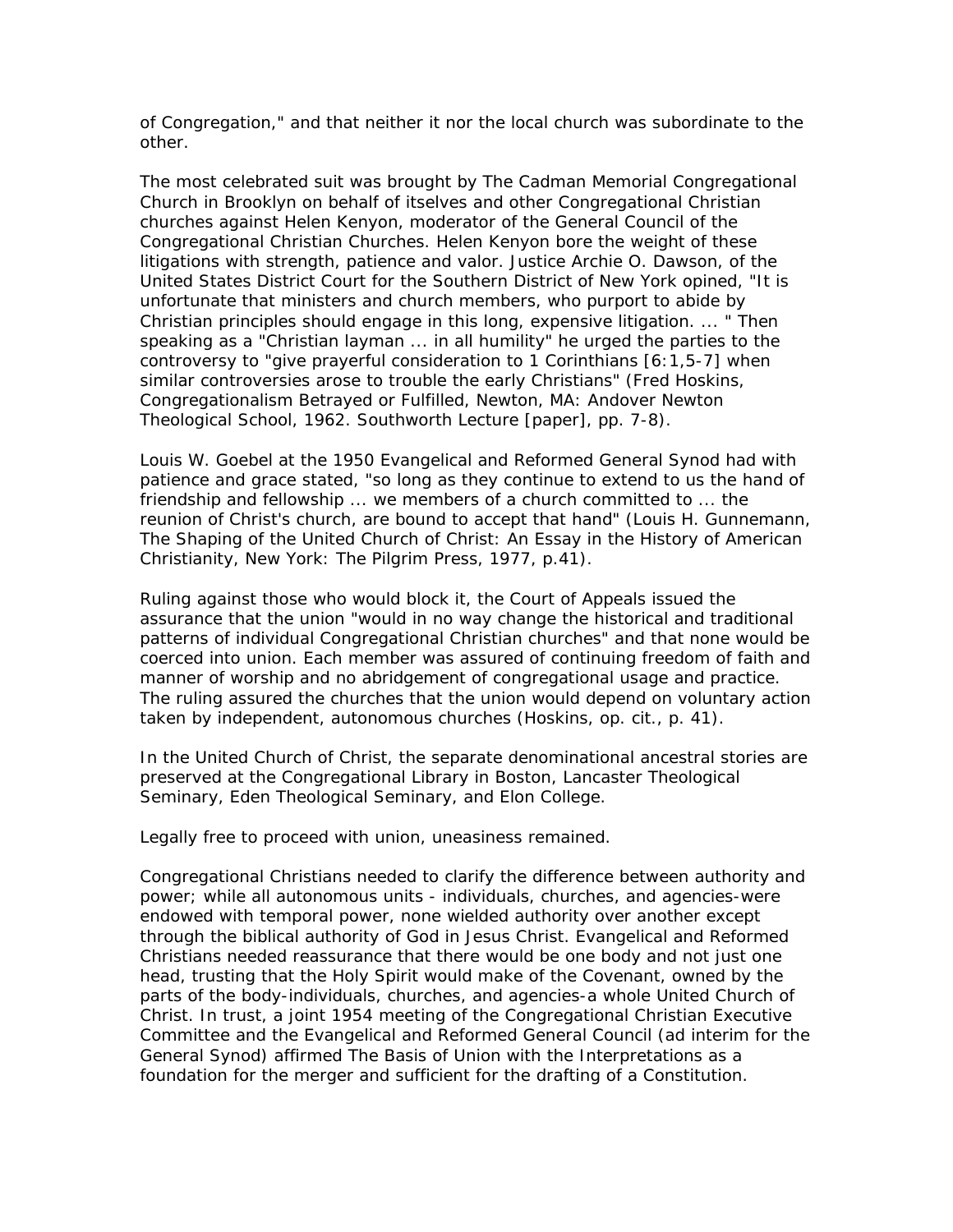Both communions approached the 1957 Uniting General Synod with fresh leadership. James E. Wagner had succeeded Richards as president of the General Synod in 1953, and on Douglas Horton's resignation in 1955, Fred Hoskins was elected Minister and General Secretary of the General Council. Eight theologians from each uniting communion met to study basic Christian doctrine, theological presuppositions, and doctrinal positions in preparation for the writing of a Statement of Faith.

All of the Evangelical and Reformed churches, responding to a responsibility laid upon them by their church tradition, and those Congregational Christian churches that understood the church as a people gathered by Christ moved a step farther toward reunion of the Christian church on June 25, 1957 as, with faith in God and growing trust in one another, they became The United Church of Christ. Some 100,000 members, unable to accept the union, joined The National Association of Congregational Christian Churches or The Conservative Congregational Christian Conference.

# **The United Church of Christ**

On Tuesday, June 25,1957, at Cleveland, Ohio, the Evangelical and Reformed Church, 23 years old, passionate in its impulse to unity, committed to "liberty of conscience inherent in the Gospel," and the Congregational Christian Churches, 26 years old, a fellowship of biblical people under a mutual covenant for responsible freedom in Christ, joined together as the United Church of Christ. The new church embodied the essence of both parents, a complement of freedom with order, of the English and European Reformations with the American Awakenings, of separatism with 20th-century ecumenism, of presbyterian with congregational polities, of neoorthodox with liberal theologies. Two million members joined hands.

The story of the United Church of Christ is the story of people serving God through the church. Co-President James E. Wagner, a graduate of Lancaster Seminary, parish minister, seminary professor, and instructor in Bible, brought intellectual and spiritual stature, wisdom and brotherly warmth to match the generous personality of Co-President Fred Hoskins, gifted Congregational Christian professor and pastor, of liberal theological orientation and consummate organizational ability.

A message was sent to the churches from the Uniting General Synod, signed by its moderators, Louis W. Goebel and George B. Hastings, its co-presidents, and co-secretaries Sheldon E. Mackey and Fred S. Buschmeyer. After acknowledging the separate ancestries of the parties to the union and citing ecumenical "relatives" of both denominations, the message stated, "Differences in ecclesiastical procedure, which in sundry places and times have occasioned tensions and disorders, are appointed their secondary place and are divested of evil effect." The union, the message continued, was possible because the "two companies of Christians hold the same basic belief: that Christ and Christ alone is the head of the Church ... From him [we] derive the understanding of God, ... participation in the same spirit, the doctrines of faith, the influence toward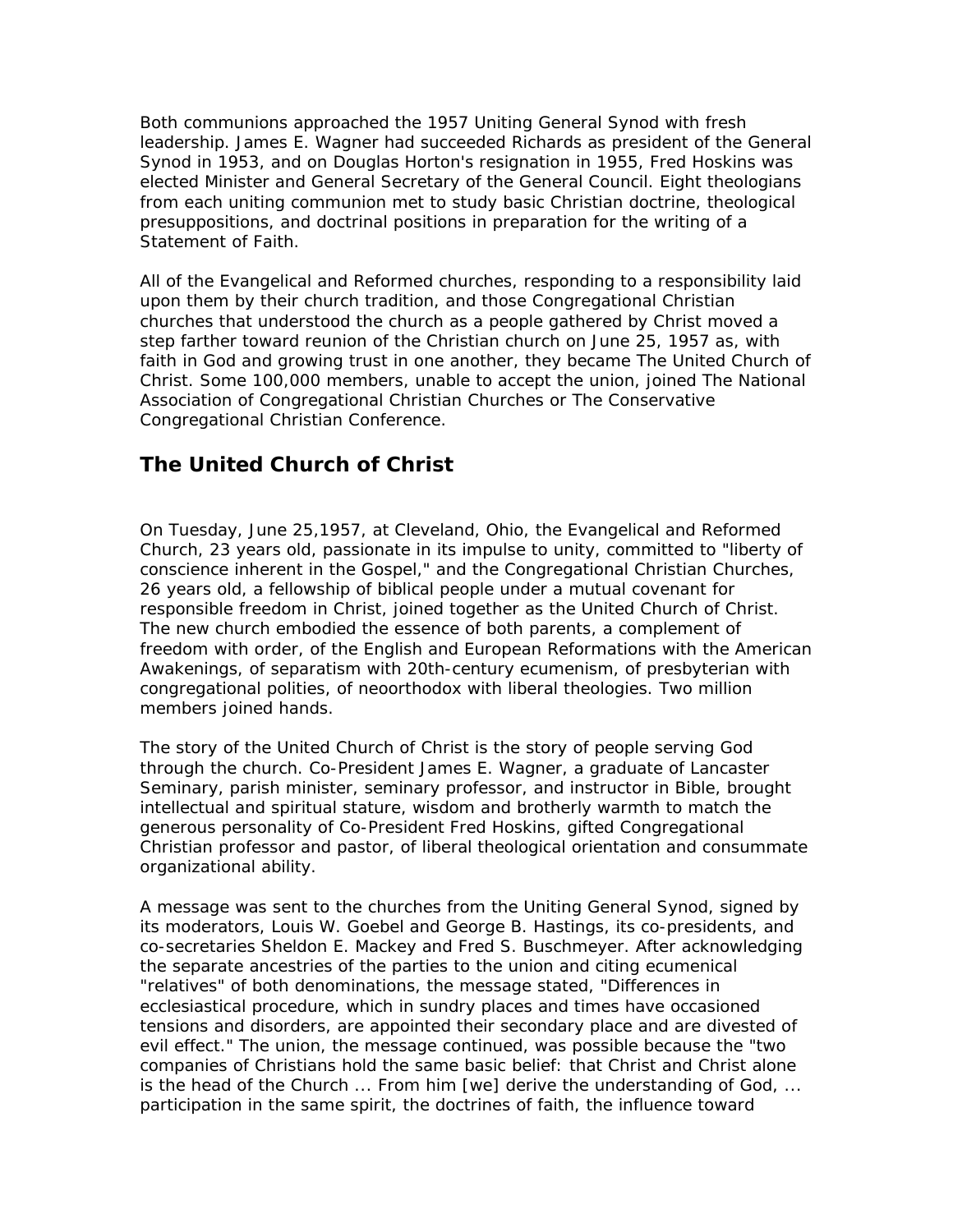holiness, the duties of divine worship, the apprehension of the significance of baptism and the Lord's Supper, the observance of church order, the mutual love of Christians and their dedication to the betterment of the world" ("Report on the Uniting General Synod:" Advance, July 12, 1957, p. 22).

A Joint Resolution, declaring the basis of union, adopted by both parties at the Uniting General Synod, said in part: "Delegates of the Evangelical and Reformed Church and the General Council of the Congregational Christian Churches, in joint session assembled this day in the city of Cleveland, Ohio, do hereby declare that The Basis of Union with the Interpretations has been legally adopted ... that the union ... is now effected under the name of 'The United Church of Christ' ... that the union be formally pronounced ... in the name of the Father, and of the Son, and of the Holy Spirit ... that until the adopting Constitution ... The Basis of Union shall regulate the business and affairs of the United Church of Christ .... "

The Second General Synod at Oberlin in 1959 received for study by the churches a first draft of a constitution and approved a Statement of Faith:

Statement of Faith We believe in God, the Eternal Spirit, Father of our Lord Jesus Christ and our Father, and to his deeds we testify: He calls the worlds into being, creates man in his own image, and sets before him the ways of life and death. He seeks in holy love to save all people from aimlessness and sin. He judges men and nations by his righteous will declared through prophets and apostles. In Jesus Christ, the man of Nazareth, our crucified and risen Lord, he has come to us and shared our common lot, conquering sin and death and reconciling the world to himself. He bestows upon us his Holy Spirit, creating and renewing the church of Jesus Christ, binding in covenant faithful people of all ages, tongues, and races. He calls us into his church to accept the cost and joy of discipleship, to be his servants in the service of men, to proclaim the gospel to all the world and resist the powers of evil, to share in Christ's baptism and eat at his table, to join him in his passion and victory. He promises to all who trust him forgiveness of sins and fullness of grace, courage in the struggle for justice and peace, his presence in trial and rejoicing, and eternal life in his kingdom which has no end. Blessing and honor, glory and power be unto him. Amen.

Able administration by the co-presidents and intensive committee work by lay and clergypersons produced an orderly procedure for consolidation of boards and other program agencies. The Third General Synod at Philadelphia in 1961 adopted the Constitution and By-Laws and elected a devoted, hardworking pastor its first president. Ben Herbster, earnest supporter of educational and ecumenical Christian endeavors, always faithful to the needs and requests of local churches and pastors, would guide the "freedom and order" of the new church for eight years. Calling for unity, he would, in his own words, remain "experimental ... seeking new modes that speak to this day in inescapable terms."

The youthful years of the United Church of Christ called the church to ministry in a society barely recovered from a war in Korea, soon thrust with its burden of sorrow and guilt into another in Vietnam. Burgeoning and expensive technologies in a shrinking world seemed to offer the bright prospect of ever more familiar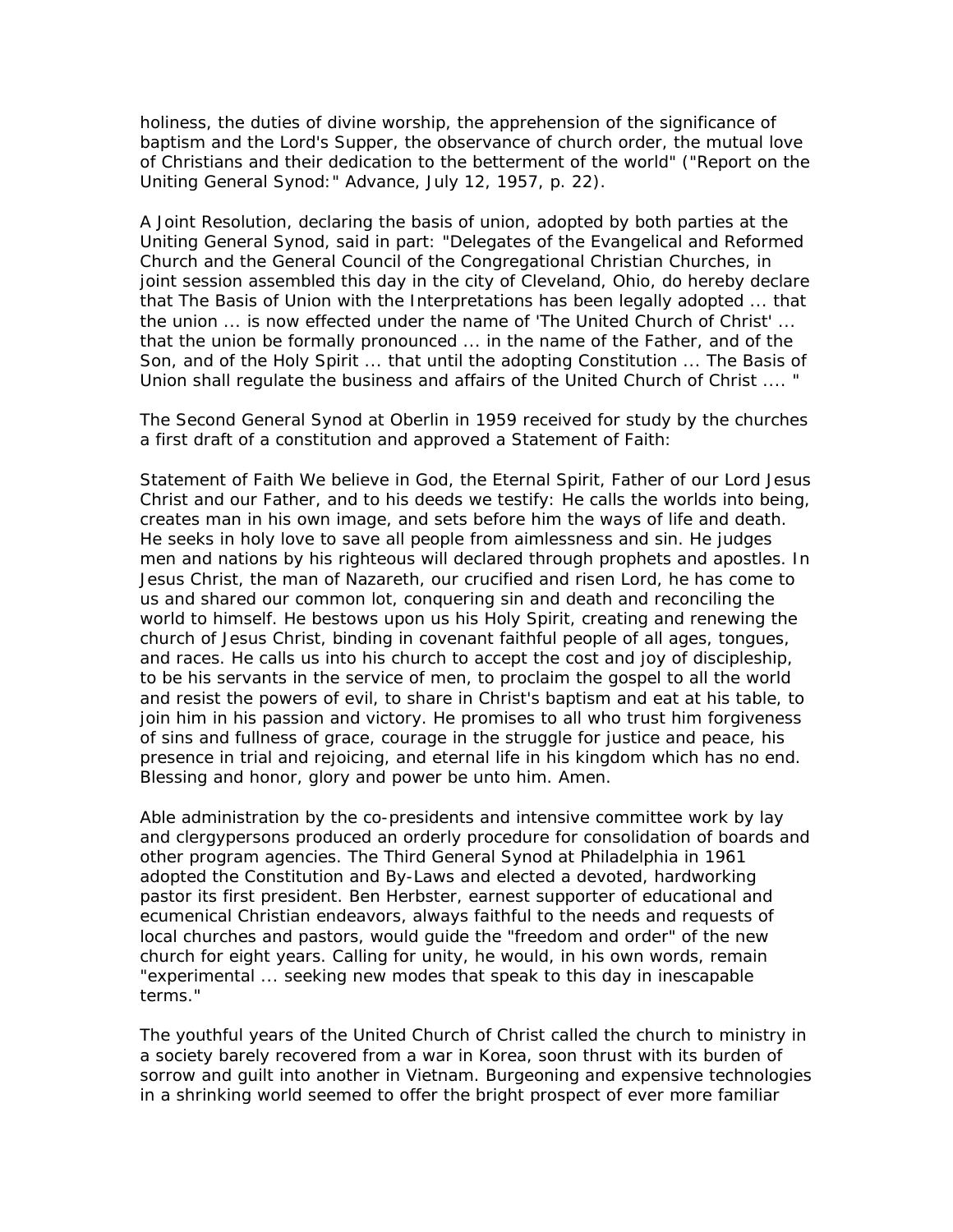human relationships, with fleeting promises of time to enjoy them, yet generating ominous clouds of increasing crime, violence and fear of nuclear annihilation. The first years of the church's life began during a period of unprecedented national economic prosperity and hope, when, during the preceding decades, new church buildings had abounded to accommodate worshipers disinclined to consider denomination important.

The constitution had provided for the General Synod to recognize the United Church Board for Homeland Ministries and the United Church Board for World Ministries as mission instrumentalities. Also recognized to do the work of the church were the Pension Boards and the United Church Foundation. Other program instrumentalities for the whole work of the church have been established, as needed, by the General Synod: Stewardship Council, Office of Communication, Office for Church in Society, and Office for Church Life and Leadership. The General Synod has also provided for such special bodies as Commission for Racial Justice, Commission on Development, Coordinating Center for Women in Church and Society, Historical Council, Council for Ecumenism, Council for Higher Education. A Council of Conference Executives includes the 39 conference ministers. A Council of Instrumentality Executives assists the president and Executive Council in planning implementation of General Synod and Executive Council (ad interim for General Synod) decisions. (See pages 32- 33, 53-64.)

The priorities, pronouncements, and program recommendations of the General Synods throughout the 1960s and 1970s reflected a biblical sensitivity to God's care for a world that once led Jesus of Nazareth to weep over the city of Jerusalem. Peace, ecumenism, and human rights walked hand in hand in the United Church of Christ during the 1960s, continuing into the 1970s, the last with a louder and louder voice. At the grassroots, many people worked for black and other minority justice rights, for the elevation of women to equal regard and opportunity with men in society, for just treatment and consideration of all persons of whatever sexual affectional preference, for a more humane criminal justice system, and for the enablement of people with handicaps to lead a full life. Local churches were encouraged to support local councils of churches and the work of the National Council of Churches of Christ in the United States, that had in 1950 united many efforts of Protestant and Orthodox churches.

On the national level, a Consultation on Church Union (COCU) was initiated in 1960 to "form [together] a plan of church union both catholic and reformed," and to invite any other churches to join that could accept the principles of the plan. The United Church of Christ promptly joined the effort and COCU produced in 1966 a Plan of Church Union. By 1970, the World Alliance of Reformed Churches and the International Congregational Council had merged, and in 1976, COCU's In Quest of a Church Uniting was submitted to ten participating American churches for study and response; in 1977, a Plan of Union was published. The consultation would continue and the United Church of Christ often reiterated it "would not do anything alone that could be done as well or better with other churches."

In 1972 United Church Herald joined Presbyterian Life to become A.D. The same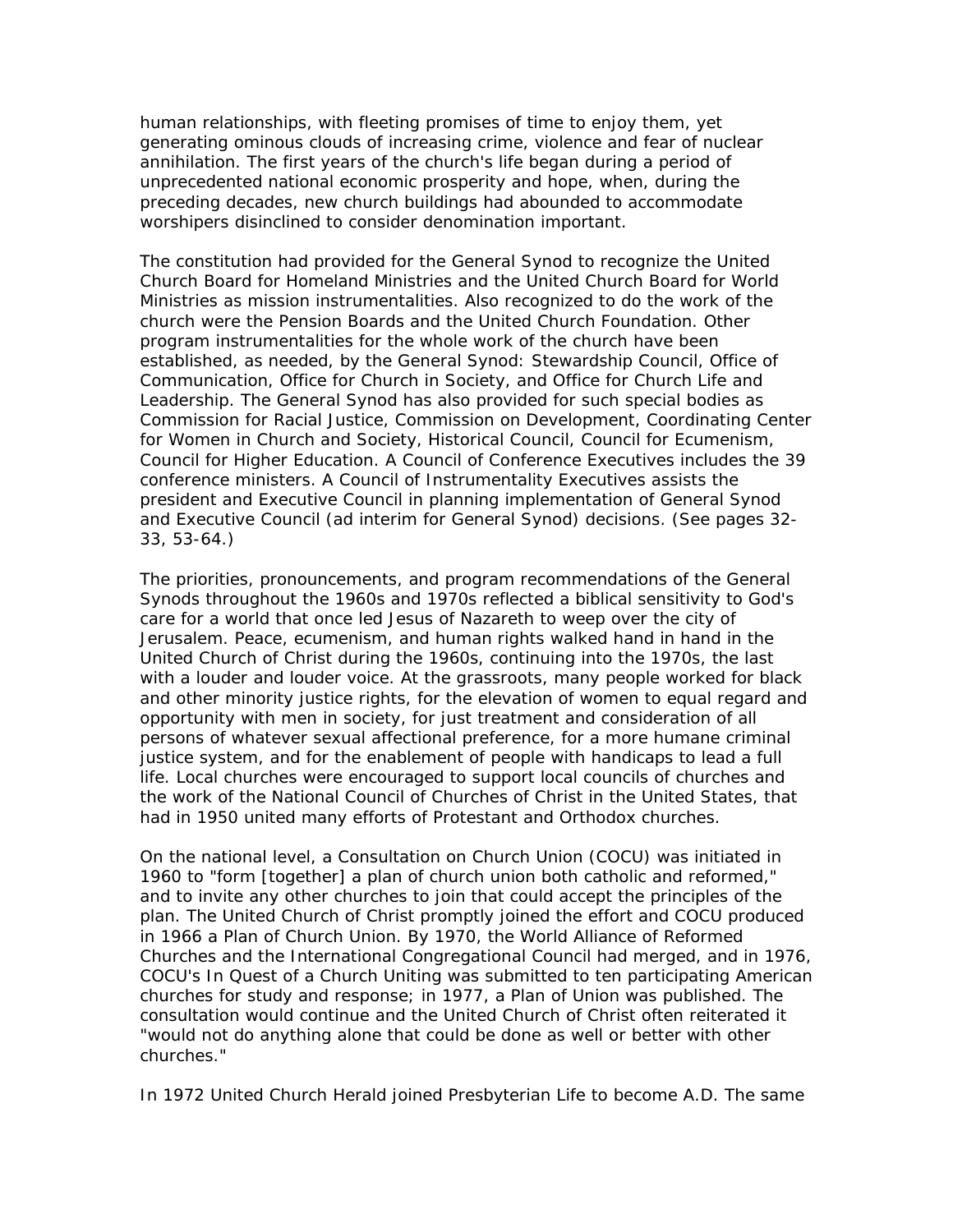inclusive spirit became prominent within the denomination as well. In an attempt to bring young people more fully into the life of the church, the two former national youth structures (Pilgrim Fellowship and Youth Fellowship) were abandoned. In 1969, the Seventh General Synod voted that a minimum of 20 percent of all future Synod delegates and members of national boards must be under 30 years of age. This action has led many conferences, associations, and churches to include youth in decision-making bodies.

Increasing numbers of young people attend General Synods as visitors as well as delegates. Delegates under 30 have strongly influenced decisions. Articulate, committed young people have inspired and given new life to the General Synods since 1969. A 1980 National Youth Event at Carleton College rallied youth leaders of the United Church of Christ. No longer are young people seen as "the church of tomorrow"; they are an integral part of the church today throughout the denomination.

During a period of student unrest, strong protest of America's involvement in the Vietnam War, continuing pressure for minority rights, the initial upheavals of the women's movement, and following national outrage and grief over assassinations of public leaders, North Carolinian Robert V. Moss, New Testament scholar and president of Lancaster Theological Seminary, was elected president of the United Church of Christ by the General Synod in 1969. Greatly loved, a gentle man with firm biblical conviction, he spoke with a loud anti-war voice and guided faithfully the church's peace and justice efforts. With General Synod mandate, he called for withdrawal from Vietnam and for support of United States policies that would lessen rivalries in the Middle East. An advocate of ecumenism, he served with distinction on the Central Committee of the World Council of Churches and supported its stands against apartheid in South Africa and for world peace.

General Synod VIII, concerned also with the faith crisis, racial justice, peace and United States power, and the local church, established a Task Force on Women in Church and Society, which pressed successfully for a General Synod mandate that 50 percent of delegates to national meetings and members on national boards and councils be women, and later for use of inclusive language in the church. The Council for American Indian Ministries (CAIM), Pacific and Asian American Ministries (P AAM), and the Council for Hispanic Ministries look after special needs and interests of their minority groups and offer their unique gifts of ministry to the rest of the church.

From the General Synod in 1973, a delegation of95 flew from St. Louis to the Coachella Valley in California to stand with the United Farm Workers in their struggle against farm owners and a rival union. The General Synod responded to the financial crisis of six black American Missionary Association-founded colleges in the South, by raising \$17 million through the bicentennial17176 Achievement Fund campaign between 1974 and 1976. The fund also aided overseas educational institutions. The same General Synod voted bail money for the "Wilmington 10," a group of eight young black men and one white woman who, involved in a North Carolina racial conflict, were imprisoned with a United Church of Christ worker, who was sent by the Commission for Racial Justice to help.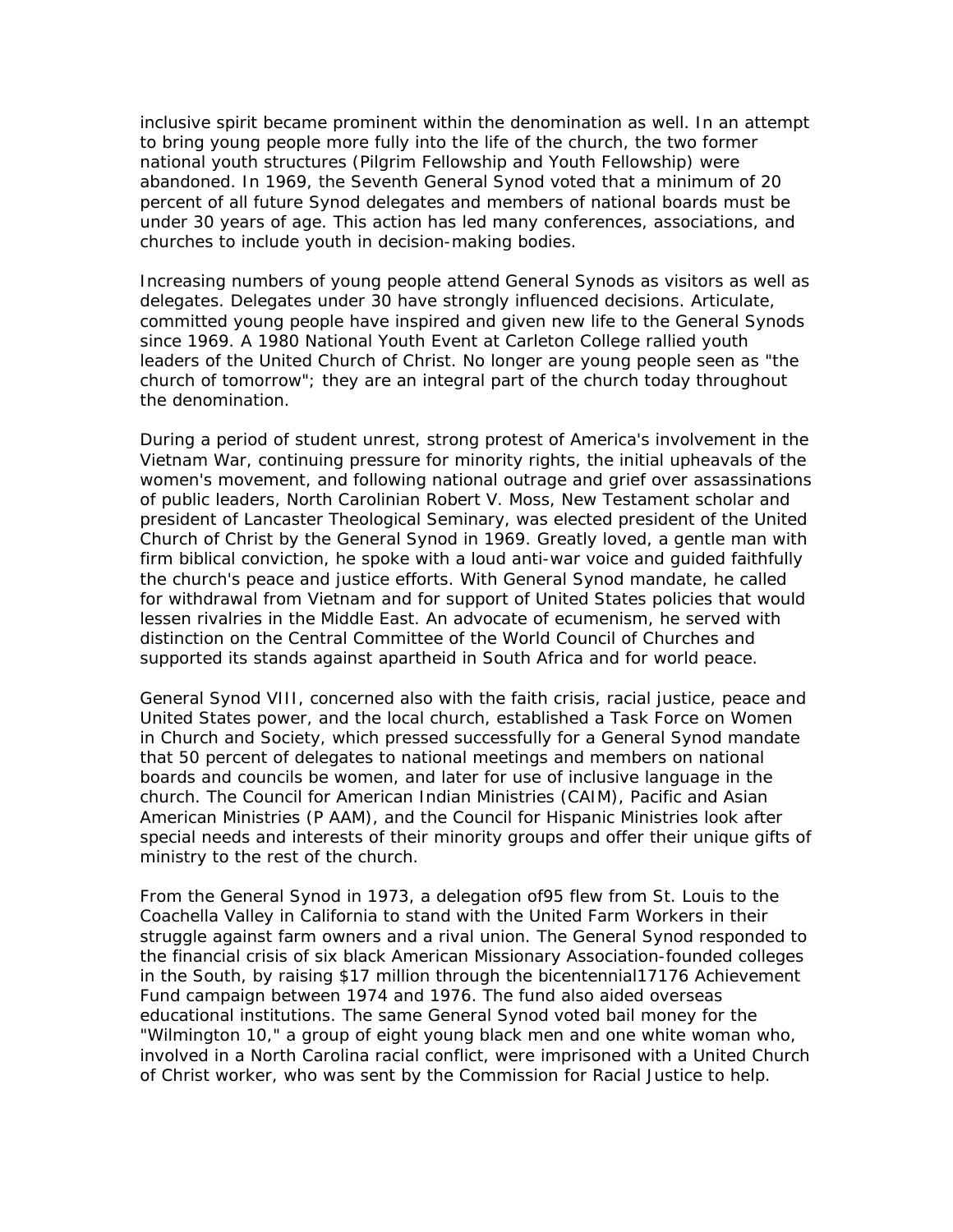In the autumn of 1976, the church mourned the death from illness of its 54 year-old second president. Robert V. Moss died on October 25. Feeling keenly their loss, the churches received gladly his legacy of concern for justice, peace, and ecumenism.

Joseph H. Evans, secretary of the United Church of Christ, led the church as its third president for an interim period of 11 months. He repeatedly carried across America and overseas a message of unity and purpose to the grieving church and with pastoral skill brought comfort to many people.

Disintegration in the culture of traditional Christian mores surrounding sexual relationships and the institutions of marriage and family raised the need for a church study of human sexuality. Differing perspectives on biblical teaching rendered the study controversial. The General Synod in 1975 and 1977 sustained the conviction that sexual and affectional preference should not be a basis for denial of human rights enjoyed by others.

In 1977, the General Synod chose a vigorous former pastor and Massachusetts Conference minister, Avery D. Post, as president. A New Englander of poetic appreciations and ecumenical faith, grounded in a neoorthodox biblical theology, he was elected by acclamation.

The synod also called the church to responsible monitoring of exploitative broadcasting, public access and opportunity for handicapped persons, and the right to meaningful, remunerative work. World hunger and a threatened environment were commended to United Church Christians for attention and remediation, as was the social responsibility of multinational corporations.

A covenant with the Christian Church (Disciples of Christ) to continue cooperative projects and theological and ecclesiological studies postponed a decision on formal union negotiations until 1985.

United Church Christians provided legal and moral support during the seven years that it took to win vindication for the "Wilmington 10." After a 1979 national women's meeting convened 2,000 women at Cincinnati, the Coordinating Center for Women in Church and Society was established and funded by General Synod XIII. By 1980, there were 485 United Church of Christ congregations of predominantly minority background, numbering 76, 634 persons of Afro, Asian and Pacific Island, Hispanic, and American Indian heritage. Between 1970 and 1979, each group showed net gains in membership. A decline in general United Church of Christ membership was believed to reflect demographic and migratory patterns in the United States.

Movements within the church such as the United Church People for Biblical Witness, the Fellowship of Charismatic Christians in the United Church of Christ, and United Church Christians for Justice Action help people of like perception and intention to find one another within the "beautiful, heady, exasperating mix" of the pluralistic church.

The church responded to these changes. Recognizing the urgency of Christian